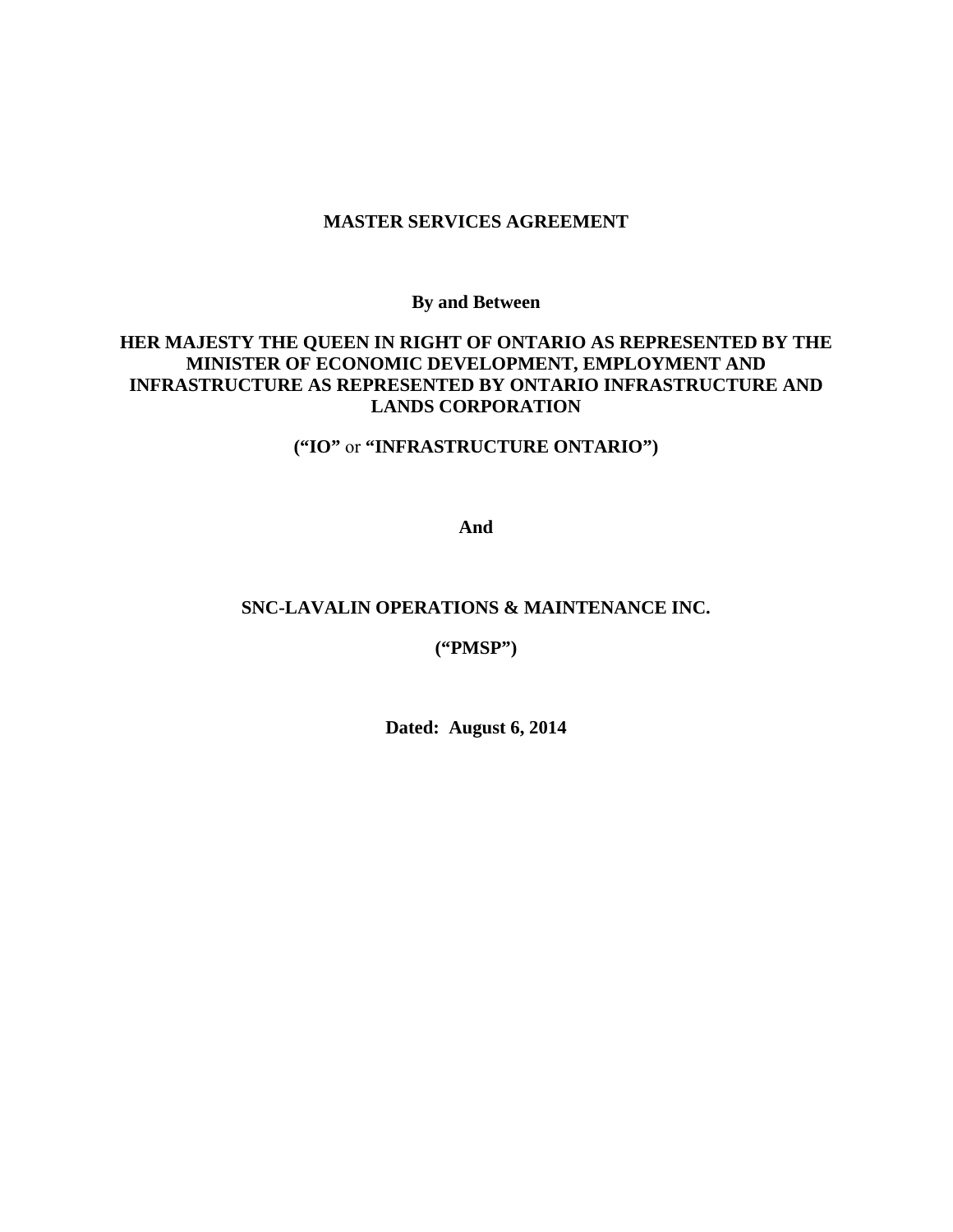### **TABLE OF CONTENTS**

#### **ARTICLE 1 DEFINITIONS**

### **ARTICLE 2 DUTIES AND SERVICES OF PMSP**

| 2.6 |  |
|-----|--|
| 2.5 |  |
|     |  |
|     |  |
|     |  |
|     |  |

#### **ARTICLE 3 PROGRAM MANAGEMENT**

### **ARTICLE 4 PROJECTS AND STUDIES**

| 4.2 |  |
|-----|--|
| 4.3 |  |
| 4.4 |  |
| 4.5 |  |
| 4.6 |  |
| 4.7 |  |
| 4.8 |  |
|     |  |

#### **ARTICLE 5 CORPORATE SUPPORT**

| <b>ARTICLE 6</b>       |                           |
|------------------------|---------------------------|
|                        |                           |
|                        |                           |
|                        |                           |
| <b>ARTICLE 7</b>       |                           |
| <b>ADDITIONAL WORK</b> |                           |
|                        | <b>TECHNICAL SERVICES</b> |

| 7.2 |  |
|-----|--|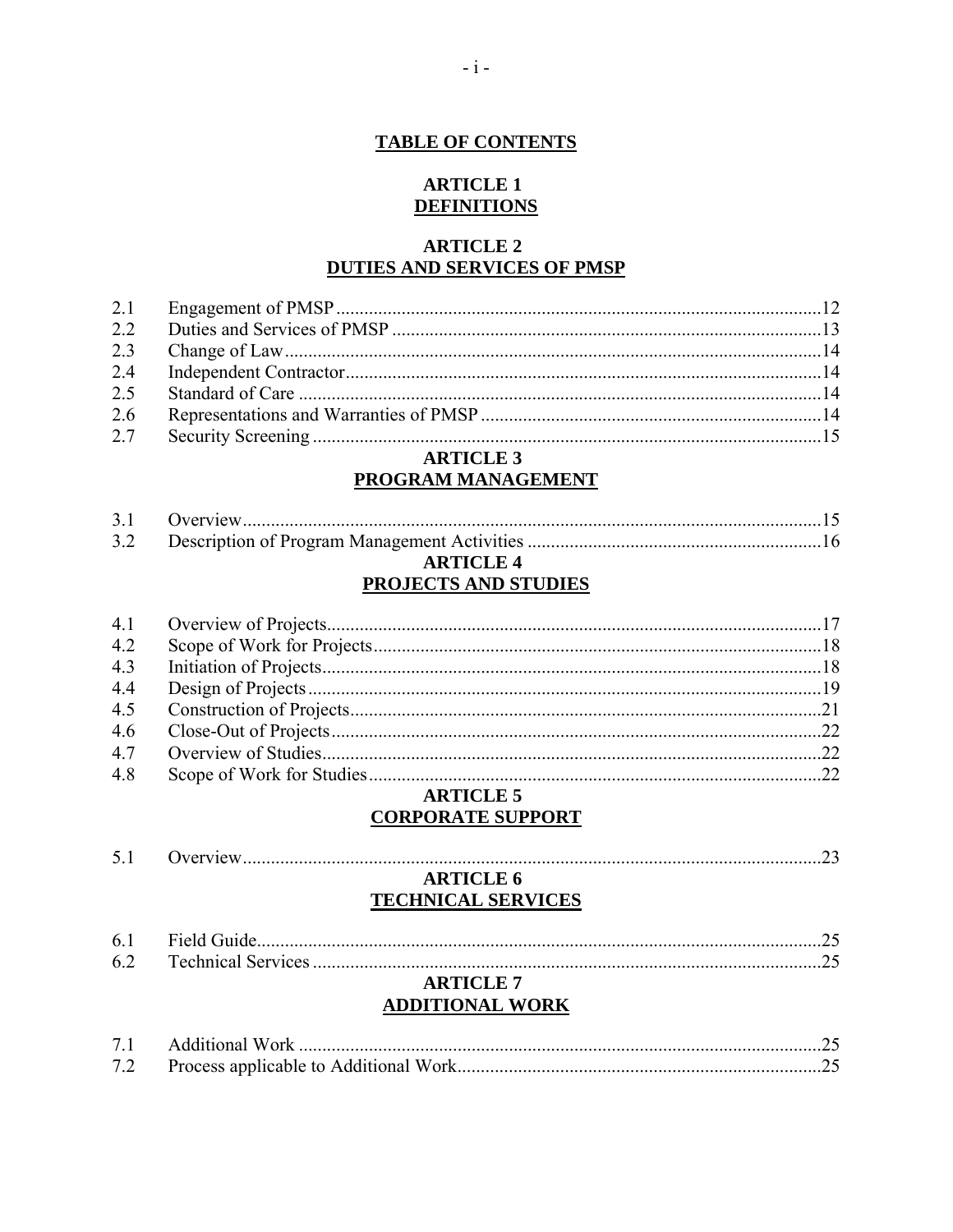### **ARTICLE 8 TERM**

### **ARTICLE 9** ASSIGNMENT FEE AND ASSIGNMENT COSTS

| 9.1  |  |
|------|--|
| 9.2  |  |
| 9.3  |  |
| 9.4  |  |
| 9.5  |  |
| 9.6  |  |
| 9.7  |  |
| 9.8  |  |
| 9.9  |  |
| 9.10 |  |
| 9.11 |  |
| 9.12 |  |

### **ARTICLE 10** PERFORMANCE MANAGEMENT

### **ARTICLE 11 DISTRIBUTION OF ASSIGNMENTS**

| <b>ARTICLE 12</b> |  |
|-------------------|--|

# **INSURANCE**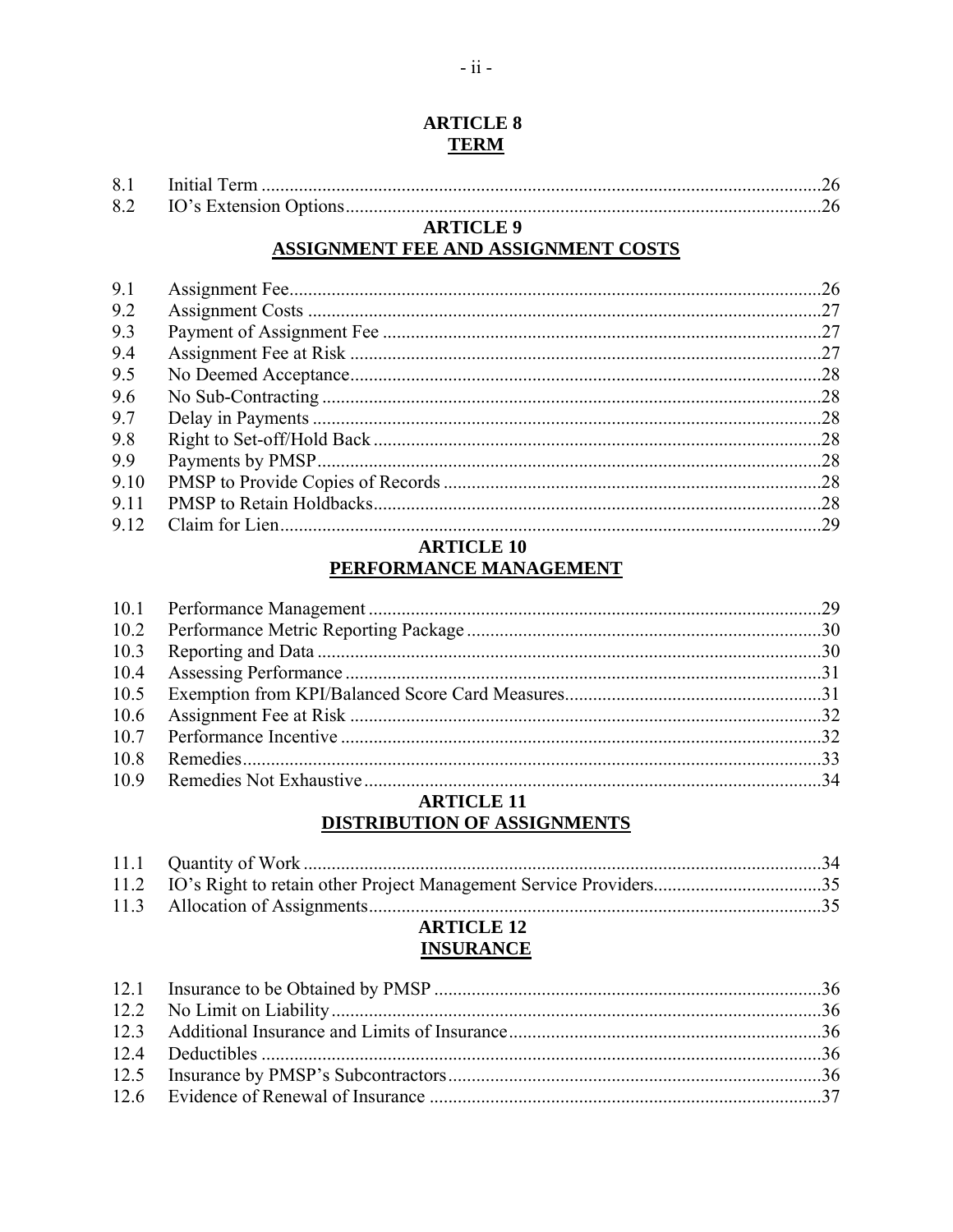| $\frac{30}{2}$<br>12.14 Canacity of Insurers |  |
|----------------------------------------------|--|

### **ARTICLE 13 INDEMNITIES AND RELEASE**

| $\blacksquare$ DELAL E 44 |  |
|---------------------------|--|
|                           |  |
|                           |  |
|                           |  |
|                           |  |

#### **ARTICLE 14** DEFAULT AND TERMINATION

| <b>ARTICLE 15</b> |  |
|-------------------|--|

## **LEGAL SERVICES**

| 15.1 |  |
|------|--|
| 15.2 |  |
| 15.3 |  |
| 15.4 |  |
| 15.5 |  |
| 15.6 |  |
| 15.7 |  |
| 15.8 |  |
|      |  |
|      |  |
|      |  |
|      |  |
|      |  |
|      |  |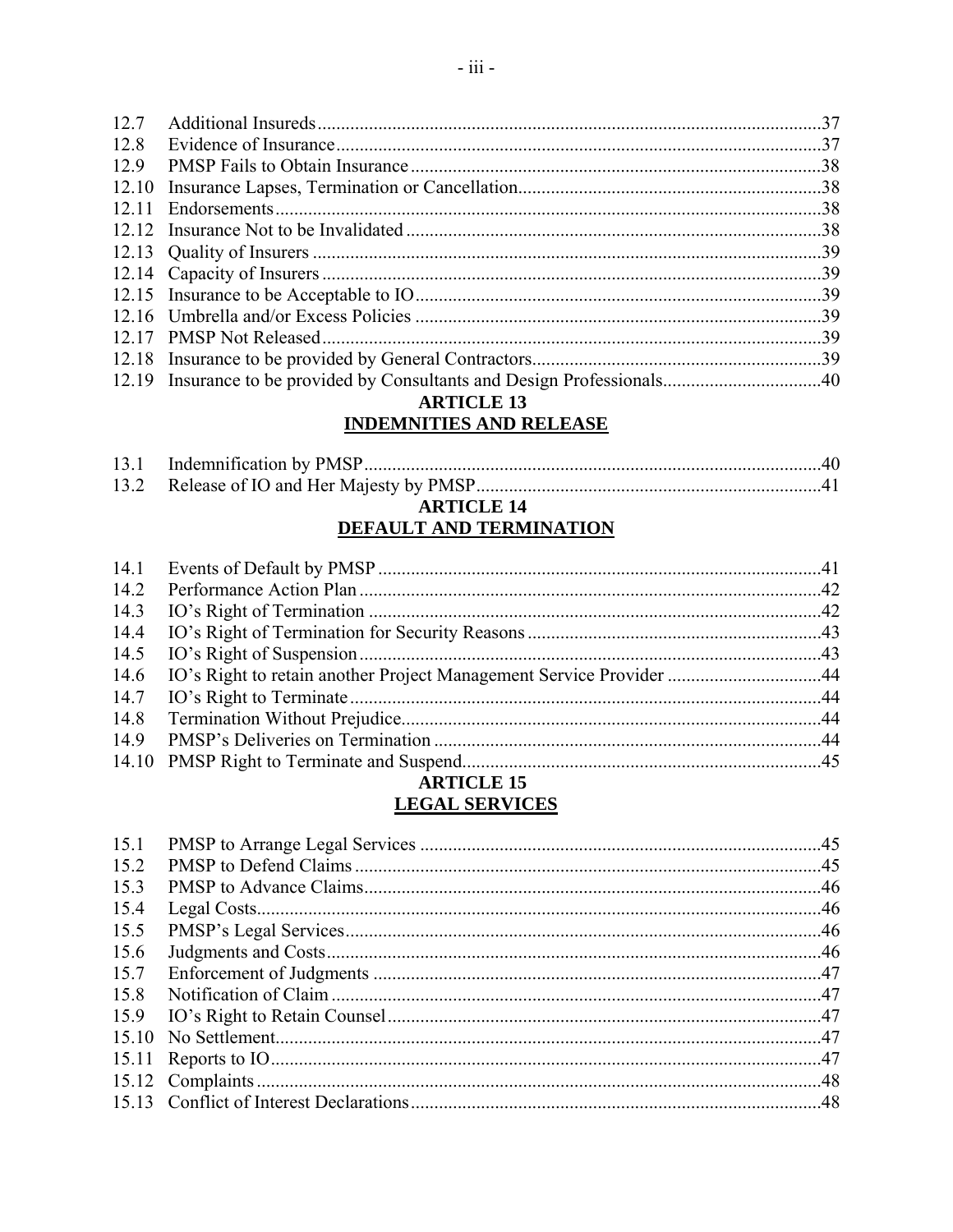### **ARTICLE 16 TAXES**

### **ARTICLE 17 OTHER AGREEMENTS**

# **ARTICLE 18**

### **AUDIT**

| <b>ARTICLE 19</b> |  |
|-------------------|--|
|                   |  |
|                   |  |
|                   |  |

# **REPORTING**

| 19.1 |                   |  |
|------|-------------------|--|
|      | <b>ARTICLE 20</b> |  |

## **INSPECTIONS AND RECTIFICATION**

### **ARTICLE 21 GENERAL PROVISIONS**

| 21.1 |     |
|------|-----|
| 21.2 |     |
| 21.3 |     |
| 21.4 |     |
| 21.5 |     |
| 21.6 | .54 |
| 21.7 |     |
| 21.8 |     |
| 21.9 |     |
|      |     |
|      |     |
|      |     |
|      | 58  |
|      | 58  |
|      |     |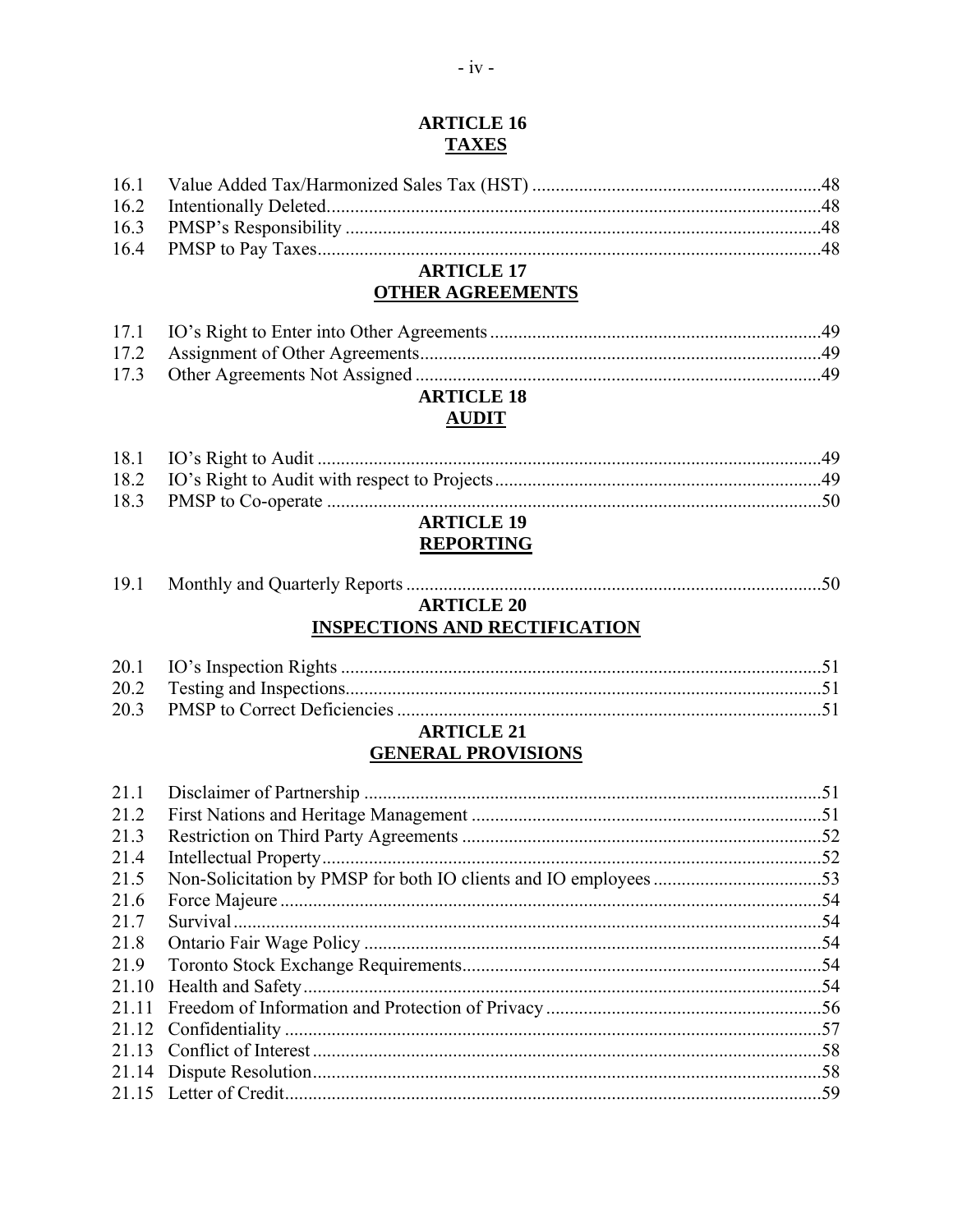| Schedule " $A$ " $-$ | <b>Services</b> |                          |                                                   |
|----------------------|-----------------|--------------------------|---------------------------------------------------|
|                      | Exhibit A       |                          | Capital Planning and Annual Program               |
|                      | Exhibit B       | $\overline{\phantom{a}}$ | Reporting                                         |
|                      | Exhibit C       | $\overline{\phantom{a}}$ | <b>Quality Management</b>                         |
|                      | Exhibit D       |                          | <b>Contract Governance</b>                        |
|                      | Exhibit E       |                          | Transition                                        |
|                      | Exhibit F       | $\overline{\phantom{0}}$ | <b>Responsibility Matrices</b>                    |
|                      | Exhibit G       | $\overline{\phantom{0}}$ | <b>Information Technology</b>                     |
|                      | Exhibit H       | $\overline{\phantom{a}}$ | <b>Financial Management</b>                       |
|                      | Exhibit I       |                          | <b>Statutory Declaration Affirming Compliance</b> |
|                      | Exhibit J       |                          | Procurement                                       |
|                      | Exhibit K       |                          | Human Resources                                   |
|                      | Exhibit L       | $\overline{\phantom{a}}$ | IO and Government Standards                       |
|                      | Exhibit M       | $\overline{\phantom{0}}$ | Records Management                                |
|                      | Exhibit N       | -                        | <b>Communication Management</b>                   |
|                      |                 |                          |                                                   |
|                      |                 |                          |                                                   |
| Schedule "B"         |                 |                          | Performance Management Framework                  |

|              | Exhibit A:<br>Exhibit B<br>$\overline{\phantom{a}}$<br>Exhibit C<br>Exhibit D<br>$\sim$ $-$ | Key Performance Indicators<br>Balanced Score Card Criteria Indicators<br><b>KPI/Balanced Score Card Exemption Process</b><br>Performance Metrics Package Chart |
|--------------|---------------------------------------------------------------------------------------------|----------------------------------------------------------------------------------------------------------------------------------------------------------------|
| Schedule "C" |                                                                                             | Sample Project Charter and Project Charter Change Form                                                                                                         |

- Schedule "D" Assignment Fees
- Schedule "E" Insurance
- Schedule "F" Key Personnel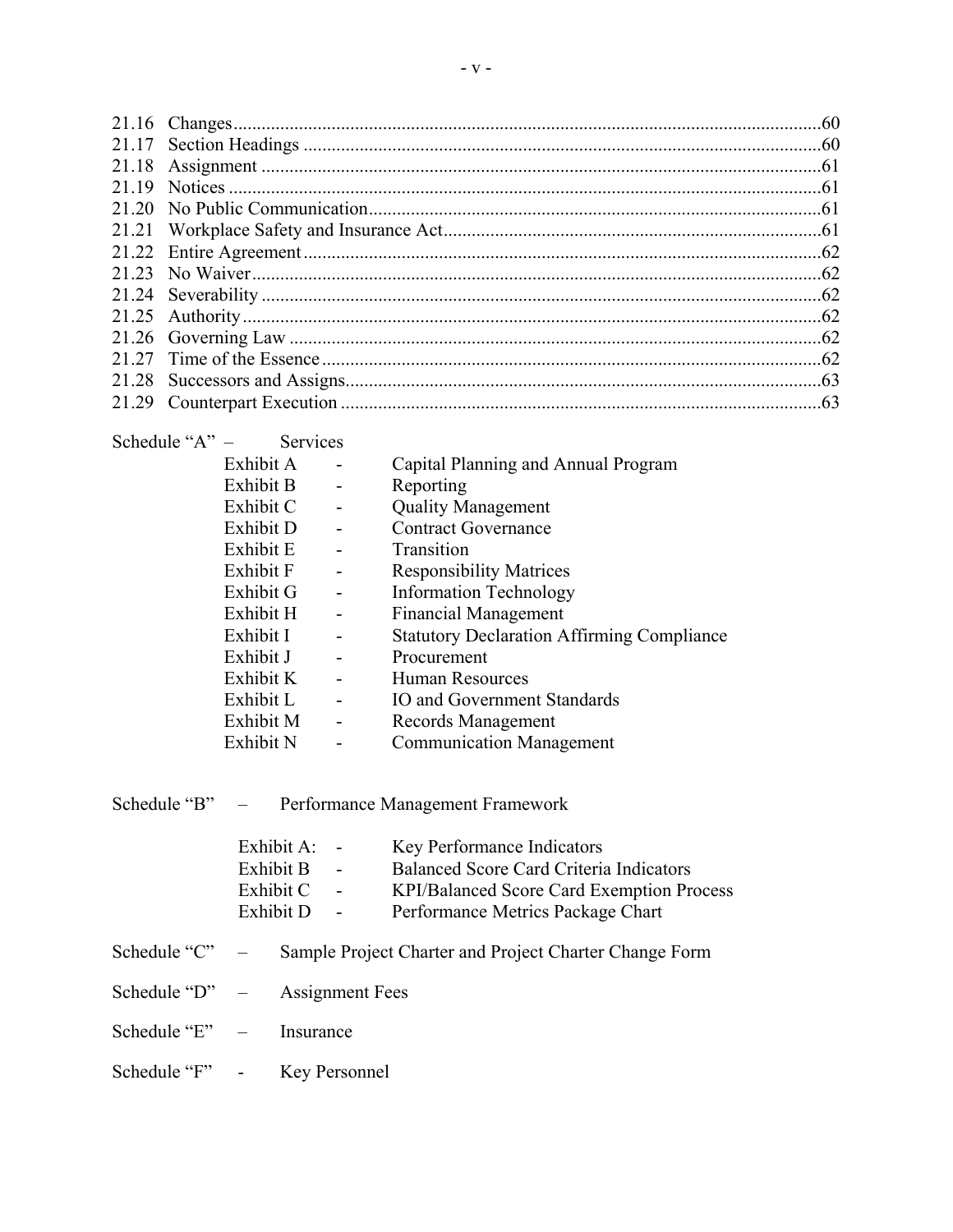### **MASTER SERVICES AGREEMENT**

This Master Services Agreement dated the 6th day of August, 2014.

BETWEEN:

**HER MAJESTY THE QUEEN IN RIGHT OF ONTARIO AS REPRESENTED BY THE MINISTER OF ECONOMIC DEVELOPMENT, EMPLOYMENT AND INFRASTRUCTURE AS REPRESENTED BY ONTARIO INFRASTRUCTURE AND LANDS CORPORATION ("IO" or "INFRASTRUCTURE ONTARIO")**

-and-

### **SNC-LAVALIN OPERATIONS AND MAINTENANCE INC. ("PMSP")**

### **RECITALS:**

- 1. IO has agreed to retain the services of PMSP to provide best in class project management and program management for various projects, studies, infrastructure initiatives and capital repair programs to be carried out primarily in Infrastructure Ontario's Pillar Zone (the "**Awarded Zone**"), and PMSP has agreed to provide the services and perform the duties and responsibilities set out in this Agreement.
- 2. IO is a Crown agent and statutory delegate of Her Majesty the Queen in Right of Ontario as represented by the Minister of Economic Development, Employment and Infrastructure pursuant to the *Ontario Infrastructure and Lands Corporation Act*, 2011, SO 2011, c 9, Sch 32 and the *Ministry of Infrastructure Act*, 2011, SO 2011, c 9, Sch 27 as amended from time to time. IO is designated as the service provider for real estate services for the Ontario Government's real property. In keeping with its mandate, and written letters of direction, IO manages and enhances the Ontario Government's real estate assets while delivering services in support of Client Ministries, agencies and the broader public service.

NOW THEREFORE THIS AGREEMENT WITNESSES that, in consideration of the mutual covenants and agreements herein set forth, and other good and valuable consideration, the receipt and adequacy of which are hereby acknowledged, the parties hereto agree as follows: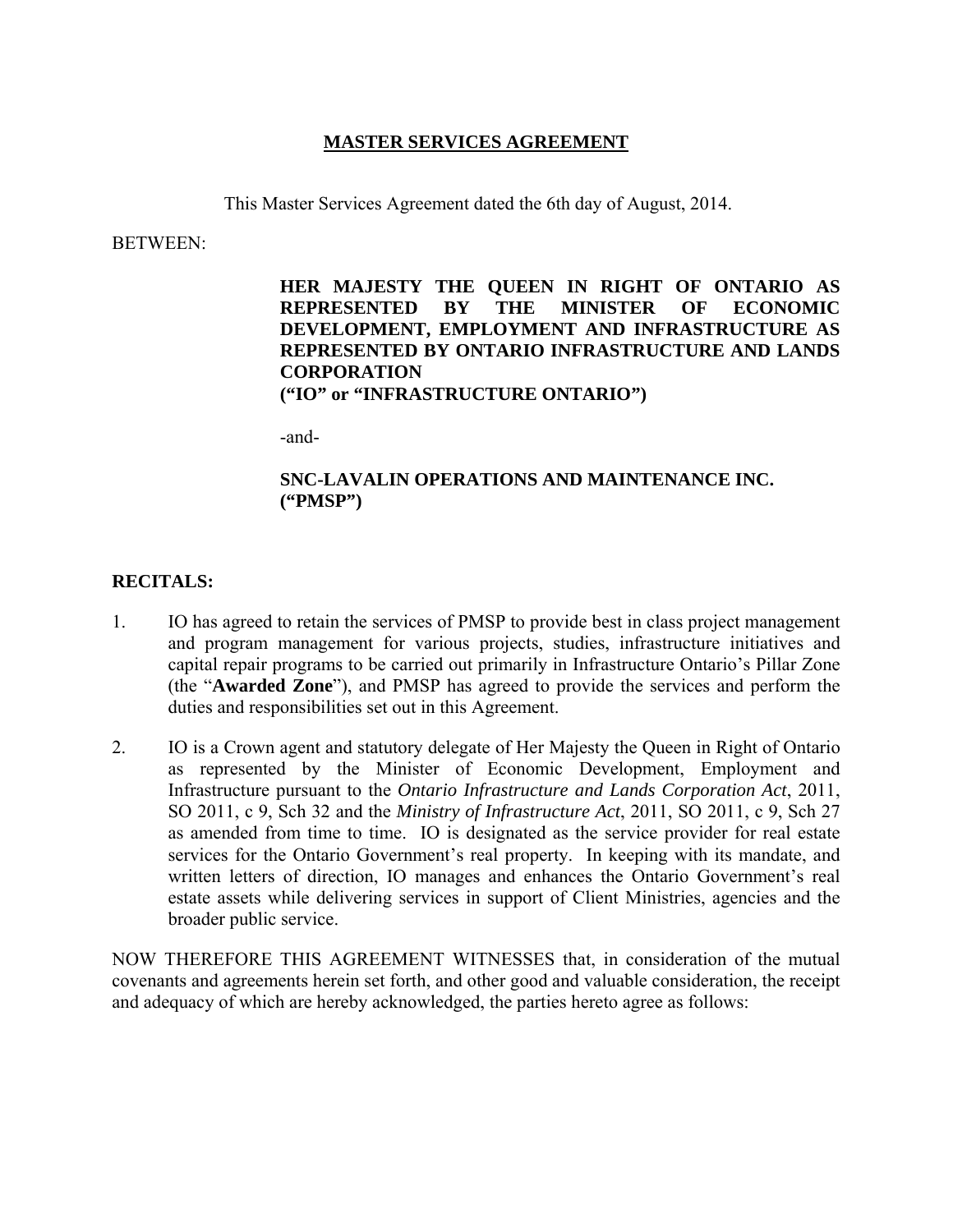### **ARTICLE 1 DEFINITIONS**

In this Agreement, the following terms shall have the meanings set out herein:

"**Additional Work**" means any other services outside of the scope of Services to be provided by PMSP under this Agreement, that IO may require PMSP to provide in accordance with the terms of this Agreement.

"**Affected Party**" or "**Affected Parties**" have the meaning ascribed thereto in Section 2.7.

"**Agreement**" means this Master Services Agreement, together with the Schedules, Exhibits and Appendices attached hereto, as the same may be amended from time to time.

 "**Applicable Laws**" means all statutes, laws, by-laws, regulations, ordinances, codes, orders and requirements of Government Authorities having jurisdiction.

"**Asset Management**" means the Asset Management business unit within IO responsible for the delivery of IO's Projects and Studies.

"**Assignment**" means a Project or a Study.

"**Assignment Costs**" means the actual, direct costs contracted for and incurred by PMSP with no profit margin, duplication or mark-up, inclusive of HST and all other applicable taxes, for the performance of an Assignment which is approved for delivery by IO through a Project Charter. Assignment Costs shall be reduced by the amount of any Rebate, or the proportionate amount of any Rebate, directly or indirectly attributable to any Assignment performed by PMSP. Assignment Costs shall not include the Assignment Fee, or any costs not contracted for from a third party by PMSP.

"**Assignment Fee**" means the fixed percentage fee determined as set out in Schedule "D", to be paid to PMSP pursuant to Section 9.1.1 for the satisfactory performance of each Assignment which is approved for delivery by IO through a Project Charter, including all costs of PMSP except Assignment Costs. Assignment Fee is intended to be the all-inclusive final payment made to PMSP for performance of an Assignment and all Services relating thereto or arising therefrom. For greater clarity, Assignment Fee includes, but is not limited to:

- (i) all disbursements incurred by PMSP in the performance of an Assignment and all Services related thereto or arising therefrom;
- (ii) costs of services contracted for by PMSP for the performance of an Assignment and all Services related thereto or arising therefrom;
- (iii) computing hardware, networking and connectivity, computing software, telecommunications, file transfers;
- (iv) telephone, fax, cell phones, Blackberry and other PDA hardware, services and usage;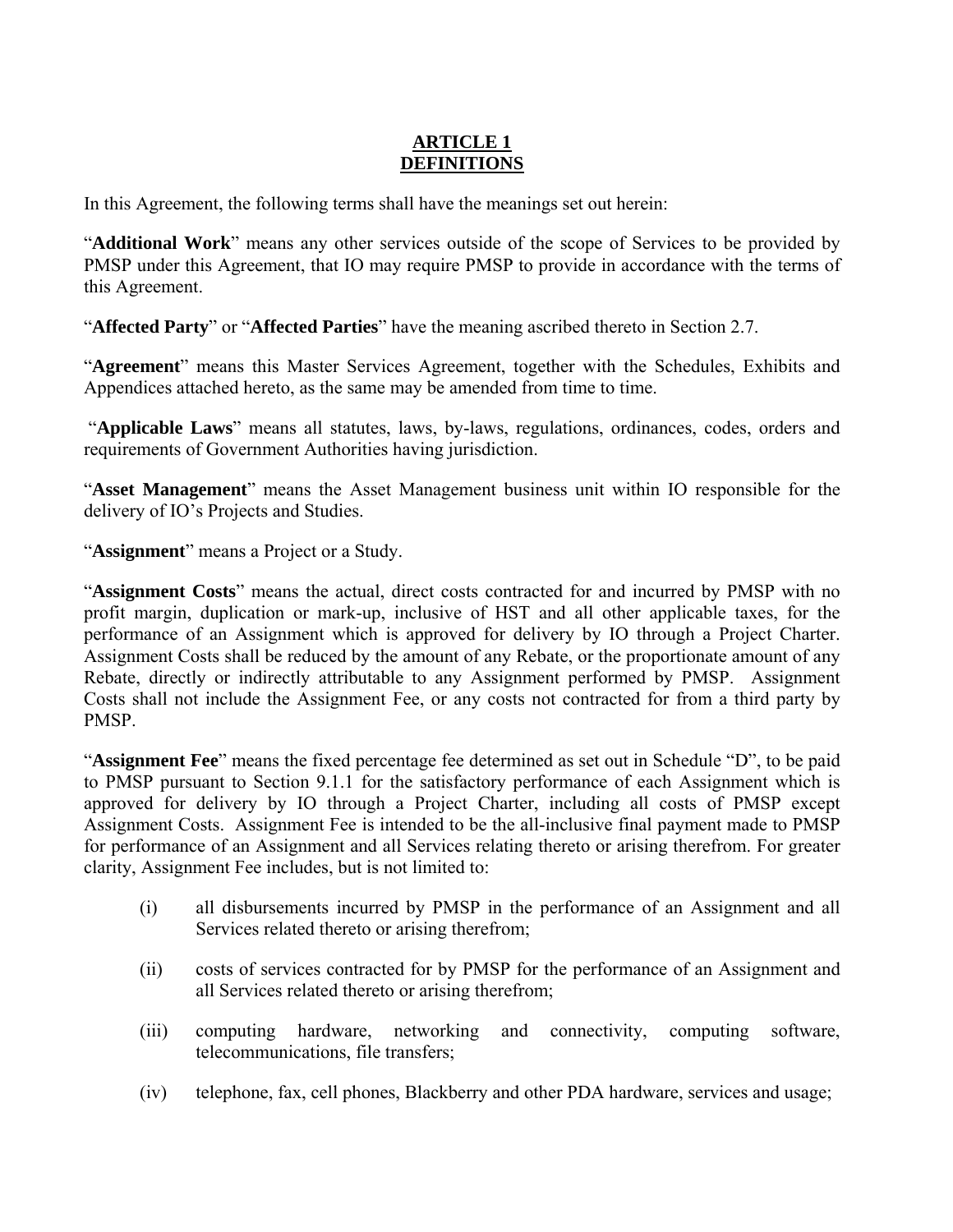- (v) the cost of any permit not directly related to an Assignment;
- (vi) salaries, benefits and other costs, including bonuses and profit-sharing for all PMSP staff, contract staff and management;
- (vii) all office administration, such as printing, photocopying and delivery charges (mail, courier, etc.) related to Assignments and all Services related thereto or arising therefrom;
- (viii) PMSP accommodation costs including, but not limited to lease costs, fit-up, rents, furniture, equipment for its operations, utilities and property taxes;
- (ix) supplies and materials utilized by PMSP in the performance of an Assignment and all Services related thereto or arising therefrom;
- (x) all necessary business, technical and professional licenses, memberships and training for PMSP staff;
- (xi) insurance and insurance premiums, investigation and adjuster's services;
- (xii) financing;
- (xiii) termination and severance liabilities for any PMSP staff;
- (xiv) all legal services including litigation, whether on behalf of the PMSP or on behalf of IO in accordance with Article 15 (Legal Services) hereof, including legal services for contract negotiations and formulation, arbitrations and alternative dispute resolution processes;
- (xv) PMSP's mark-up, overheads, interdepartmental charges and profit;
- (xvi) any and all taxes imposed on or payable by PMSP including without limitation income and profit taxes upon the income of PMSP;
- (xvii) all costs related to the provision of Program Management, Corporate Support, Technical Services and Consulting Services by PMSP to IO; and
- (xviii) PMSP's costs related to all IO audits of Services.

**"Assignment Fee at Risk"** means a portion of PMSP's Assignment Fee that may be payable to IO based on KPI results.

"**Awarded Zone**" has the meaning ascribed thereto in the recitals of this Agreement.

**"Balanced Score Card**" means the tool used to measure PMSP performance and achievement of Balanced Score Card Criteria, as set out in Article 10 Performance Management.

"**Balanced Score Card Criteria**" means value-added operational performance criteria for PMSP which are aligned to IO's corporate and business objectives and which shall be collaboratively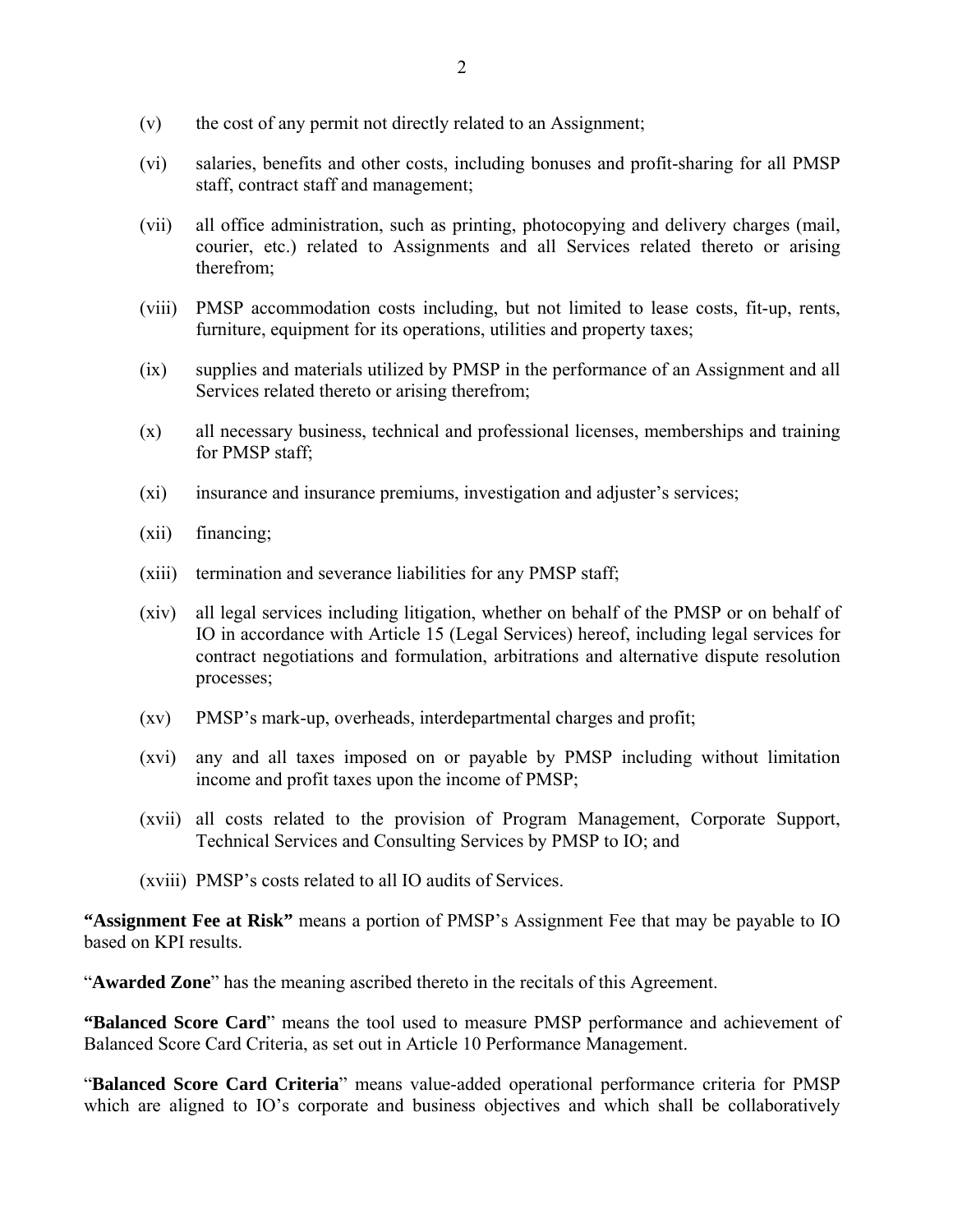identified by PMSP and IO on a Fiscal Year basis. The achievement of Balanced Score Card Criteria shall be assessed through Balanced Score Cards.

"**Business Day**" means a day on which the offices of IO and the Government of Ontario are open to conduct public business.

"**Capital and Repair Projects**" means Projects undertaken with funding allocated by MEDEI to IO.

### "**Class Budgets or Class Estimates**" mean:

- (i) **Class "A" Estimate** This estimate is based on the Class "B" estimate which shall be updated concurrently with the development of construction documents and which shall be submitted as a final pre-tender estimate. It requires that Project systems be designed and specified to near completion, and is based on a realistic construction schedule and accurate labour and material costs. Typically, the total forecast is presented in elemental format and includes all actual associated fees and costs. Expected degree of accuracy: 5%.
- (ii) **Class "B" Estimate** This estimate is based upon data (on cost, time and construction) having a level of precision that is typically available when the design of the major systems and sub-systems of the facility (including outline specifications and preliminary drawings and models), as well as when the results of all site or installation investigations, are completed. This estimate also makes allowance for all costs resulting from the anticipated schedule, expected market conditions and suitable level of contingencies. Expected degree of accuracy: 10%.
- (iii) **Class "C" Estimate** This estimate is based on updated user requirements, general description of the end built works, preliminary site information and existing conditions and production, and takes into consideration construction experience and market conditions as well as basic implementation logistics. It includes costs for design, documentation and construction supervision. Expected degree of accuracy: 15%.
- (iv) **Class "D" Estimate** This estimate provides an indication of the total costs of the Project, based on the user's functional requirements to the degree known at the time. It is based on historical cost data for similar work, suitably adjusted for such factors as: effect of inflation, location, risk, quality, size and time. All related factors affecting cost are considered to the extent possible. Such an estimate is strictly an indication (rough order of magnitude) of the Assignment Costs and completion date. Estimated degree of accuracy: 20%.

"**Class Environmental Assessment Process**" means the mandatory evaluation of the environmental impacts of an activity pursuant to the *Environmental Assessment Act*, as required by MEDEI's Class Environmental Assessment Process.

"**Client**" means the various entities to which IO provides project management services, which for greater clarity includes any of the Ontario Government Ministries and their agencies and entities in the broader public service.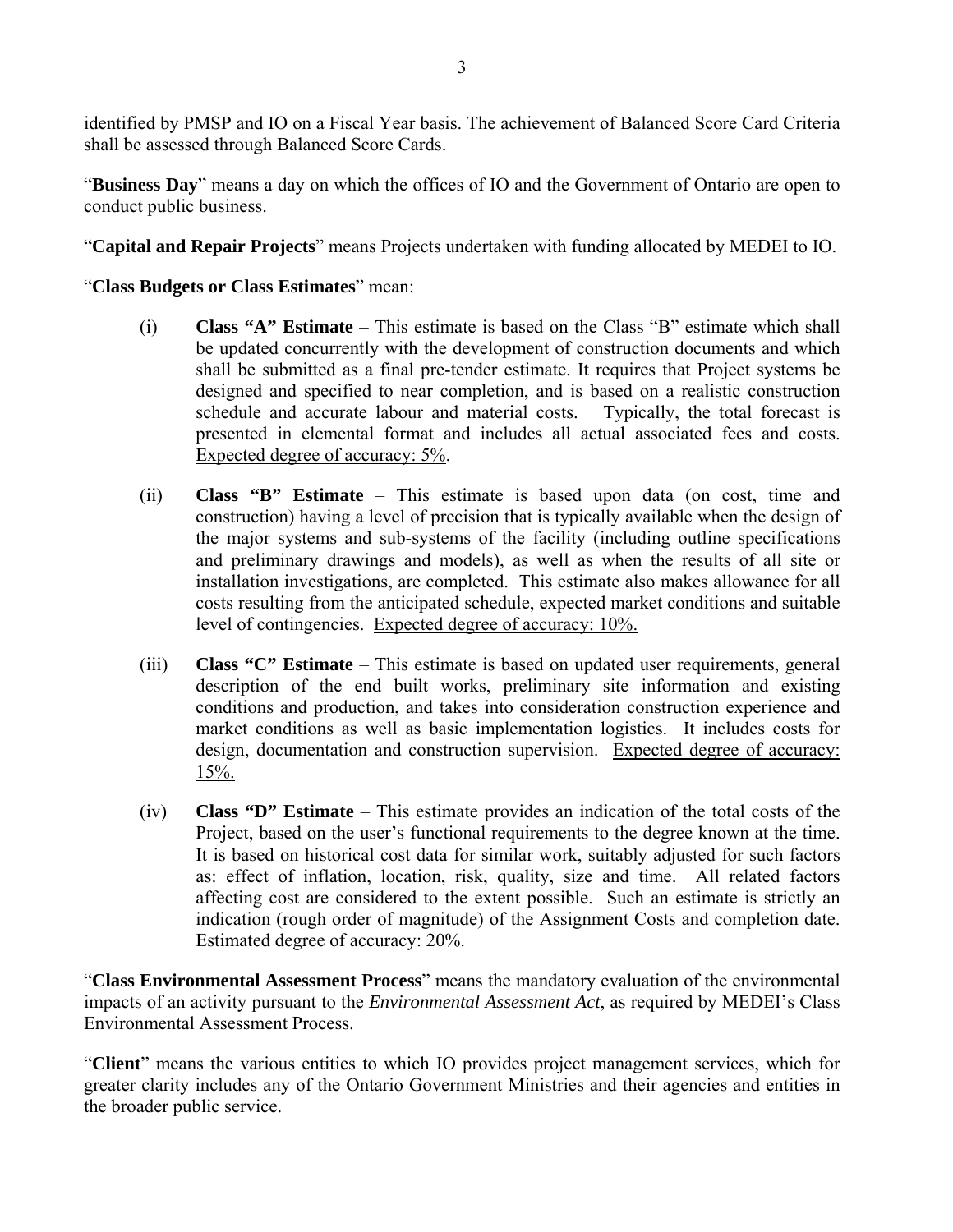"**Client Program Projects**" means Projects undertaken in support of IO Clients' programs with funding directly from budgets of any of the Ontario Government Ministries or their agencies.

"**Commencement Date**" means the commencement date of the Term of this Agreement set out in Section 8.1 hereof.

"**Confidential Information**" means any and all information and materials, which:

- (i) are designated in writing, as confidential at the time of disclosure, or
- (ii) if disclosed orally or visually, are designated as confidential at the time of disclosure, or
- (iii) a reasonable person, having regard to the relevant circumstances, would regard as confidential.

Without limiting the foregoing, for the purposes of this Agreement, Confidential Information of IO includes any information described in clauses (i), (ii) or (iii), including commercial or personal information, belonging to, in the possession of or relating to any suppliers, service providers, any Client or MEDEI.

"**Conflict of Interest**" means any actual, potential or perceived situation or circumstance where, in relation to the RFP process or this Agreement or the performance by PMSP of its obligations under this Agreement, PMSP's other commitments, relationships, interests, financial or otherwise, could be seen:

- (i) to provide PMSP with an unfair advantage over other Proponents during the RFP Process leading to this Agreement, thereby rendering the RFP Process noncompetitive and unfair including, but not limited to, when PMSP has Confidential Information not available to other Proponents; or
- (ii) to render PMSP unable or potentially unable to perform the duties and obligations of PMSP under this Agreement; or
- (iii) to impair or potentially impair, actually or perceptually, PMSP's judgment in performing its duties and obligations under this Agreement; or
- (iv) to exercise an improper influence over the objective, unbiased and impartial exercise of its independent judgment.

"**Consultant**" means a professional or entity engaged by PMSP to provide Consulting Services.

"**Consulting Services**" means the provision of expertise or strategic advice that is presented for consideration and decision-making, including but not limited to:

(i) management consulting (i.e. helping IO improve its performance, primarily through the analysis of existing problems and development of plans for improvement. This includes organizational change management assistance and strategy development);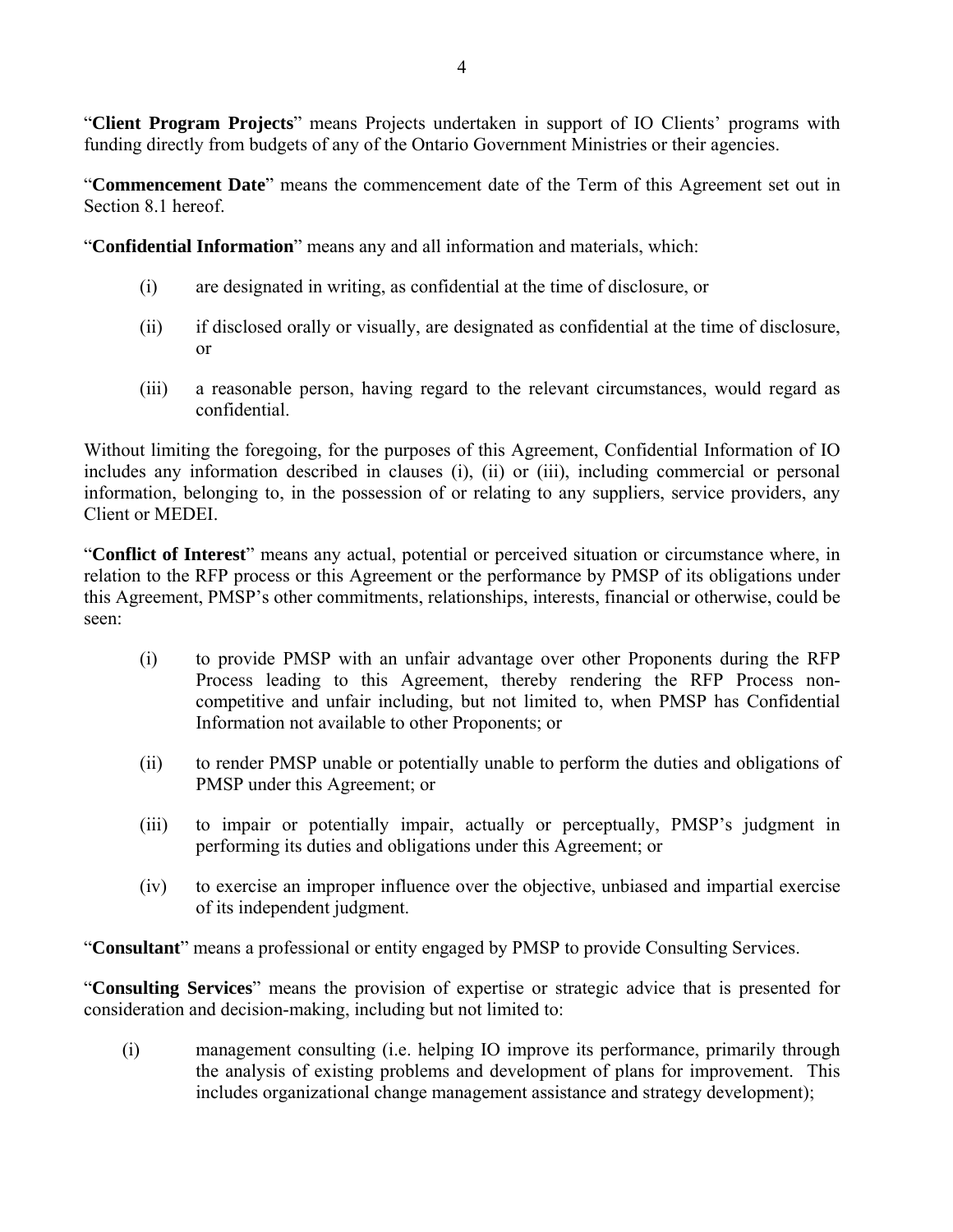- (ii) information technology consulting (i.e. advisory services that help IO assess different technology strategies, including aligning its technology strategy with its business or process strategy);
- (iii) technical consulting (i.e. activities related to actuarial science, appraisal, community planning, employment placement, engineering, health sciences, interior design, realty, social sciences);
- (iv) research and development (i.e. investigative study for the purpose of increasing the available store of knowledge and/or information on a particular subject);
- (v) policy consulting (i.e. the provision of advisory services to provide policy options, analysis and evaluation); and
- (vi) communication consulting (i.e. the provision of strategy and advice in conveying information through various channels and media).

Consulting Services do not include services in which the physical component of an activity would predominate, for example, services for the operation and maintenance of a facility or plant; watertesting services; exploratory drilling services; surveying; temporary help services; training/education instructors and aerial photography.

Consulting Services do not include any licensed professional services provided by Design Professionals, medical doctors, dentists, nurses, pharmacists, veterinarians, land surveyors, chartered accountants, lawyers and notaries in their regulated capacities

"**Contract**" means this Agreement, the Proposal Extract; and individual Project Charters and any Project Charter Change Forms, if applicable. Should there be an inconsistency in any of the documents forming the Contract, they shall be interpreted in the following order of priority:

- (i) this Agreement;
- (ii) Project Charter and any Project Charter Change Forms, if applicable, and the Purchase Order; and
- (iii) the Proposal Extract.

"**Day**" means any calendar day.

"**Design Professional**" means an architect, engineer, interior designer, or other professional or entity engaged by PMSP to provide Services other than Consulting Services.

"**Expiration**" means the expiration of the Term of this Agreement by reason of lapse of time.

"**Extension Term**" means the additional periods which, in accordance with Section 8.2 hereof, may extend the Contract following the expiration of the Term, for five (5) additional terms of one (1) year each.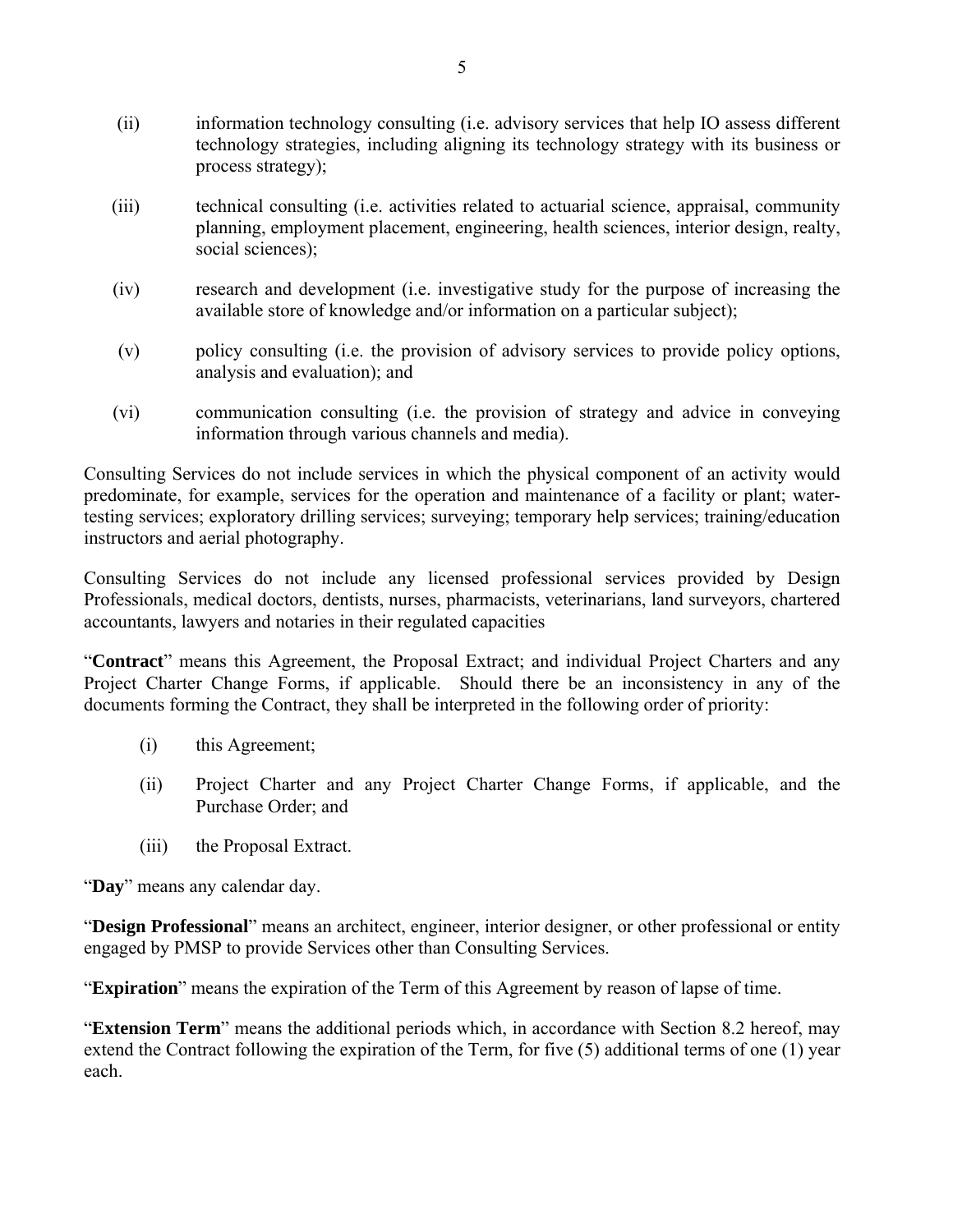"**Field Guide**" means IO's central depository of processes, procedures, policies, due diligence requirements, templates and technical information related to heritage and environmental matters, including the Class Environmental Assessment process, processes related to the monitoring, containment, handling, removal and disposal of Hazardous Materials, environmental risk assessments, the requirements of Phase 1 and Phase 2 environmental site assessments and similar matters, as same may be amended, replaced or supplemented from time to time. The Field Guide shall be available to PMSP electronically through an electronic data room or FTP site.

"**FIPPA**" has the meaning ascribed thereto in Section 21.11 hereof.

"**Fiscal Year**" means IO's fiscal year, which as of the date of this Agreement runs from April 1 to March 31. The Fiscal Year is divided into quarters.

"**Force Majeure**" shall mean an event which any party hereto could not reasonably and in good faith control or circumvent despite diligent attempts to do so (including without limitation labour disputes, casualties, acts of God or the public enemy, civil commotion, governmental embargo restrictions, strikes, action or non-action of public utilities or of municipal, provincial or federal governments affecting the work and extreme weather conditions).

"**General Contractor**" means a general contractor, design builder or construction manager engaged by PMSP to carry out the construction of a Project and in respect of which a construction contract is entered into by PMSP.

"**Government Authorities**" means any Person, body, department, bureau, agency, board, tribunal, commission, branch or office of any federal, provincial or municipal government having or claiming to have jurisdiction over the Portfolio or any Properties forming part of the Portfolio, the duties and responsibilities of PMSP contemplated in this Agreement and/or one or both of the Parties hereto.

"**Hazardous Materials**" means any substance, chemical, waste, contaminant, pollutant or other material that is or becomes regulated by any federal, provincial or local Government Authority because of its toxicity, infectiousness, radio-activity, explosiveness, ignitability, corrosiveness or reactivity including, without limitation, asbestos containing materials, underground storage tanks, radon, urea formaldehyde and PCB's and any other substances regulated by the Hazardous Waste Laws.

"**Hazardous Waste Laws**" means the *Environmental Protection Act* (Ontario) and all regulations issued pursuant thereto, the *Canadian Environmental Protection Act* (Canada) and all regulations issued pursuant thereto, and any policies, guidelines, directives or orders issued by any Government Authorities relating to Hazardous Materials.

"**Hourly Rate**" means the hourly rates to be charged by PMSP for any Additional Work to be provided by PMSP under this Agreement that is approved by IO in accordance with this Agreement.

"**IO**" means Ontario Infrastructure and Lands Corporation which operates under the brand name "**Infrastructure Ontario**". IO is the statutory agent and delegate of Her Majesty the Queen in Right of Ontario as represented by the Minister of Economic Development, Employment and Infrastructure or his or her duly authorized successor.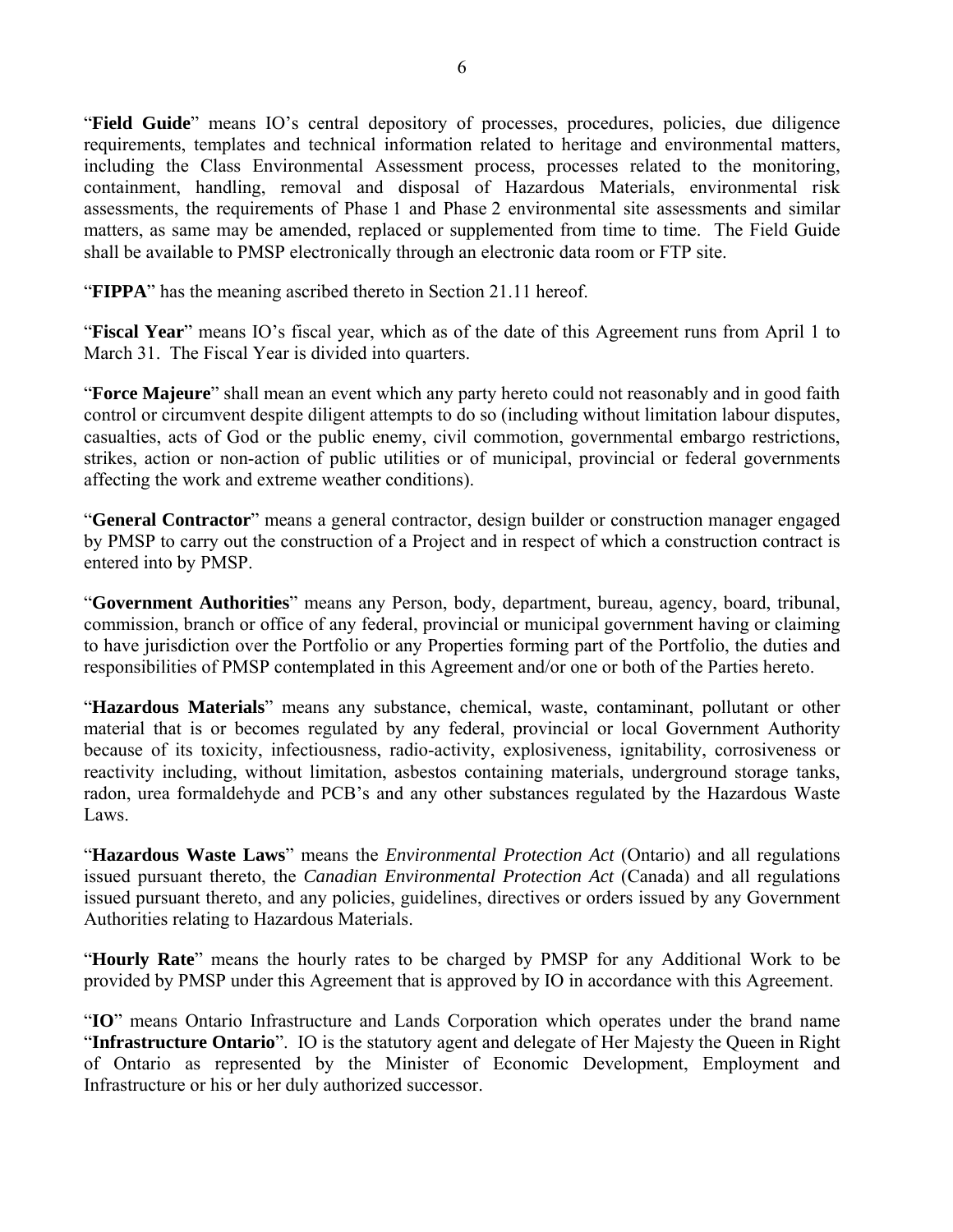**IO Intellectual Property**" means: (a) any Intellectual Property developed and owned by IO or licensed by IO from a third party prior to the date of this Agreement; (b) any Intellectual Property that is developed by or on behalf of IO during the Term including Intellectual Property developed by PMSP for IO as part of the Services; and (c) any Intellectual Property that is licensed by IO from a third party during the Term and that is made available by IO to PMSP in connection with the provision of Services.

"**Intellectual Property**" means any property, tangible or intangible, that is subject to Intellectual Property Rights, including, as applicable and without limitation, ideas, formulae, algorithms, concepts, techniques, processes, procedures, approaches, methodologies, plans, systems, research, information, documentation, data, data compilations, specifications, requirements, designs, diagrams, programs, Inventions, technologies, tools, products knowledge, know-how and other materials or things, excluding third party software used by PMSP.

"**Intellectual Property Rights**" means (a) any and all proprietary rights anywhere in Canada provided under: (i) patent law; (ii) copyright law, including moral rights; (iii) trade-mark law; (iv) design patent or industrial design law; (v) semiconductor chip or mask work law; (vi) trade secret law; (vii) privacy law; or (viii) any other statutory provision or common law principle applicable to this Agreement and which subsists in Intellectual Property; and (b) any and all applications, registrations, licenses, sub-licenses, franchises, agreements or any other evidence of a right in any of the foregoing.

 "**Invention**" means any new and useful art, process, methodology, technique, machine, manufacture or composition of matter, or any new and useful improvement of any art, process, methodology, technique, machine, manufacture or composition of matter, whether or not patentable.

"**Joint Property**" has the meaning ascribed thereto in Section 21.4.5.

"**Key Performance Indicators**" or "**KPIs**" means the numerical measures of performance used by IO to assess PMSP's achievement of performance expectations.

"**Key Personnel**" has the meaning ascribed thereto in Section 2.2.7.

"**KPI Remedy**" has the meaning ascribed thereto in Section 10.6.2

"**LiveLink**" means IO's on-line document management system.

"**MEDEI**" means the Minister of Economic Development, Employment and Infrastructure or his or her duly authorized successor, the representative owner of Crown patented land.

"**Non-Conformance**" means the failure by PMSP to meet KPIs, Balanced Score Card Criteria, prescribed performance reporting guidelines (including without limitation the Performance Metric Reporting Package) or other prescribed performance standards in delivering Services.

"**NSB/ERD**" means the Negotiations & Security Branch, Employee Relations Division of the Ministry of Government Services, or any successor thereof. Security Clearance Checks are administered by NSB/ERD.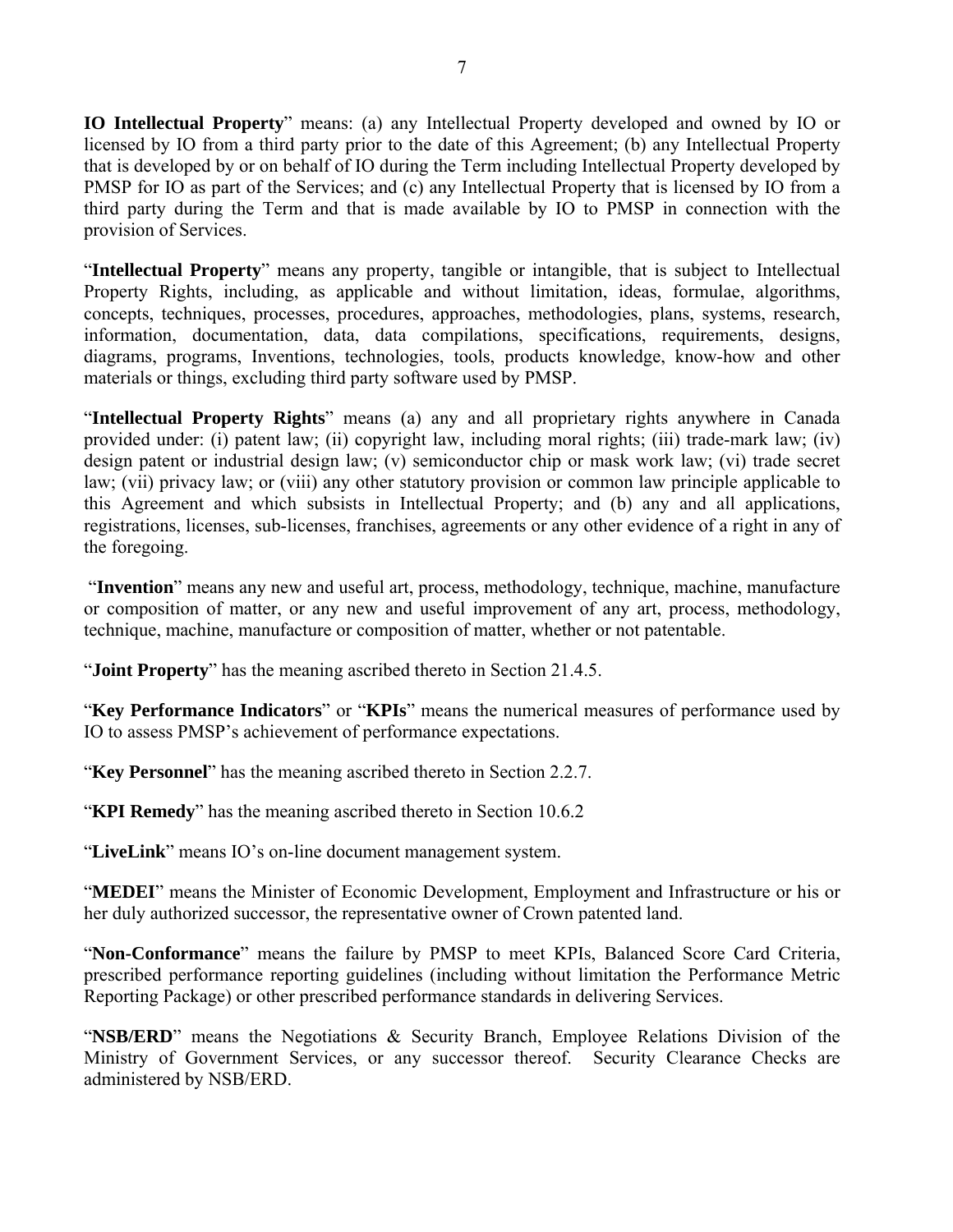"**OPS**" means the Ontario Public Service.

"**Other Agreement(s)**" means any other contractual agreement already entered into, or entered into directly by IO or PLMSP with a third party at any time during the Term or any Extension Term of this Agreement, including but not limited to lease agreements, accommodation and occupancy agreements with Tenants and/or landlords, and agreements with other contractors for services and projects.

"**Other Properties**" means all lands, buildings, structures, improvements and fixtures which IO is not responsible to manage on behalf of Her Majesty the Queen in Right of Ontario and in respect of which PMSP is required to perform any Services under this Agreement.

"**Party**" or "**Parties**" shall mean IO and PMSP.

"**Performance Action Plan**" has the meaning ascribed thereto in Section 14.2.

"**Performance Incentive**" means an amount that may be payable to PMSP, which is dependent upon the achievement by PMSP of the Balanced Score Card Criteria.

"**Performance Metric Reporting Package**" has the meaning ascribed thereto in Section 10.2.

"**Person**" means any individual, company, firm, partnership, limited liability company, corporation, trust, association or other legal entity.

"PMO" PMSP's Project Management Office.

"**PMSP**" means SNC-Lavalin Operations & Maintenance Inc.

"**PMSP Intellectual Property**" means: (a) any Intellectual Property developed and owned by PMSP or licensed by PMSP from a third party prior to the date of this Agreement and used in the performance of the Services; and (b) any Intellectual Property that is licensed by PMSP from a third party during the Term and used in the performance of the Services.

"**Portfolio**" means all Properties and Other Properties within the Awarded Zone in respect of which PMSP is to provide Services in accordance with this Agreement.

"**Portfolio Planning**" means the creation of annual and multi-year plans that prioritize and optimize the delivery of Projects and Studies within an Awarded Zone.

"**Post Tender Estimate**" means the total budget for a Project based on all known elements of that project including the General Contractor's awarded price, the post contract contingency and any other accepted prices.

"**Program Management**" means the activities undertaken by PMSP to comply with IO's standards, protocols and systems required to support the delivery of Assignments, as outlined in greater detail in Article 3 (Program Management).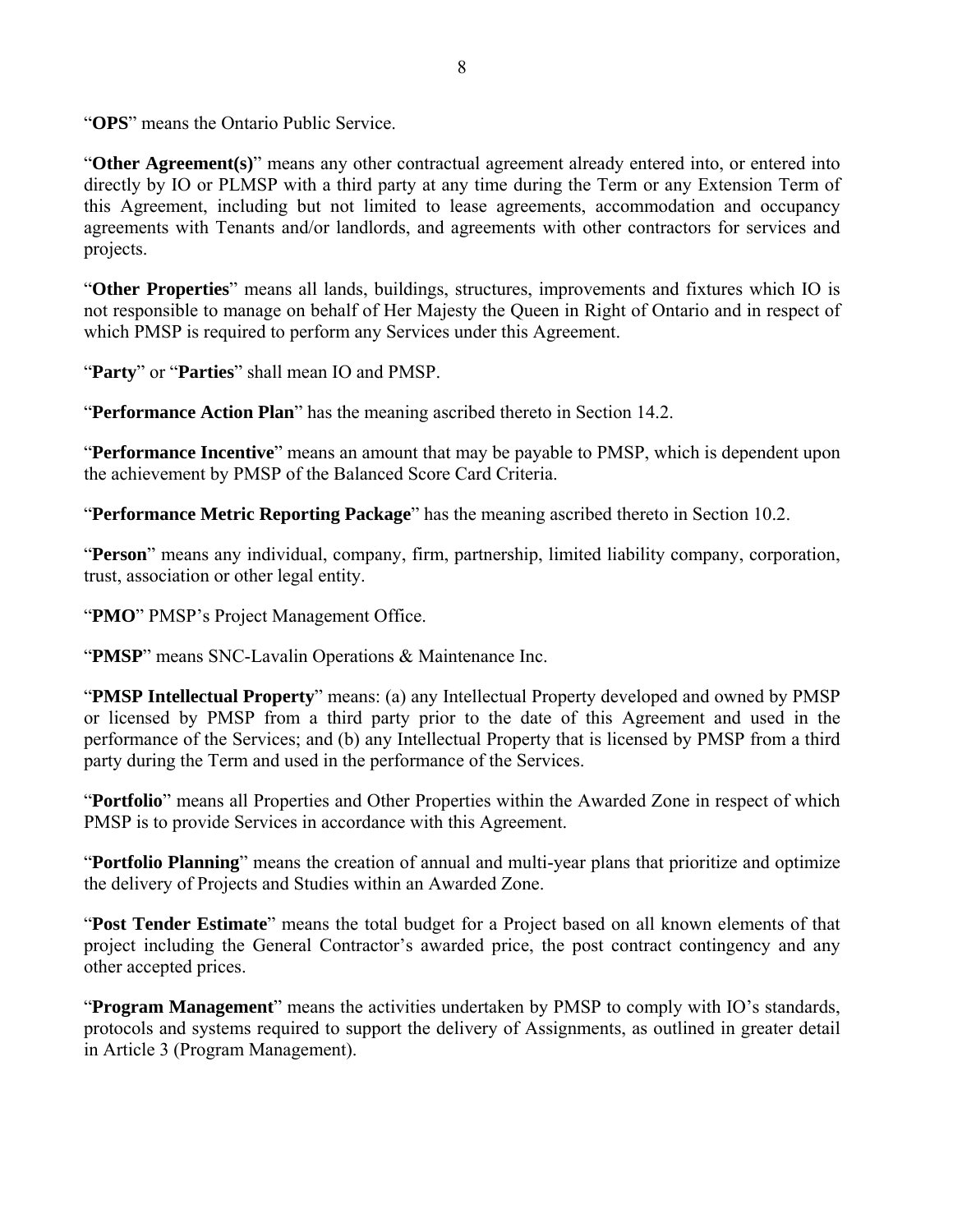"**Process Charts**" means the charts prepared by IO outlining various processes to be followed by PMSP in the performance and delivery of Assignments under this Agreement, as the same may be amended, replaced or supplemented from time to time. IO shall make the Process Charts available to PMSP electronically through an electronic data room or FTP site.

"**Project(s)**" means a construction initiative including, but not limited to, interior alterations, demolition, repairs, leasehold improvements related to Properties or Other Properties, and new construction. There are three types of Projects, as more fully described in Article 4, namely Client Program Projects, Capital and Repair Projects and broader public service Projects. There are three streams of projects, namely : (i) small projects, which are Projects with an assignment value of between One Hundred Thousand Dollars (\$100,000) and Two Hundred and Fifty Thousand Dollars (\$250,000); (ii) medium projects, which are Projects with an assignment value of between Two Hundred and Fifty Thousand Dollars (\$250,000) and Five Million Dollars (\$5,000,000); and (iii) large projects, which are Projects with an assignment value of between Five Million Dollars (\$5,000,000) and Ten Million Dollars (\$10,000,000).

"**Project Charter**" means the form used to confirm scope, schedule, budget and other delivery considerations in the initiation of a Project or Study (see Schedule "C").

"**Project Charter Change Form**" means the form used to amend the Project Charter (see Schedule " $C$ ").

"**Project Management**" means the management of the full life cycle of a Project or Study, including but not limited to initiation; estimating; scheduling; design, where applicable; tender; construction, where applicable; and close-out.

"**Project Management Information System**" or "**PMIS**" means the technical solution (Project Module of the TRIRIGA Integrated Workplace Management System) implemented by IO for the management of Projects, Studies, Program Management, Corporate Support and Technical Services information.

"**Project Manager**" means the designated Project or Study lead representing PMSP on any given Project or Study.

"**Property and Land Management Service Provider**" or "**PLMSP**" means the entity retained by IO from time to time to provide facility and land management services in the Zones.

"**Properties**" means all lands, buildings, structures, improvements and fixtures which IO is responsible to manage on behalf of Her Majesty the Queen in Right of Ontario or any Ontario government agency and for which PMSP is required to perform any Services under this Agreement.

"**Proponent**" means an entity submitting a Proposal in response to the RFP.

"**Proposal**" means a submission provided by a Proponent in response to the RFP.

"**Proposal Extract**" means those portions of the Proposal accepted by IO which have been determined by IO and PMSP, acting reasonably, to form a part of the Contract.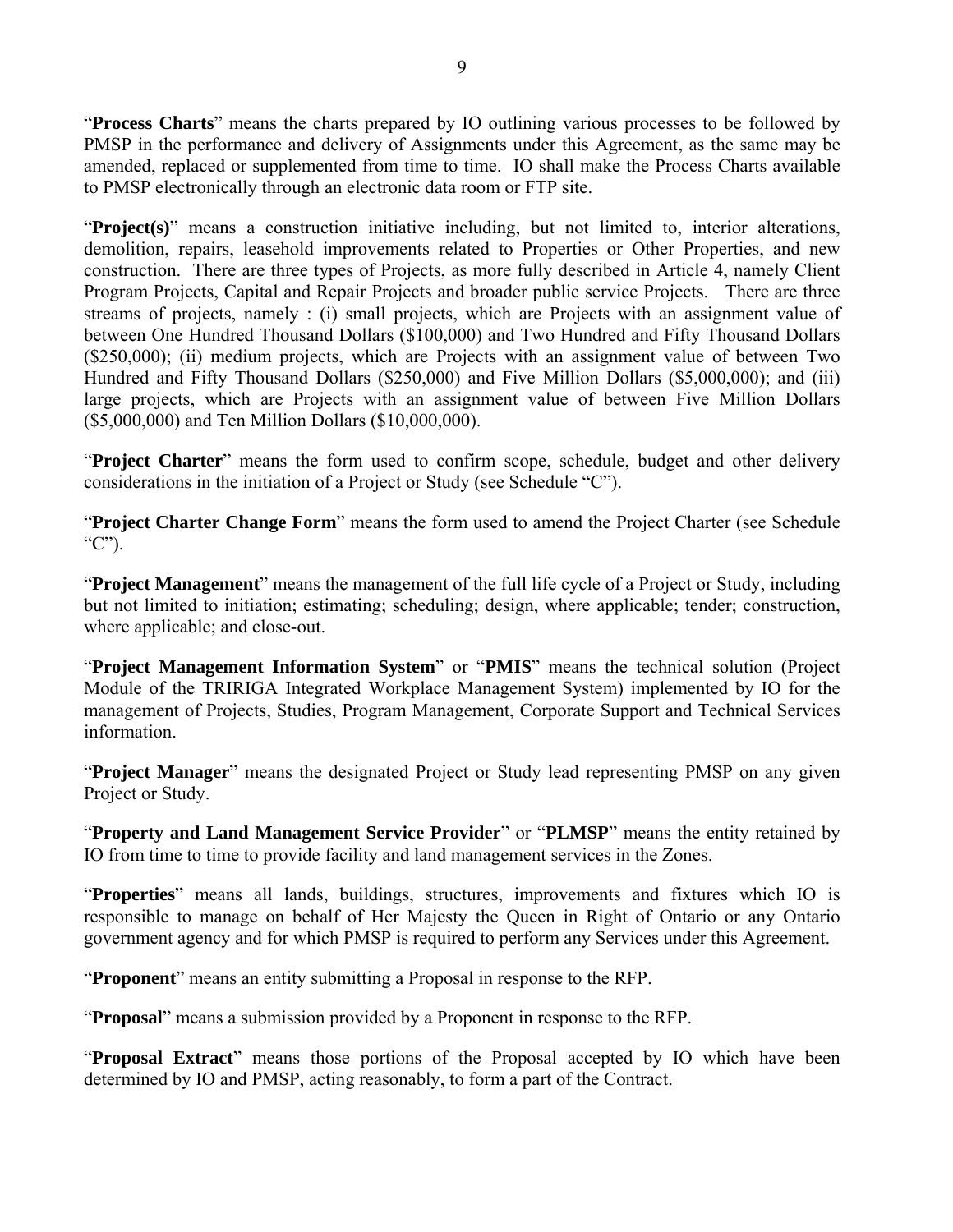"**Purchase Order**" or "**PO**" or "**E-Purchase Order**" or "**ePO**" means a written or electronic authorization to expend the assigned budget that is set out and approved in the Project Charter or Project Charter Change Form.

"**Quality Management System**" or "**QMS**" means a set of quality policies, processes and procedures that direct and control the way an organization operates.

"**Rebate**" means the value of any discounts, rebates, fees, services in kind or other incentives for which PMSP may be eligible.

"**Record(s)**" means any document, material, information or file of the Ontario government, IO, PMSP, any General Contractor, Consultant, Design Professional or other service provider hired by PMSP or any sub-trade involved in an Assignment or any portion thereof, in delivering the Services, both originals and copies, and in electronic or hardcopy format. Records include, but are not limited to, reference documents, drawings, photographs, letters, vouchers, other agreements, data and databases and any other item on which information is recorded or stored by graphic, electronic or mechanical means, all available as-built drawings (including but not limited to architectural, mechanical, electrical and structural drawings), specifications, shop drawings, operation and maintenance service manuals, surveys, reports, policy and procedure manuals.

"**Record Drawing(s)**" means the drawings showing the built condition of a Project submitted in accordance with IO's standards for Record Drawings.

"**Reference Document(s)**" means all available Record Drawings (including but not limited to architectural, mechanical, electrical and structural drawings), specifications, shop drawings, operation and maintenance service manuals, surveys, reports, policy and procedural manuals, both original and copies, and in electronic, non-electronic or hard copy format.

"**Regions**" means the six (6) Regions (North East Region, North West Region, Southwest Region, East Region, Central Region and Toronto Region) which are the subject of the award of services by IO to all project management service providers. "**Region**" means any one of the Regions.

"**RFP**" means the Request for Proposals (RFP 13-283R) for Outsourced Project Management Services, all Appendices and Schedules thereto and any Addenda issued by IO in respect thereof.

"**RFP Process**" means the process set out in the RFP which for further clarity commenced upon issuance of the RFP and ended upon execution of this Agreement.

"**Security Clearance Check**" includes all of the following:

- (i) a written declaration by an individual disclosing any unresolved charges and previous convictions under the offense provisions of federal statutes, including but not limited to the *Criminal Code*, R.S.C. 1985, C. C-46, as amended, for which a pardon under the *Criminal Records Act*, R.S.C. 1985, C. C-47, as amended, has not been granted;
- (ii) a police records check through the Canadian Police Information Centre and provincial and municipal policy force records for information about the individual in relation to: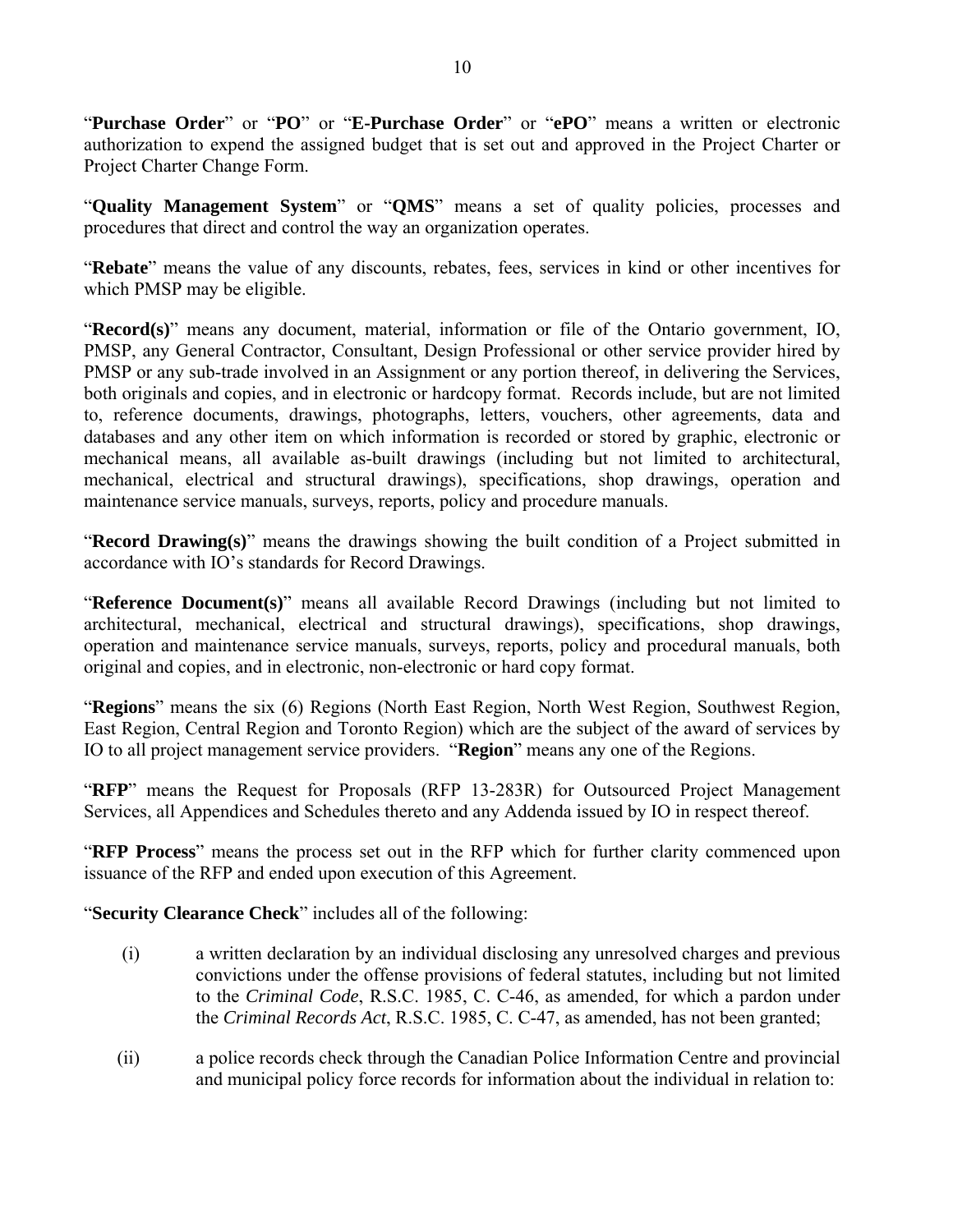- A. convictions under the offense provisions of federal statutes, including but not limited to the *Criminal Code*, R.S.C. 1985, C. C-46, as amended, for which a pardon under the *Criminal Records Act*, R.S.C. 1985, C. C-47, as amended, has not been granted;
- B. findings of guilt in relation to federal statutes for which a court has not granted a discharge;
- C. charges laid under the offense provisions of any federal statutes that are unresolved; and
- D. records of judicial orders in effect made in relation to the offense provisions of federal statutes;
- (iii) a police records check in other jurisdictions as deemed necessary by the NSB/ERD during a Security Clearance Check; and
- (iv) if deemed necessary by NSB/ERD considering the circumstances of providing the Services, a driving records check.

"**Services**" means the whole or a portion of the services, including Consulting Services, to be provided by PMSP under this Agreement and the Schedules hereto.

"**Software**" means computer programs, whether in source or object code, computer program documentation recorded in any form or medium, and includes modifications to any of the foregoing, but excludes all data and databases.

 "**Standard**" means any guideline, procedure, policy, best practice document or requirement of IO or the Ontario government the purpose of which is to ensure uniformity and quality of Services delivery.

"**Study**" means a review, analysis and resulting recommendations, if applicable, related to Properties, Other Properties, facilities planning, design and/or construction.

"**Substantial Performance**" means the date when a construction contract entered into by PMSP with a General Contractor under this Agreement is substantially performed within the meaning of that term in the *Construction Lien Act*, R.S.O. 1990, c.C-30, as amended.

"**Tenant**" means any person, group (including a Client Ministry) or entity which has from time to time entered into a lease agreement or accommodation/occupancy agreement with IO, or for which IO has entered into a lease agreement on its behalf with a third party landlord for occupancy of the whole or any portion of the Portfolio.

"**Term**" has the meaning ascribed thereto in Section 8.1 hereof, as the same may be extended as set out in Section 8.2 hereof.

"**Termination Date**" means, subject to IO's right to exercise any Extension Term, the Expiration of this Agreement, or the earlier termination of the Contract in accordance with its terms, whichever is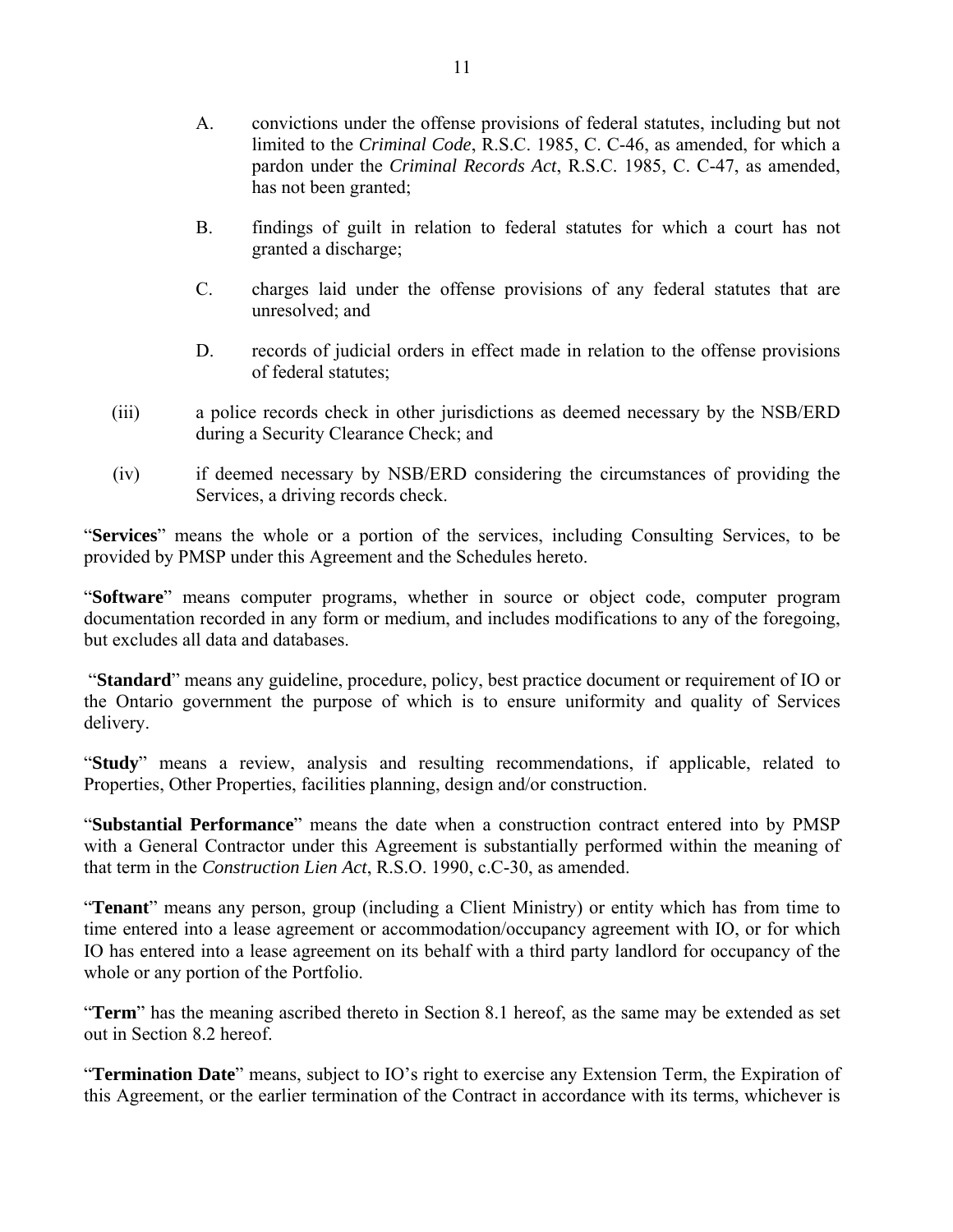earlier. If IO exercises its option to extend the Contract for any Extension Term(s), the Termination Date shall be adjusted to reflect the termination of the applicable Extension Term or the earlier termination of the Contract in accordance with its terms, whichever is earlier.

"**Transfer Date**" means December 8, 2014, the date upon which PMSP shall assume full responsibility for the Services.

"**Transition**" has the meaning ascribed thereto in Exhibit "E" to Schedule "A".

"**Transition Period**" means the time period between the Commencement Date and the Transfer Date, during which the performance of and responsibility for the Services will be transitioned from IO or its incumbent service provider to PMSP, as more particularly described in Exhibit "E" to Schedule "A".

"**Transition Plan**" means the written description of each party's obligations during the Transition Period, the purpose of which shall be to smoothly facilitate the transfer of the Services to PMSP.

"**Vendor of Record**" or "**VOR**" means a listing of vendors or suppliers that have been pre-qualified by IO to provide services including, but not limited to, General Contractors, Design Professionals and Consultants.

"**Vendor Performance Score Card**" means a report generated in connection with IO's Vendor Performance Program.

"**Vendor Performance Program"** means IO's policy for evaluating vendor performance, including the collection and incorporation of vendor performance into a vendors' evaluation and selection process, as same may be amended from time to time.

"**Zones**" mean the two (2) geographical areas namely the Corridor Zone – comprised of the Southwest Region, East Region, and Central Region, and the Pillar Zone – comprised of the North East Region, North West Region and Toronto Region, which are the subject of the award of services by IO to all project management service providers. "**Zone**" means any one of the Zones.

### **ARTICLE 2 DUTIES AND SERVICES OF PMSP**

### 2.1 Engagement of PMSP

IO hereby retains PMSP, and PMSP hereby agrees with IO, to perform the Services set out in this Agreement (the "**Services**"), for the Assignment Fee hereinafter set forth. Commencing on the Commencement Date, PMSP shall perform the Services within the Awarded Zone. PMSP shall perform any services, functions and responsibilities not specifically described in this Agreement that are required for the proper performance and provision of the Services (and which shall be included within the scope of the Services to the same extent and in the same manner as if specifically described in this Agreement and for further clarity, any such services, functions and responsibilities shall not be considered Additional Work). PMSP shall provide the Services within the budgets in Project Charters approved by IO and at the performance standard levels set out in this Agreement.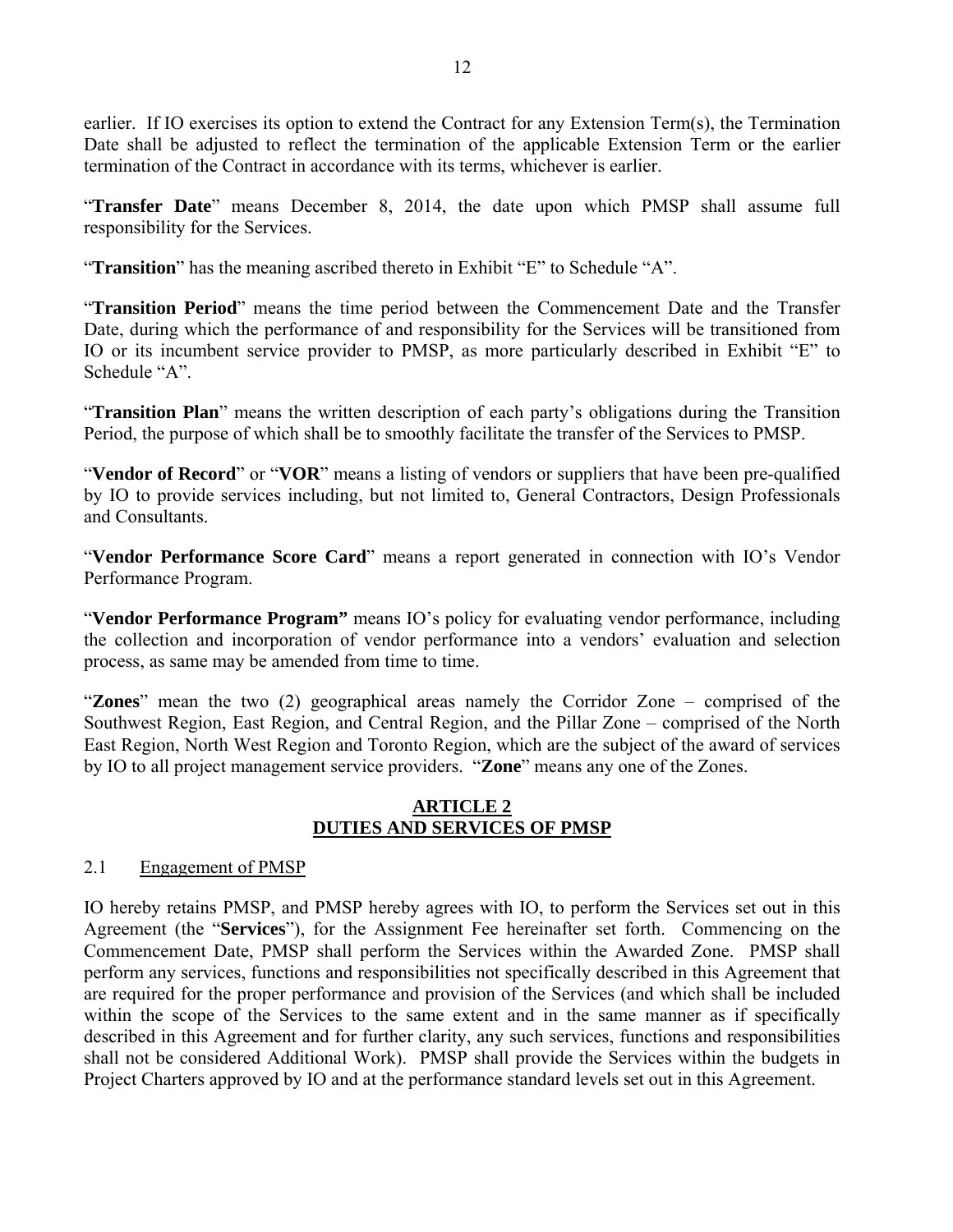### 2.2 Duties and Services of PMSP

2.2.1 The Services shall be provided in accordance with Article 3 (Program Management), Article 4 (Projects and Studies), Article 5 (Corporate Support) and Article 6 (Technical Services). With respect to Assignments, PMSP shall provide the Services to successfully deliver Assignments from planning to design to execution and close-out and in compliance with the Field Guide relevant to the Assignments, Process Charts, design and other Standards, any of which may be amended, supplemented or replaced from time to time to reflect Ontario Government priorities, policies and best practices. IO agrees to make available to PMSP any IO specific documents or policy changes that are relevant to the delivery of the Services under this Agreement. In providing the Services under this Agreement, PMSP acknowledges the need for the Parties to work co-operatively at all levels. PMSP commits to co-operate with mutual respect and trust in order to deliver the Services with high quality and cost effectively and in a safe and productive work environment.

2.2.2 PMSP shall perform the Services and carry out its responsibilities with respect thereto as set forth herein, together with such additional services and responsibilities as may be expressly agreed to by the Parties. The Services shall be provided in accordance with the requirements of this Agreement and the applicable requirements of Applicable Laws. PMSP shall maintain at all times during the Term sufficient facilities, staff and other resources as shall be required to perform the Services and all other duties and responsibilities under this Agreement. PMSP shall use adequate numbers of qualified individuals with the requisite skills, training, education, certification and experience to perform the Services as set out in Section 5.1.5 and Exhibit "K" to Schedule "A". PMSP agrees with IO that required PMSP staff delivering Services shall obtain PMP designations. At all times, PMSP's level of performance shall be at least consistent with industry standards and the specific performance standards set out in this Agreement.

2.2.3 PMSP shall be accountable, on a day-to-day basis, to the IO Regional Manager and IO Asset Management Managers responsible for Project delivery for the assigned Awarded Zone where the Project is being undertaken. IO shall identify an IO contact (Project Services Manager) for each Assignment who will act as the IO single point of contact for the respective Assignment. PMSP shall assign a Project Manager to each Assignment who shall have full responsibility for delivering and completing the Assignment.

2.2.4 PMSP covenants and agrees that, to support the effective operation of facilities and property of the Ontario Government, the delivery of Services by PMSP shall be coordinated with IO's property and facilities management staff and PLMSP. In addition, PMSP shall also co-ordinate with IO Clients that may be affected by the Services performed by PMSP under this Agreement and, where applicable, take into account needs and goals of the Client when delivering Services. In particular, the manner in which the Services are delivered shall ensure that Clients' needs at a facility by facility level are addressed, that Portfolio Planning processes as set out in Exhibit "A" to Schedule "A" address property management requirements and that specific requirements associated with close out and transfer procedures are met to maintain integrity and longevity of assets, equipment, systems and components.

2.2.5 PMSP acknowledges and agrees that any office space or premises required by PMSP to perform the Services shall be provided by PMSP at its own cost.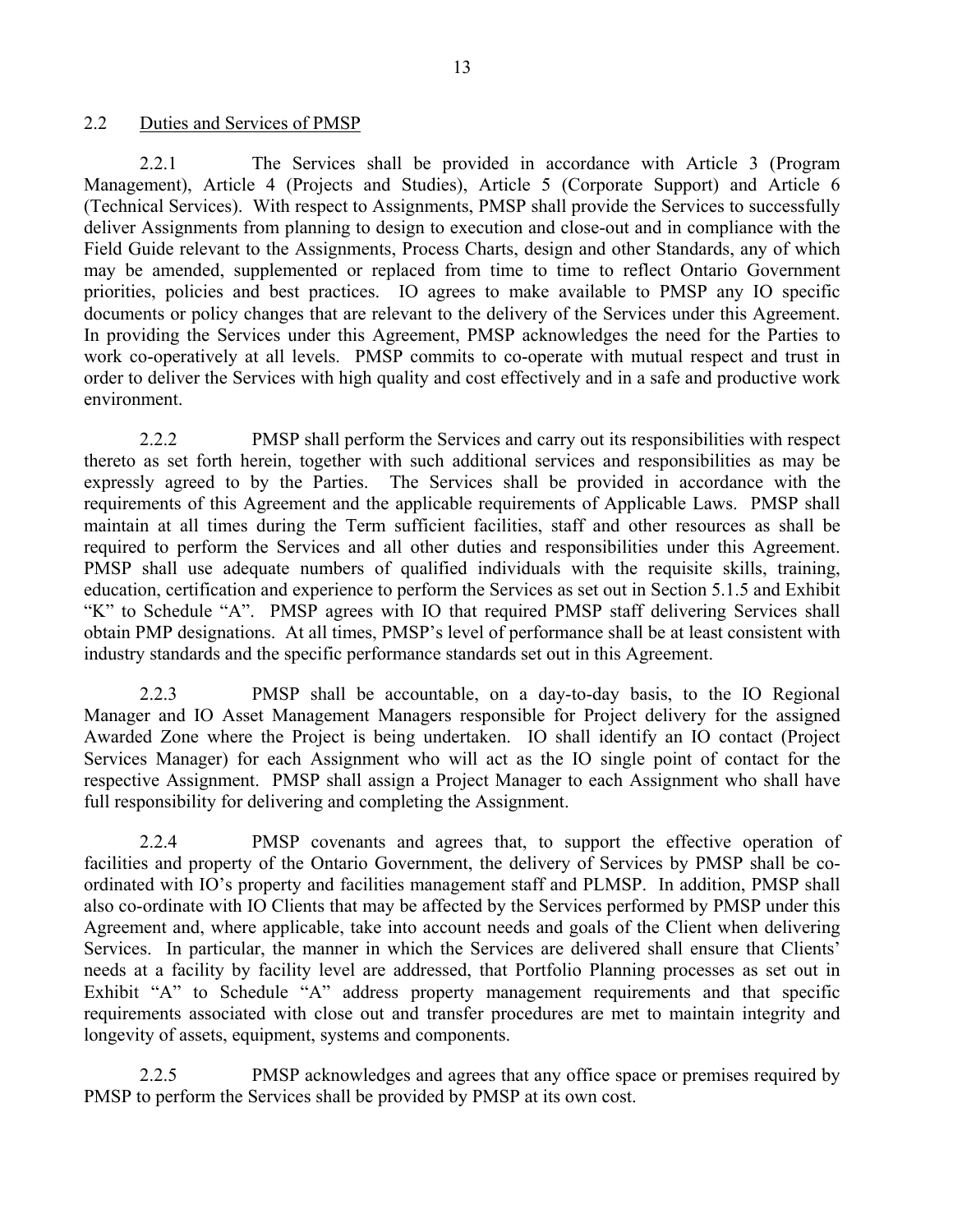2.2.6 PMSP agrees that PMSP personnel assigned to the IO Portfolio shall be acceptable to IO. PMSP personnel assigned to the IO Portfolio shall not be selected, removed or replaced by PMSP without the prior review and acceptance of the IO Regional General Manager. IO, acting reasonably, shall have the right, at any time in its discretion, to request PMSP to remove and replace any PMSP personnel assigned to the IO Portfolio. PMSP agrees that it will remove and replace in an expeditious manner and at its sole cost any PMSP personnel or employee that IO determines in its sole and absolute discretion is unacceptable or ineffectively or inadequately performing the Services. Any personnel to be replaced shall be replaced with a person of suitable ability and qualifications that is acceptable to IO. Such right of approval shall in no way be deemed to create or imply any form of employer/employee relationship between IO and a PMSP candidate, personnel or employee.

2.2.7 PMSP agrees that the PMSP personnel assigned to the IO Portfolio and to the delivery of the Services shall include those personnel listed in Schedule "F" ("**Key Personnel**"). Notwithstanding PMSP's substitution rights in Section 2.2.6, members of the Key Personnel shall not be removed from the IO Portfolio without the prior review and acceptance of IO's VP Asset Management. In the event that any of the Key Personnel is removed or is no longer fully engaged in the delivery of the Services, without IO's prior review and acceptance, IO shall have the right to terminate this Agreement, without liability, cost or penalty, and without prejudice to any other rights or remedies under the Agreement or at law or in equity, upon giving at least thirty (30) Days written notice of termination to PMSP.

### 2.3 Change of Law

2.3.1 If, subsequent to the execution of this Agreement, there is any change in any Applicable Law, including but not limited to laws related to taxes and duties, which increases or decreases the costs incurred by PMSP in performing the Services, then the Assignment Fee otherwise payable to PMSP under this Agreement shall be increased or decreased accordingly.

### 2.4 Independent Contractor

2.4.1 PMSP is an independent service provider providing services to IO and neither PMSP nor the employees or agents of PMSP shall be considered to be employees of IO or the Crown.

2.4.2 Nothing contained herein shall be construed as implying a joint venture, agency or partnership relationship between the parties hereto.

### 2.5 Standard of Care

PMSP shall render the Services with promptness and diligence, and shall execute the Services in a good, workmanlike and professional manner, in accordance with the practices and high professional standards used in well managed operations performing services similar to the Services.

### 2.6 Representations and Warranties of PMSP

PMSP hereby represents and warrants to IO as follows: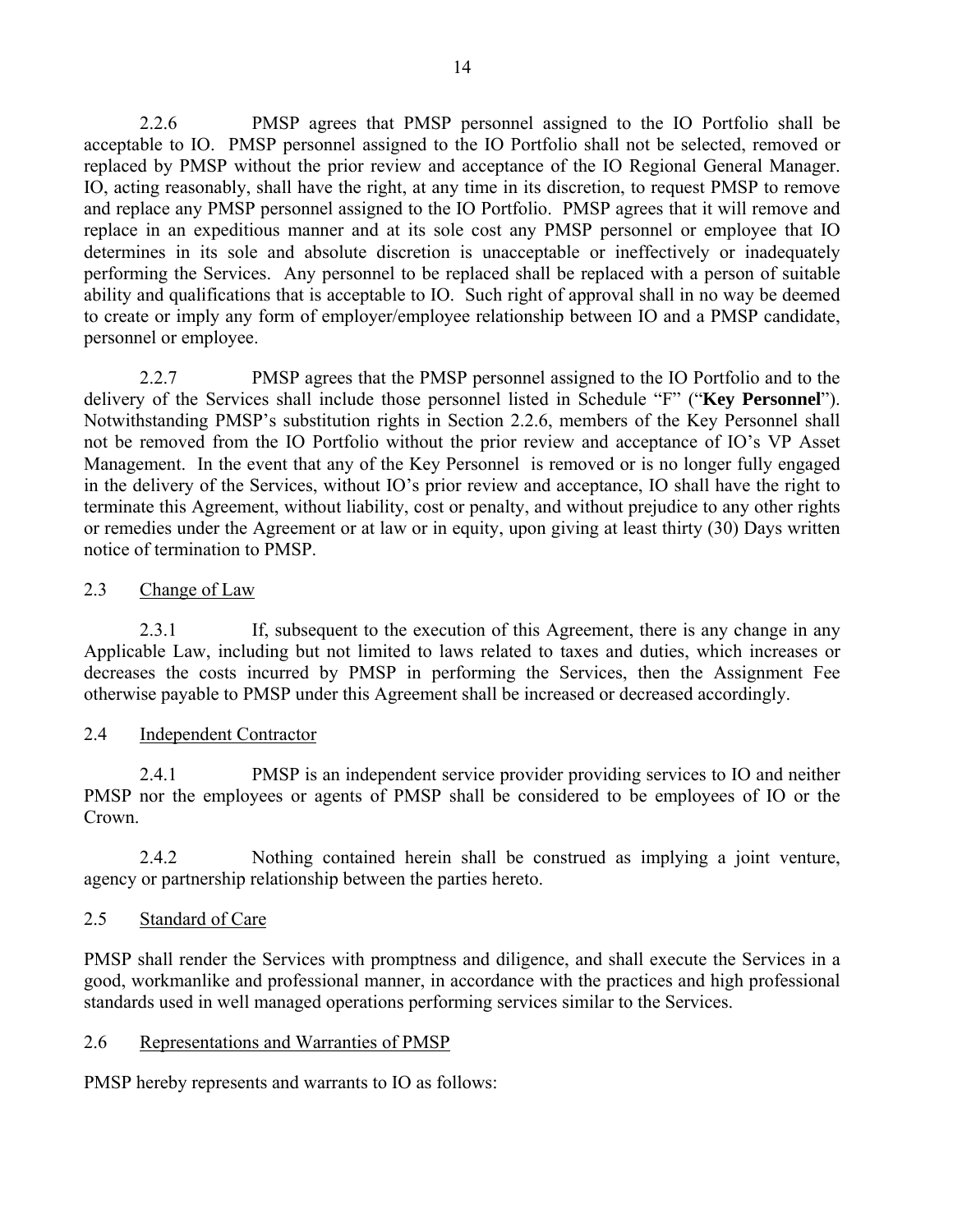2.6.1 PMSP is experienced, competent and qualified to perform the Services contemplated by this Agreement and is authorized to do business in the Province of Ontario.

2.6.2 PMSP has and shall maintain at all times during the Term sufficient facilities, expertise, staff with the requisite skills, assets and other resources to perform the Services and its duties and obligations under this Agreement.

2.6.3 PMSP holds and shall maintain at all times during the Term all licences, permits, consents, authorizations or other certifications necessary to perform the Services and its duties and obligations under this Agreement.

2.6.4 PMSP is a corporation duly incorporated and validly subsisting under the laws of Canada, is authorized to transact business in the Province of Ontario, and has the full right, power and authority to enter into this Agreement and to perform all of the obligations, duties and responsibilities of PMSP required to be performed hereunder.

2.6.5 This Agreement has been duly and validly executed and delivered by and on behalf of PMSP and constitutes a valid, binding and enforceable obligation of PMSP, enforceable in accordance with its terms. The aforesaid representation and warranty is qualified to the extent the enforceability of this Agreement may be limited by applicable bankruptcy, insolvency, moratorium, reorganization or other similar laws of general application affecting the rights of creditors in general.

2.6.6 Neither the execution and delivery of this Agreement nor the taking of any actions contemplated hereby, will conflict with or result in a breach of any of the provisions of, or constitute a default, event of default or event creating a right of acceleration, termination or cancellation of any obligation under any instrument, note, mortgage, contract, judgment, order, award, decree or other agreement or restriction to which PMSP is a party, or by which PMSP is otherwise bound.

#### 2.7 Security Screening

PMSP acknowledges that the applicable Government of Ontario Ministry responsible for Security Clearance Checks, may conduct Security Clearance Checks on PMSP's directors, officers, owners, partners, PMSP's employees and personnel and any Consultant, Design Professionals, General Contractors (including each of their respective directors, officers, owners, partners and employees who provide services for the Portfolio) (collectively referred to as "**Affected Parties**" and individually as an "**Affected Party**"). Accordingly, PMSP shall require each Affected Party to undergo a Security Clearance Check. For the purposes of this Section 2.7, Security Clearance Checks shall be conducted in accordance with the Ontario Government's Contract or Security Screening Process described in the Field Guide.

#### **ARTICLE 3 PROGRAM MANAGEMENT**

### 3.1 Overview

3.1.1 Program Management consists of the activities required for the management and delivery of the following: (i) annual portfolio delivery; (ii) portfolio delivery planning; and (iii)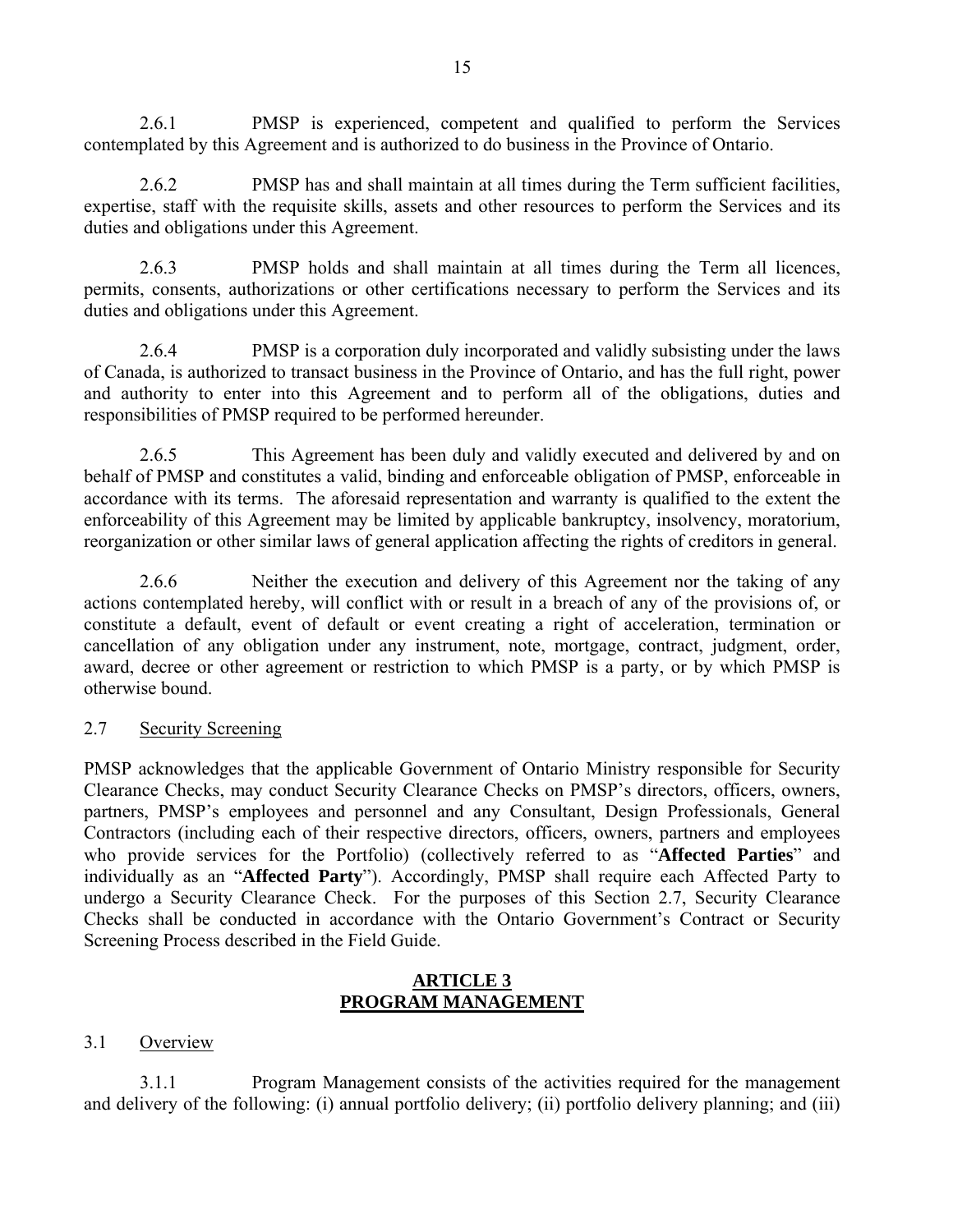development of the PMO. To appropriately manage, integrate, coordinate and fulfill its obligations under this Agreement, PMSP shall undertake certain activities to comply with IO Standards, protocols and systems. Such activities include Capital Planning and Annual Program, Reporting, Quality Management, Contract Governance and Transition, as hereinafter more fully described. All such activities that are required to appropriately manage, integrate, coordinate and fulfill PMSP's obligations constitute Program Management. PMSP shall not be entitled to direct compensation for any of these activities. Compensation for Program Management shall be included in the Assignment Fee payable to PMSP under this Agreement.

### 3.2 Description of Program Management Activities

The following are brief descriptions of the activities to be undertaken by PMSP as part of Program Management. Further detail is set out in the corresponding Schedules and Exhibits:

### 3.2.1 Capital Planning and Annual Program (Schedule "A" - Exhibit "A")

As part of Capital Planning PMSP will provide budget planning for IO and Government funding allocations, direction and oversight for IO and Government financial policy and procedures, financial reporting, implement and maintain a management control system, accounting systems and audit liaison and follow-up. Working in connection with IO's regional staff, PMSP shall contribute on an ongoing basis to the annual program and multi-year capital plan that prioritize and optimize the delivery of Assignments within the Awarded Zone.

#### 3.2.2 Reporting (Schedule "A" - Exhibit "B")

PMSP shall compile and submit monthly, quarterly, year-to-date and other operational reports on an as-needed basis in IO prescribed formats, as more specifically set out in Article 19 and Exhibit "B" to Schedule "A".

#### 3.2.3 Quality Management (Schedule "A" - Exhibit "C")

PMSP will establish a PMO as part of managing the quality of the Services and deliverables in accordance with IO approved quality management standards. The primary purpose of the PMO is to serve as the focal point for Program Management matters by providing direction, planning and oversight for financial policy and procedures and financial reporting. The PMO will also manage a range of human resource issues related to the Contract including but not limited to workforce transition and personnel training.

#### 3.2.4 Contract Governance (Schedule "A" - Exhibit "D")

To ensure that the Services are delivered in accordance with the standards set out in this Agreement, PMSP will assume risk management and contract governance responsibilities, in accordance with industry best practices, and Exhibit "D" to Schedule "A".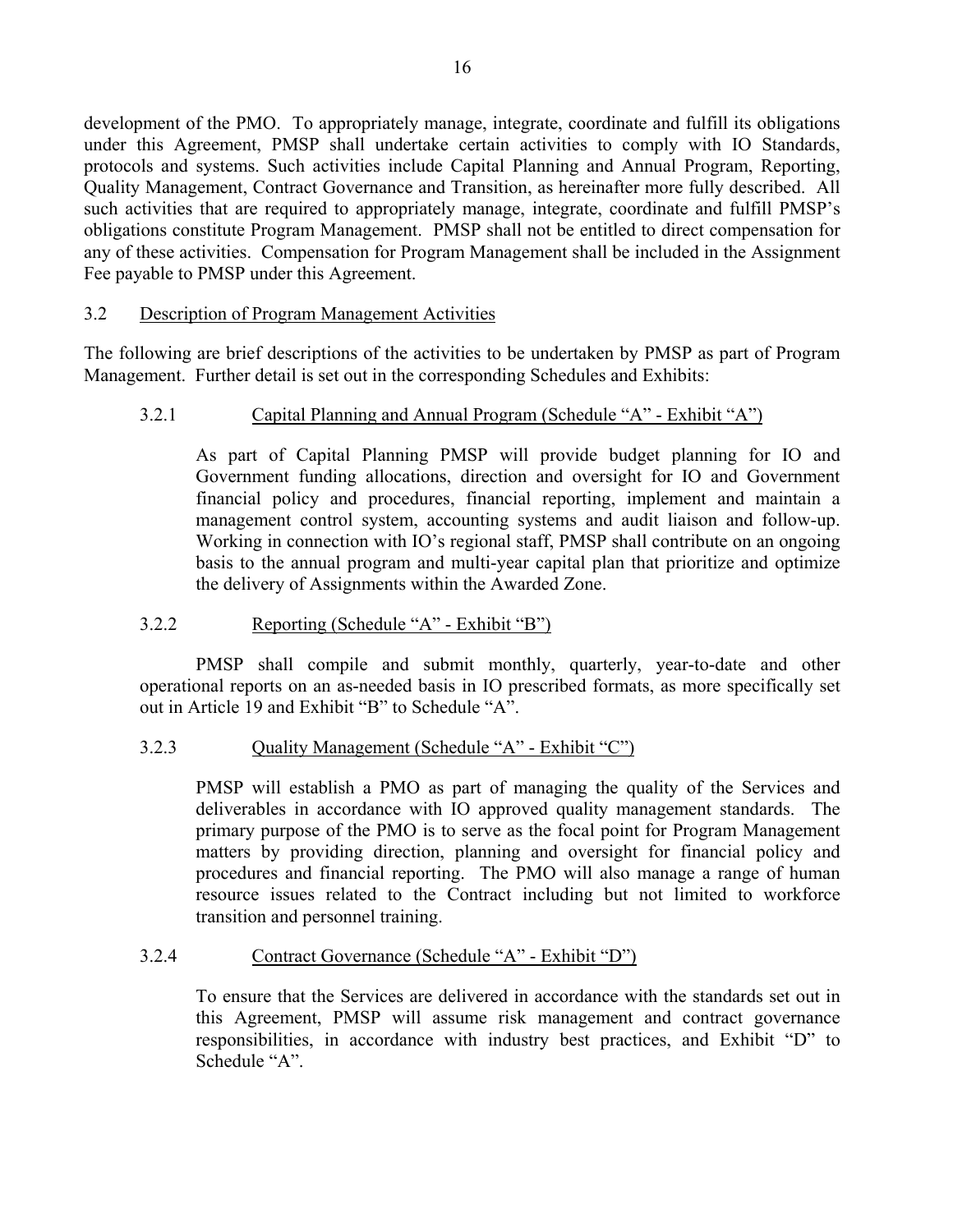#### 3.2.5 Transition (Schedule "A" – Exhibit "E")

The performance and responsibility for the Services will be transitioned from IO or its incumbent project management service provider to PMSP during the Transition Period. In addition, PMSP will be required to transition the performance and responsibility for the Services upon Expiration or termination of the Contract, all in accordance with Exhibit "E" to Schedule "A". PMSP's obligation to transition the performance and responsibility for the Services upon Expiration or termination of the Contract shall survive the Expiration or termination of the Contract and all of the transition obligations in Exhibit "E" to Schedule "A" shall remain in full force and effect and will not be terminated or impacted in any way by any Expiration or termination of the Contract.

#### **ARTICLE 4 PROJECTS AND STUDIES**

#### 4.1 Overview of Projects

4.1.1 IO is responsible to the Ontario Government for design and construction Projects that support Ontario Government and Client programs. From time to time, IO also delivers design and construction Projects that support initiatives undertaken by the broader public service. PMSP will provide the Project Management for all such Projects.

4.1.2 Client Program Projects are funded directly by any of the Ontario Government Ministries or their agencies in support of specific Client program needs. These Projects include such initiatives as new construction, interior, special purpose space renewal, retrofit, renovation and reconfiguration.

4.1.3 Capital and Repair Projects are funded by IO through its Portfolio funding allocations from MEDEI. Capital and Repair Projects support the delivery of age and condition related infrastructure renewal of buildings within the IO managed portfolio as well as the delivery of Projects in support of Ontario Government priorities such as energy consumption reduction and enabling access for Ontarians with disabilities.

4.1.4 Client Program Projects and Capital and Repair Projects are related to facilities such as office buildings, , correctional centres, courthouses, police detachments and other special purpose facilities and may take place on any of the Properties.

4.1.5 Broader public service Projects are funded by municipalities, health service providers, non-profit and other broader public service entities in support of their program needs. These Projects include such initiatives as new construction, interior, special purpose, space renewal, retrofit, renovation and reconfiguration. Broader public service Projects are related to facilities such as community health centres, and may take place on non-Government owned or leased land or buildings.

4.1.6 It shall be primary to the Project Management responsibilities of PMSP to keep IO, on an immediate and ongoing basis, informed of conformity with schedule and budget for all Projects and any matter or event which may impact the schedule or budget of any Project.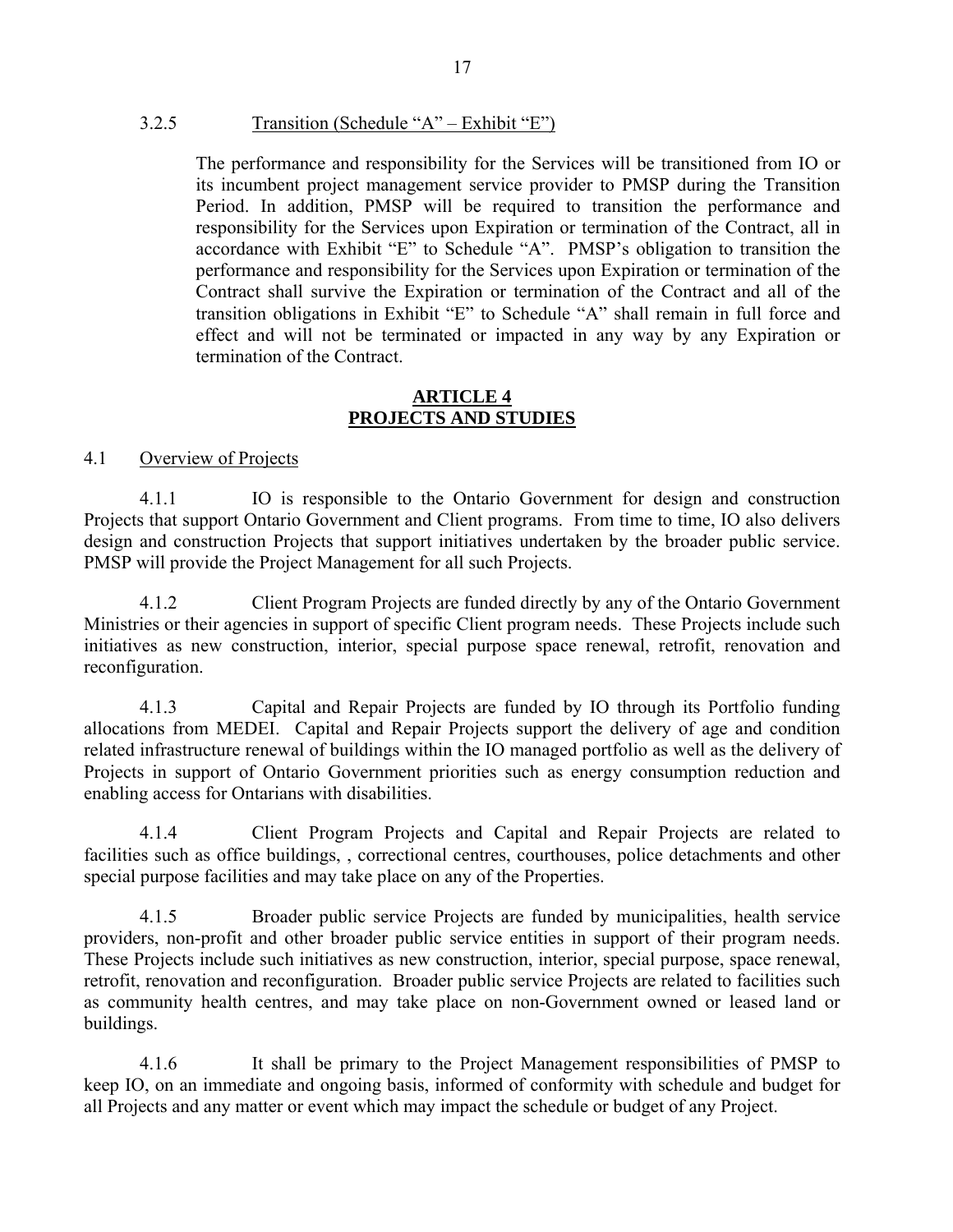4.2 Scope of Work for Projects

4.2.1 PMSP shall, through the full life cycle of each Project, ensure compliance with the budget, scope, quality of work and schedule as set out in the Project Charter. PMSP will be responsible to maintain ongoing controls including the identification, recording and resolution of risks, contingency management, budget management and change process management and correcting deficiencies in the quality of the design and construction. PMSP will be responsible for the carriage, management and regular reporting to IO, of all construction lien matters.

4.2.2 The details provided in this Article describe PMSP's responsibilities, by phase, in respect to Project Management; however, the actual responsibilities and delivery methodology required for any given Project may vary depending on the Project value and requirements. The following provisions of this Article 4 set out the general scope of work relevant to all Projects.

4.2.3 The Tables Containing the Responsibility Matrices - Projects annexed as Exhibit "F" to Schedule "A" also form part of the Services and describe the specific responsibilities of PMSP with respect to small, medium and large Projects, respectively. PMSP shall be required to perform all responsibilities that are outlined in this Article, the Responsibility Matrices – Projects, and this Agreement. Notwithstanding any term or provision of the Contract to the contrary PMSP shall be required to fulfill the more inclusive description of a responsibility where there is any variation between the responsibilities as described in this Article, the Responsibility Matrices, the Proposal Extract, or this Agreement.

4.2.4 The responsibilities shall be delivered by PMSP in compliance with the requirements prescribed in this Agreement, in particular "Program Management, Corporate Support and Technical Services".

4.2.5 Each activity of PMSP in fulfilling its responsibilities will be identified, recorded and reported through PMIS or any other reporting system required by IO.

4.2.6 As noted below, Project Management can be categorized into four distinct phases: Initiation, Design, Construction, and Close-out, as described in Sections 4.3, 4.4, 4.5 and 4.6, respectively.

### 4.3 Initiation of Projects

4.3.1 This phase outlines the responsibilities of PMSP prior to the full execution of the Project Charter.

4.3.2 IO will provide PMSP with the unsigned Project Charter which outlines in general terms the intended Project, including the scope, schedule and anticipated budget.

4.3.3 PMSP will be responsible to complete, sign and submit each Project Charter within a time period agreed to by PMSP and IO in accordance with the Responsibility Matrices - Projects. The signed Project Charter shall detail the scope of work, resources required, regulatory approvals required, feasibility analysis, applicable design and contingency amounts, delivery method, scheduling, identification of potential risks and a corresponding risk management plan,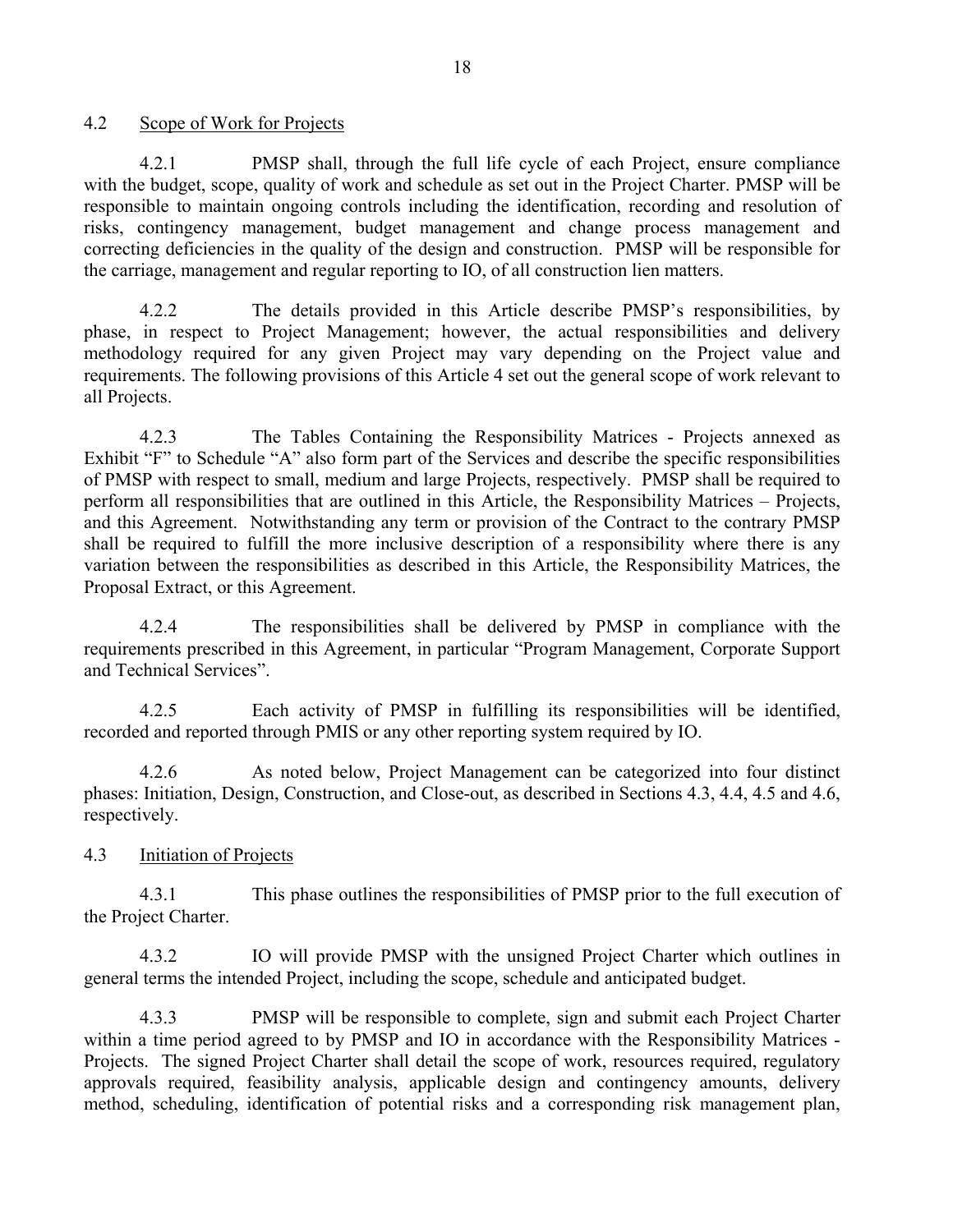proposed communications plan, refined and targeted budget and cash flow forecast. PMSP shall also state in the Project Charter the assumptions and limitations upon which the above details are made.

4.3.4 The budget in the Project Charter will be consistent with a Class "D" Estimate which will be within twenty percent (20%) of the Assignment Costs, plus Project contingency based on the identified Project risks.

4.3.5 The initiation phase will be completed upon the Project Charter being fully executed. IO shall use reasonable commercial efforts to arrange prompt execution of an acceptable Project Charter.

4.3.6 Subject to Section 4.3.7 and 4.3.8, PMSP shall not be entitled to an Assignment Fee in respect of a Project until and unless the Project Charter is fully executed..

4.3.7 IO acknowledges that PMSP may be required to undertake due diligence activities with respect to a proposed Project prior to a Project Charter being fully executed.

4.3.8 Further to the foregoing, if a Project Charter is not fully executed because of the cancellation or deferral of a Project or for any other reason not within PMSP's control, PMSP shall be entitled to Assignment Fees where the accumulated Assignment Fees for due diligence activities are more than Three Thousand, Five Hundred Dollars (\$3,500). Notwithstanding that a Project Charter is not fully executed on account of a reason that is not within PMSP's control, PMSP shall not be entitled to Assignment Fees where the accumulated Assignment Fees for due diligence activities are less than Three Thousand, Five Hundred Dollars (\$3,500). PMSP shall provide explanations, background and substantiating documentation, satisfactory to IO, in respect of the value of the accumulated Assignment Fees.

#### 4.4 Design of Projects

4.4.1 Upon receipt of a fully executed Project Charter, PMSP shall commence the design phase. This phase entails all work required prior to the commencement of construction. The main purpose of the design phase is to ensure that the final design and the preparation of construction tender documents that result from that design will provide a Project that is on time and on budget while reducing the need for changes during the execution phase.

4.4.2 In connection with the design phase, PMSP shall have responsibilities, which include, but are not limited to:

- (a) Report to IO any site conditions which may affect delivery of the Project;
- (b) Procure qualified Design Professionals to undertake design work and enter into IO's prescribed form of agreement;
- (c) Ensure appropriate and necessary information is provided to the Design Professional;
- (d) Maintain ongoing communication with IO during the design process;
- (e) Finalize a communications plan for the Project;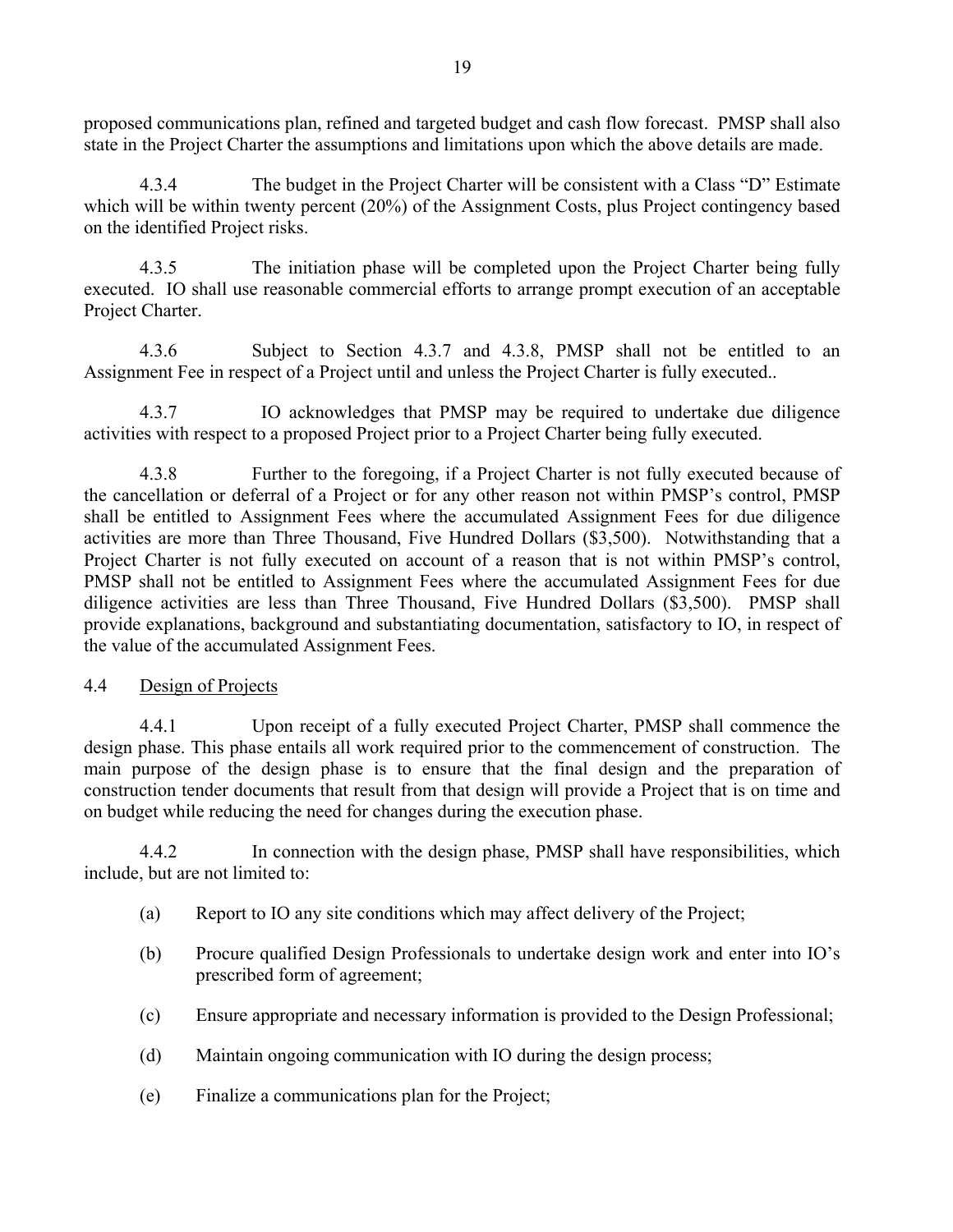- (f) Participate in design meetings and ensure that the applicable Design Professional leads design meetings, including the taking of minutes, to an acceptable industry standard, and the distribution of such minutes to all stakeholders. When required to ensure achievement of Project objectives, KPI goals or Client satisfaction, PMSP shall lead meetings with stakeholders to effectively manage Project planning;
- (g) Ensure the design is completed in a timely manner;
- (h) Review all design drawings, ensuring that all applicable Standards have been complied with;
- (i) Ensure IO and the Clients are involved throughout the Project at milestone dates to verify that Project requirements are met as defined in the Project Charter;
- (j) Conduct a review of all specifications and drawings at various stages to minimize risks of post-tender changes and to confirm general compliance with the intended and approved Project scope;
- (k) Review, monitor, report on the use of design contingency amounts and release unused contingency amounts as directed by IO;
- (l) Advise IO of any issues or changes that may affect the budget or schedule;
- (m) For the purposes of KPI calculation, refine the budget to within five percent (5%) of the total estimated Assignment Costs, plus Project contingency, based on the identified Project risks consistent with a Class "A" Budget Estimate at the completion of construction tender. (Note that IO may also require, at different stages, Class "B" and "C" Budget Estimates);
- (n) Procure qualified General Contractors and enter into IO's prescribed form of agreement;
- (o) The terms of the form of agreement with the General Contractor shall not vary from the terms of the Project Charter unless a Project Charter Change Form has been signed by IO; and
- (p) Procure a commissioning agent for the commissioning of the systems necessary to complete the execution phase.

4.4.3 IO reserves the right to review all design and procurement documents. This reserved right does not in any manner relieve PMSP from any obligations or responsibilities imposed by this Agreement. If IO exercises its right of review, IO and PMSP shall agree on a reasonable period of time for IO to undertake its review. If IO exceeds that time period, upon written request from PMSP, the consequential delay will be excluded from the calculation of PMSP's Project specific KPI.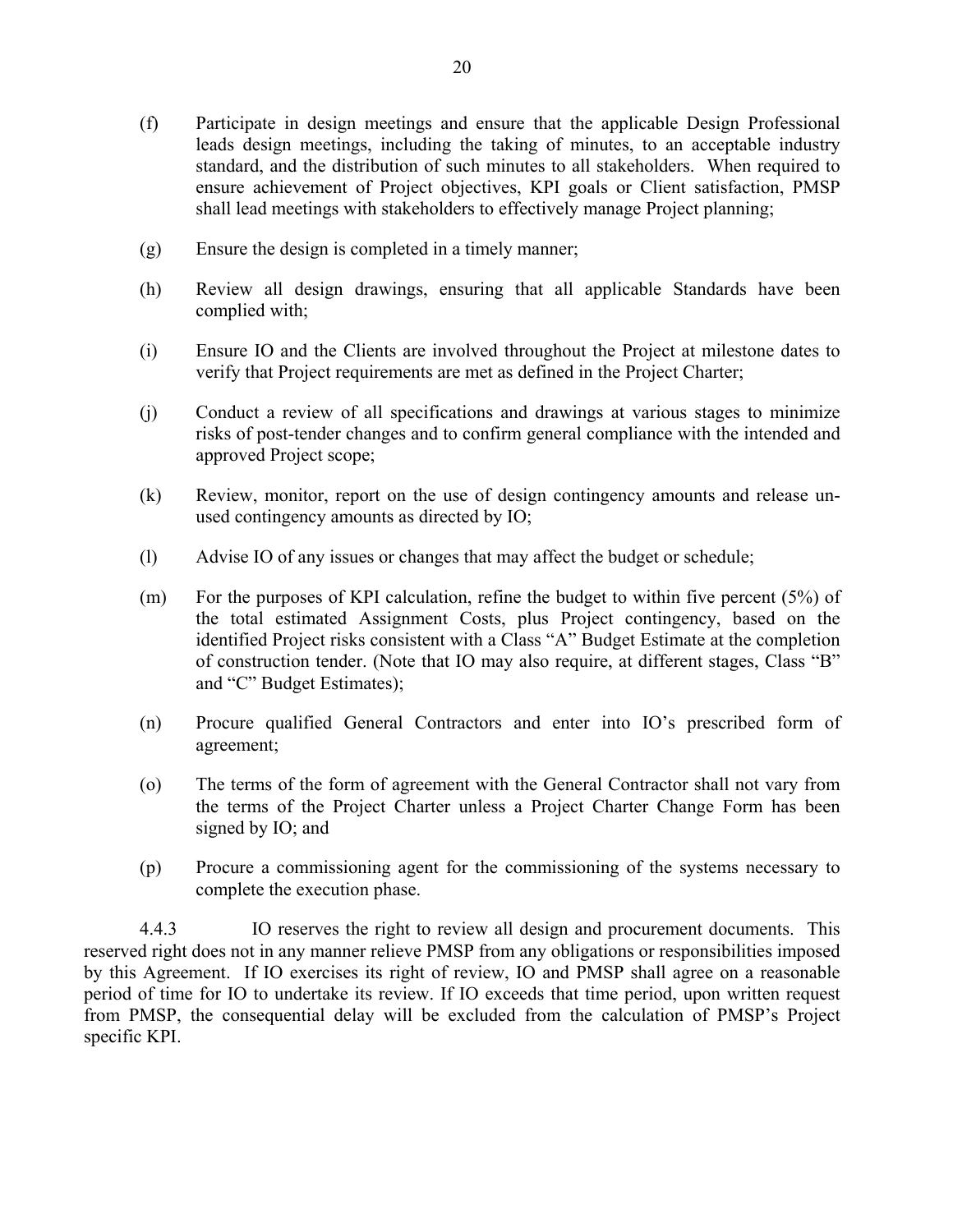#### 4.5 Construction of Projects

4.5.1 PMSP will manage the General Contractor, the Design Professional and other service providers to ensure completed execution of the construction contract documents. Additionally, the commissioning of the facility and its systems is considered part of this phase.

4.5.2 In connection with the construction phase, PMSP shall have responsibilities, which include, but are not limited to:

- (a) Complete a baseline master Project schedule;
- (b) Provide shop drawings as per IO's requirements;
- (c) Provide IO with monthly Project status reports;
- (d) Co-ordinate and participate in all Project and site meetings including the taking of minutes, to an industry acceptable standard agreed to by IO. Distribution of minutes shall be to all applicable stakeholders. When required to ensure achievement of Project objectives, KPI goals or Client satisfaction, PMSP shall lead meetings with stakeholders to effectively manage the execution of the Project;
- (e) Ensure acquisition of building and other permits as required by Applicable Laws;
- (f) Ensure the provision by the Design Professional of appropriate and comprehensive on-site training to facilities management, operations and technical staff and provide detailed operations manuals;
- (g) Ensure that a list of inspection and testing requirements as required by IO's standard schedule of inspections and tests is provided;
- (h) Where applicable, make submissions to agencies that may provide financial assistance to special initiative Projects (e.g. energy conservation);
- (i) Administer the full construction change process;
- (j) Review, monitor, report on the use of contingency amount and release un-used contingency amounts as directed by IO;
- (k) Provide support to commissioning agents and coordinate with commissioning agents and all stakeholders;
- (l) Ensure that there is appropriate assistance for facilities management, operating and maintenance staff in the preparation of maintenance requirements for all equipment and, when required, directly intervene to co-ordinate appropriate assistance;
- (m) Prior to Substantial Performance, in consultation with all stakeholders, compile a list of all deficiencies and ensure their rectification;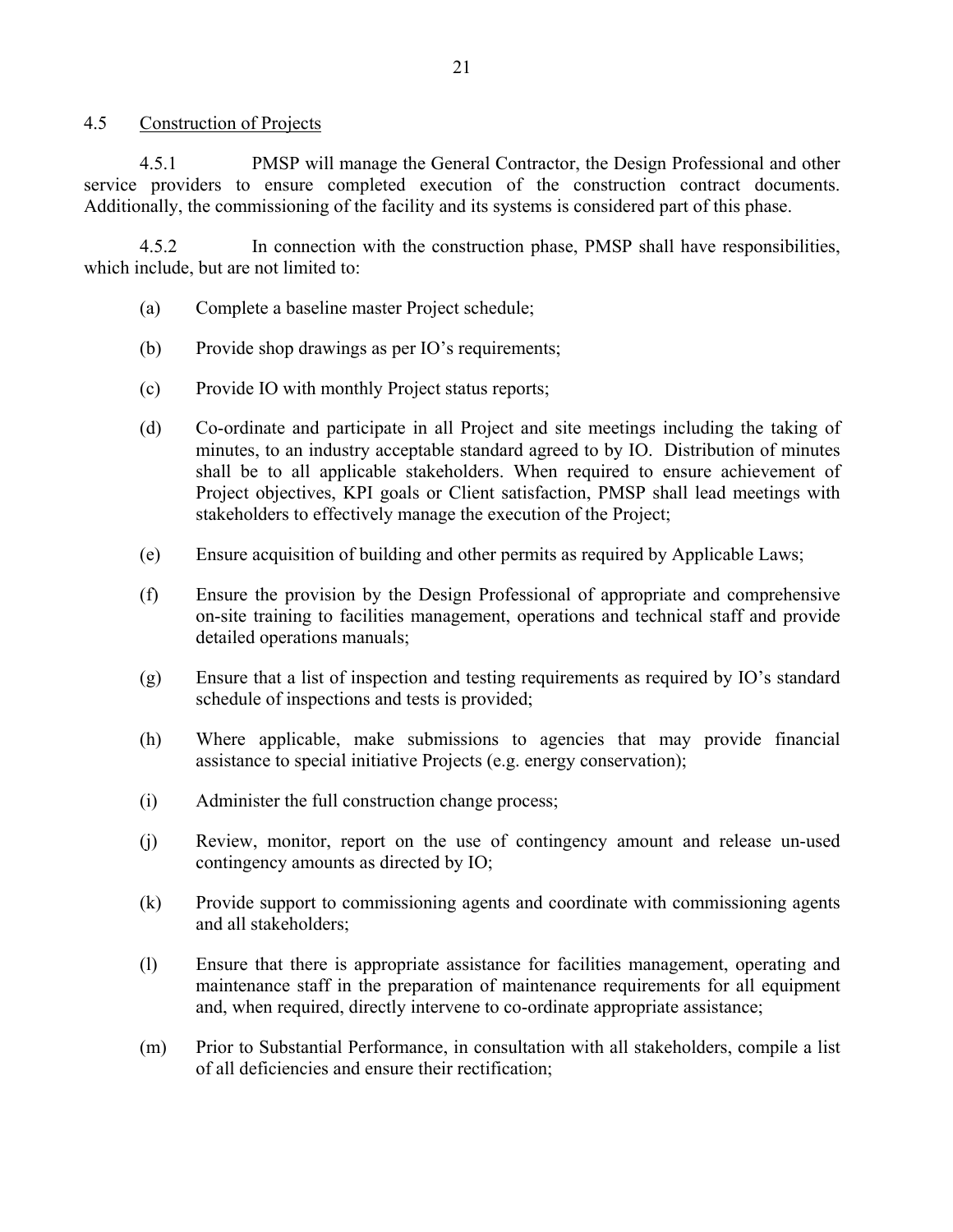- (n) Provide all commissioning reports, warranties and warranty information, contact lists, spare parts list, equipment list, Reference Documents, training reports, testing reports, risk logs and other required documentation; and
- (o) Obtain the requisite certifications in respect to Substantial Performance and advertise Substantial Performance as required by the *Construction Lien Act*, R.S.O. 1990, c.C-30, as amended.

#### 4.6 Close-Out of Projects

4.6.1 In connection with the close-out phase, PMSP shall have responsibilities, which include, but are not limited to:

- (a) Ensure all deferred commissioning tests have been performed;
- (b) Provide IO with a final Project Charter Change Form acceptable to IO,
- (c) Completion of Vendor Performance Program requirements;
- (d) Act on IO's behalf to resolve any disputes related to warranty or construction lien matters or any other disputes for the twelve (12) months following Substantial Performance; and
- (e) Co-ordinate 1-year warranty inspection and satisfactory completion of "punch list" items.

### 4.7 Overview of Studies

Studies can vary in scope but include a review, analysis and possible recommendations related to Properties, Other Properties, facilities planning, design and construction.

#### 4.8 Scope of Work for Studies

4.8.1 PMSP shall, through the full life cycle of the Study, ensure compliance with the budget, scope, quality of work and schedule as set out in the Project Charter. PMSP shall be responsible to maintain ongoing controls for the Study including the identification, recording and resolution of risks, correcting deficiencies in the quality of the Study deliverables, budget management and change process management.

4.8.2 The details provided in this Section describe the responsibilities, by phase, of PMSP in respect to Studies; however, the actual responsibilities on any given Study may vary.

4.8.3 The Table Containing the Responsibility Matrix - Studies annexed as Exhibit "F" to Schedule "A" also forms part of the Services and details further responsibilities. PMSP shall be required to perform all responsibilities that are outlined in this Article, the Responsibility Matrix – Studies and this Agreement. Furthermore, PMSP shall be required to fulfill the more inclusive description of a responsibility where there is any variation between the responsibilities as described in this Article, the Responsibility Matrix – Studies or this Agreement.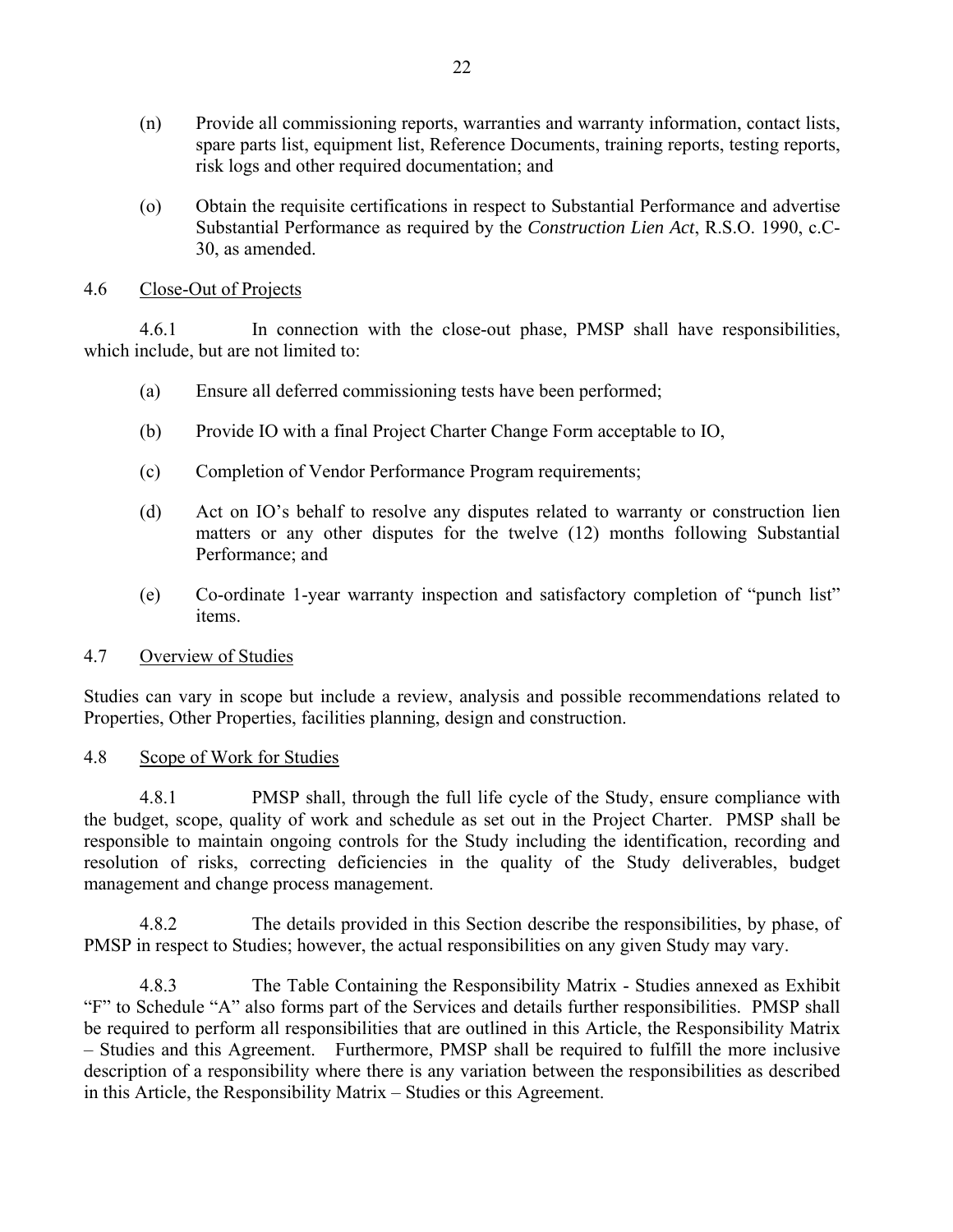4.8.4 The specific responsibilities for each phase as detailed below shall be delivered by PMSP in compliance with the requirements prescribed in this Agreement.

4.8.5 Each activity of PMSP in fulfilling its responsibilities will be identified, recorded and reported through PMIS or any other reporting system required by IO.

4.8.6 A Study is categorized into five distinct phases: Initiation, Design, Execution, Acceptance and Close-out, which are further detailed in the Responsibility Matrix – Studies.

4.8.7 IO will provide PMSP with a Project Charter which includes the particulars for each Study to be undertaken by PMSP. PMSP will complete and submit the Project Charter within a time period agreed to by PMSP and IO. Unless otherwise stated, the Project Charter for Studies shall meet the same requirements as specified for the Project Charter for "Projects" and all provisions therein shall apply, *mutatis mutandis*.

4.8.8 Subject to Section 4.3.7 and 4.3.8, *mutatis mutandis*, PMSP shall not be entitled to an Assignment Fee in respect of a Study unless and until the Project Charter for such Study is fully executed.

#### **ARTICLE 5 CORPORATE SUPPORT**

### 5.1 Overview

As part of Corporate Support, PMSP will provide consolidated, continuous and stable corporate support services; in order to achieve economies of scale through standardization and streamlined operations. PMSP corporate support activities shall include Information Technology, Financial Management, annual Statutory Declarations, Procurement, Human Resources, Records Management, adherence to IO and Government Standards and Communications, as hereinafter more fully described. PMSP shall not be entitled to direct compensation for any of these activities. Compensation for Corporate Support will be included in the Assignment Fee.

Overall Corporate Support responsibility will reside with PMSP's Account Executive Lead. The following are brief descriptions of the Corporate Support activities. Further detail can be obtained in the corresponding Exhibits:

#### 5.1.1 Information Technology ("**IT**") (Schedule "A" - Exhibit "G")

PMSP will have in place IT systems and resources capable of facilitating the timely flow of information in a format compatible with IO's IT requirements. Commencing immediately after execution of this Agreement, PMSP shall implement and utilize throughout the Term and any Extension Term(s) all subsystems of the project management information system referred to as PMIS. IO will require compatibility with PMIS.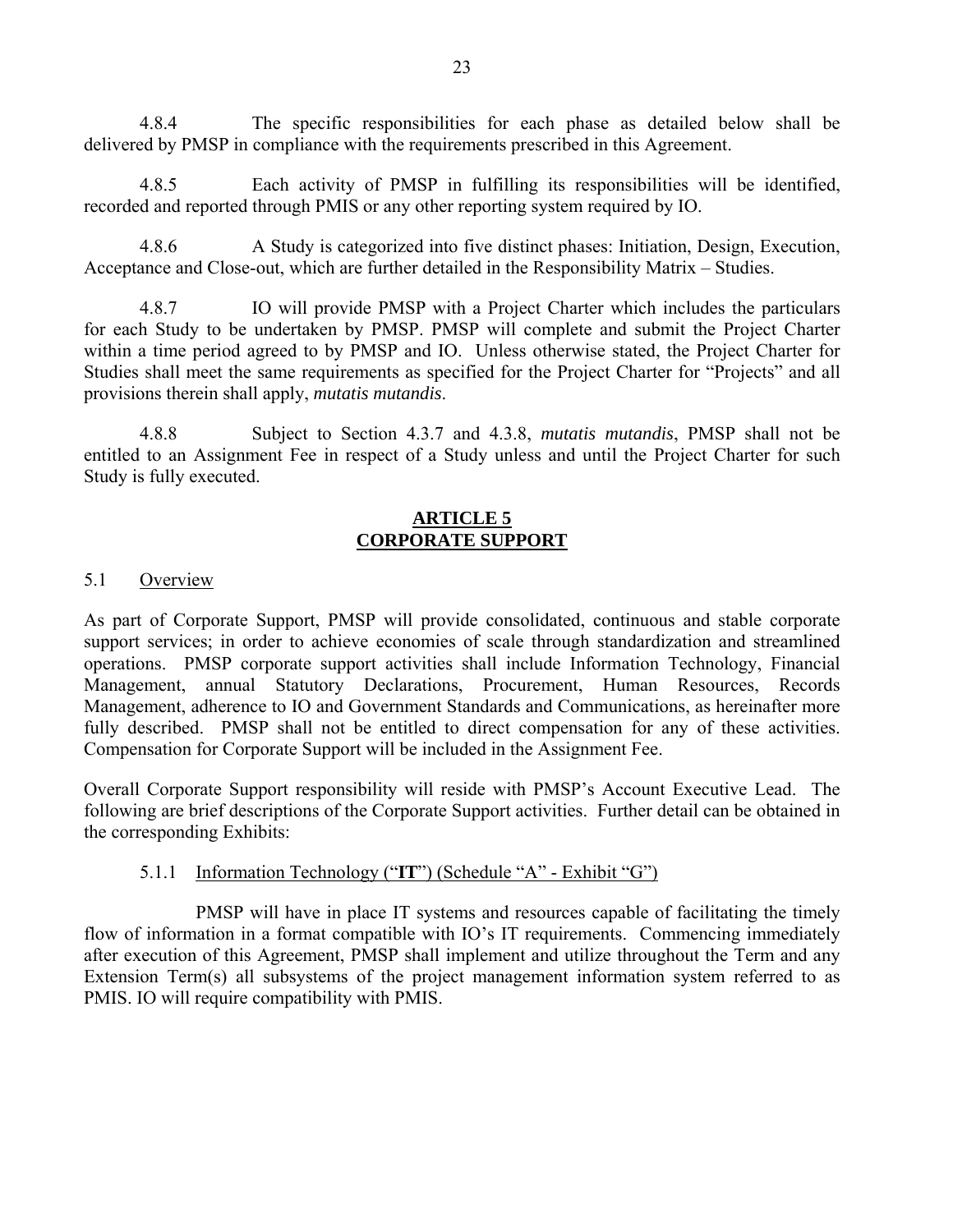#### 5.1.2 Financial Management (Schedule "A" - Exhibit "H")

PMSP will provide and utilize suitable financial systems and resources to enable PMSP to effectively manage the Portfolio and communicate to IO the true and accurate financial state of the Portfolio. PMSP will follow IO required procedures including the procedure and timelines for invoice processing and vendor payment. PMSP will demonstrate that appropriate internal corporate financial controls are being maintained. IO reserves the right to audit PMSP's financial records and statements and matters related to the performance of this Agreement as set out in Article 18 (Audit).

### 5.1.3 1.1.1 Statutory Declaration Affirming Compliance (Schedule "A" – Exhibit "I")

PMSP shall provide, no later than 45 Days following the end of each Fiscal Year, a statutory declaration in which it affirms its compliance with all critical obligations outlined in this Agreement, as determined by IO in its sole discretion.

### 5.1.4 Procurement (Schedule "A" - Exhibit "J")

PMSP will be required to procure General Contractors, Design Professionals, Consultants and other necessary service providers in a fair and competitive manner consistent with Applicable Laws and IO's procurement policies. PMSP will evaluate vendor performance and will participate in vendor selection from time to time.

### 5.1.5 Human Resources (Schedule "A" - Exhibit "K")

Subject to Article 2 hereof, PMSP shall ensure that appropriate and adequate staff is provided to completely deliver the Services. PMSP acknowledges that, in some cases, minimum qualifications and experience shall be mandatory.

### 5.1.6 IO and Government Standards (Schedule "A" - Exhibit "L")

PMSP shall observe and comply with all applicable Standards and guidelines of IO and the Ontario Government, examples of which are noted in Schedule "A" - Exhibit "L".

### 5.1.7 Records Management (Schedule "A" - Exhibit "M")

PMSP shall be responsible for maintaining, managing and making available for inspection and the requirements of FIPPA, documents and Records required for the fulfillment of PMSP's responsibilities under this Agreement.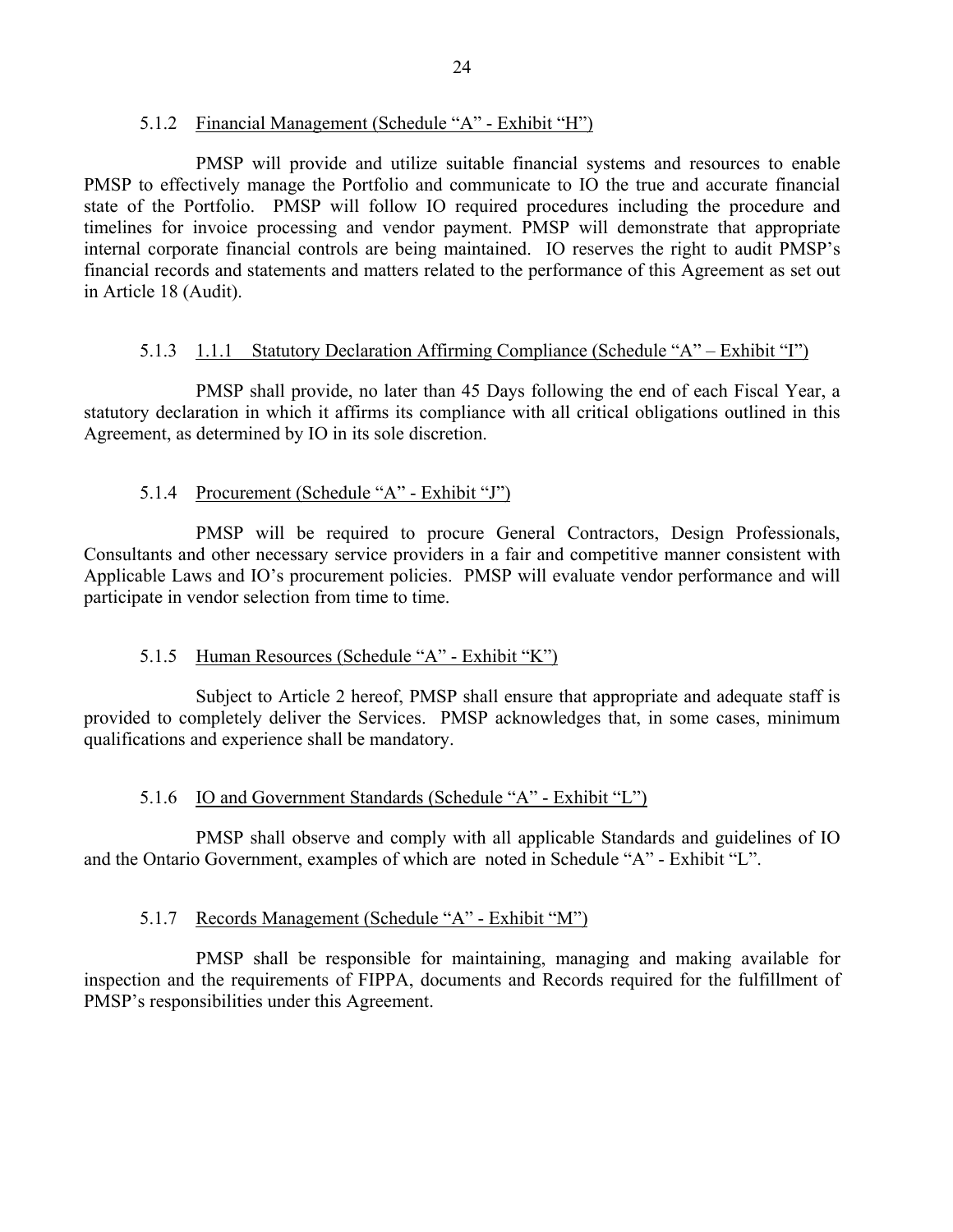#### 5.1.8 Communication Management (Schedule "A" - Exhibit "N")

PMSP shall coordinate all levels of communication related to the Portfolio. PMSP shall develop a communications plan acceptable to IO within the first sixty (60) days following contract award, which includes communication protocols and procedures, as set out in Schedule "A" - Exhibit "N". These protocols will promote an effective and complete transfer of information.

#### **ARTICLE 6 TECHNICAL SERVICES**

### 6.1 Field Guide

PMSP agrees that, in performing the Services under this Agreement, PMSP shall comply with and deliver all Services in accordance with the terms and requirements of the Field Guide. PMSP acknowledges that it has the on-going obligation and responsibility to review and comply with the Field Guide in carrying out the performance of the Services under this Agreement.

#### 6.2 Technical Services

Technical Services consist of the activities required to provide direction leadership and expertise in the delivery of Assignments and the execution of the program management in accordance with the individual components of the Field Guide. As part of Technical Services, PMSP shall provide expertise relating to heritage and environmental matters, including the Class Environmental Assessment process, processes related to the monitoring, containment, handling, removal and disposal of Hazardous Materials, environmental risk assessments, the requirements of Phase 1 and Phase 2 environmental site assessments and similar matters. PMSP shall not be entitled to direct compensation for any of these activities. Compensation for Technical Services will be included in the Assignment Fee.

#### **ARTICLE 7 ADDITIONAL WORK**

### 7.1 Additional Work

At any time during the Term or any Extension Term of this Agreement, IO may require PMSP to provide Additional Work that is outside the scope of Services to be provided by PMSP under this Agreement. Studies having an Assignment Cost of more than \$250,000 shall constitute Additional Work under this Agreement.

#### 7.2 Process applicable to Additional Work

7.2.1 PMSP shall respond to IO's request(s) for services related to Additional Work by submitting for IO's approval, within the time frame specified in the request for services, a written proposal for the Additional Work. Such proposal shall include a detailed scope of work, outline, budget, completion schedule and details of all anticipated costs including PMSP's Assignment Fee or Hourly Rate, if any, for carrying out the Additional Work. If the proposal is accepted by IO,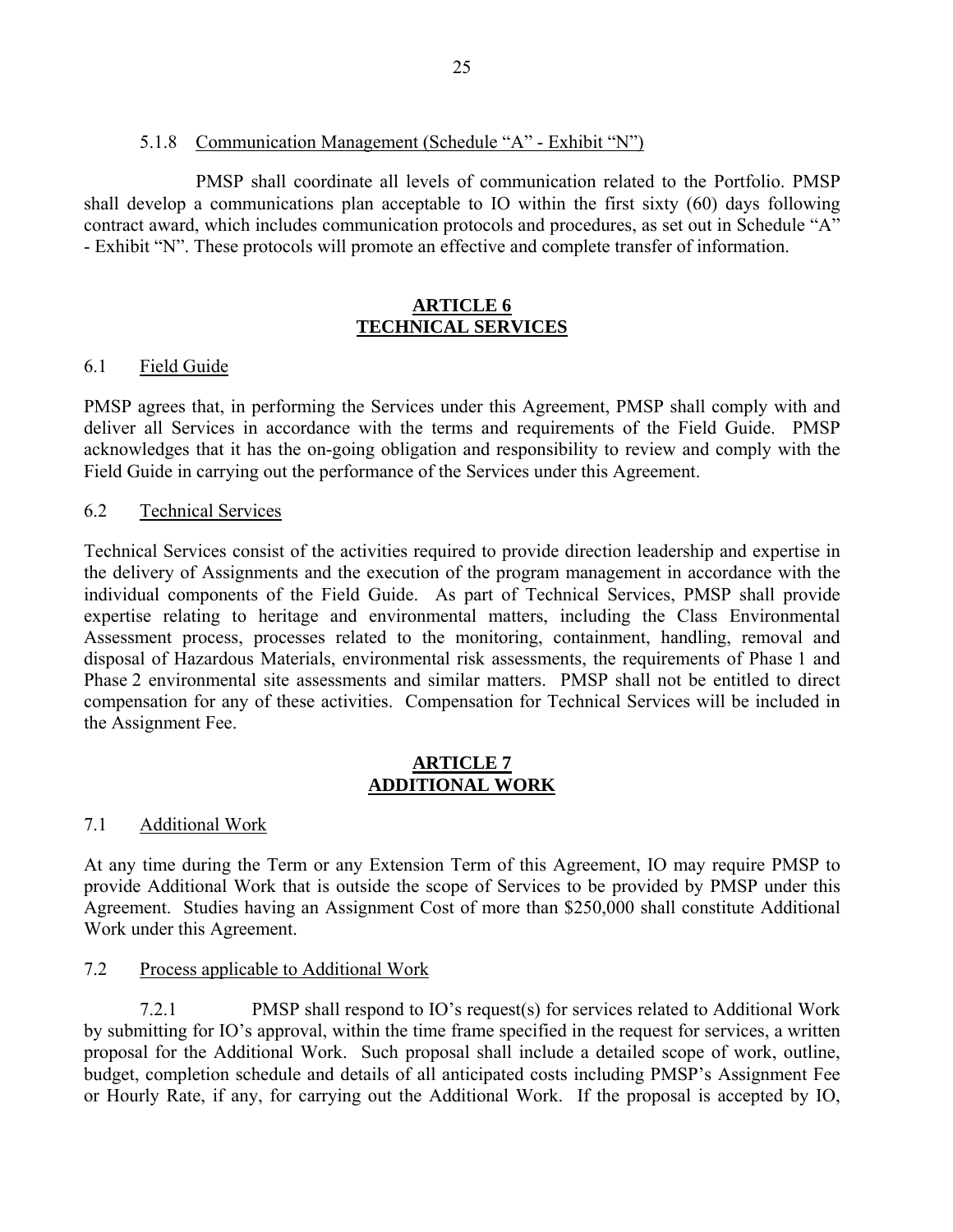PMSP shall implement and provide the Additional Work in accordance with the terms of this Agreement, including, if required by IO: (i) tendering the requirements; (ii) reviewing and evaluating proposals received in response to the tender process; and (iii) presenting the results and recommendations to IO for further review and approval.

7.2.2 In the event that IO requires and approves a proposal for Additional Work, it shall issue to PMSP a PO for such Additional Work.

7.2.3 Upon receipt of a PO, PMSP shall arrange and enter into all necessary contracts for the completion of the Additional Work in accordance with the terms of this Agreement. PMSP shall be responsible to ensure that the Additional Work meets all of the requirements of this Agreement, that all deliverables are achieved on schedule and are within budget and shall provide ongoing project reports to IO detailing these items.

7.2.4 IO reserves the right to call competitive bids for Additional Work and to engage other contractors to perform any Additional Work.

### **ARTICLE 8 TERM**

#### 8.1 **Initial Term**

This Agreement shall be in force for a term (the "**Term**"), commencing on August 6, 2014 (the "**Commencement Date**") and expiring on March 31, 2020, unless extended or terminated in accordance with this Agreement.

#### 8.2 IO's Extension Options

IO reserves the right in its sole and absolute discretion to extend the Term of this Agreement for five (5) additional terms of one (1) year each, at IO's sole option, upon the same terms and conditions as set out in this Agreement (the "**Extension Terms**"). IO shall provide PMSP with at least six (6) months' written notice, in advance of each extension term, indicating IO's exercise of its right to extend the term of this Agreement for such extension term.

#### **ARTICLE 9 ASSIGNMENT FEE AND ASSIGNMENT COSTS**

#### 9.1 Assignment Fee

9.1.1 Subject to the terms and conditions set out in this Agreement and in consideration for the Services satisfactorily performed (as determined by IO in its sole opinion), IO agrees to pay to PMSP the Assignment Fee for the performance of the Services under this Agreement, determined as set out in Schedule "D" hereto. The Assignment Fee shall be payable as set out in Section 9.3 hereof.

9.1.2 PMSP acknowledges and agrees that, during the Term and any Extension Term of this Agreement, the Assignment Fee as set out in Schedule "D" shall remain the same.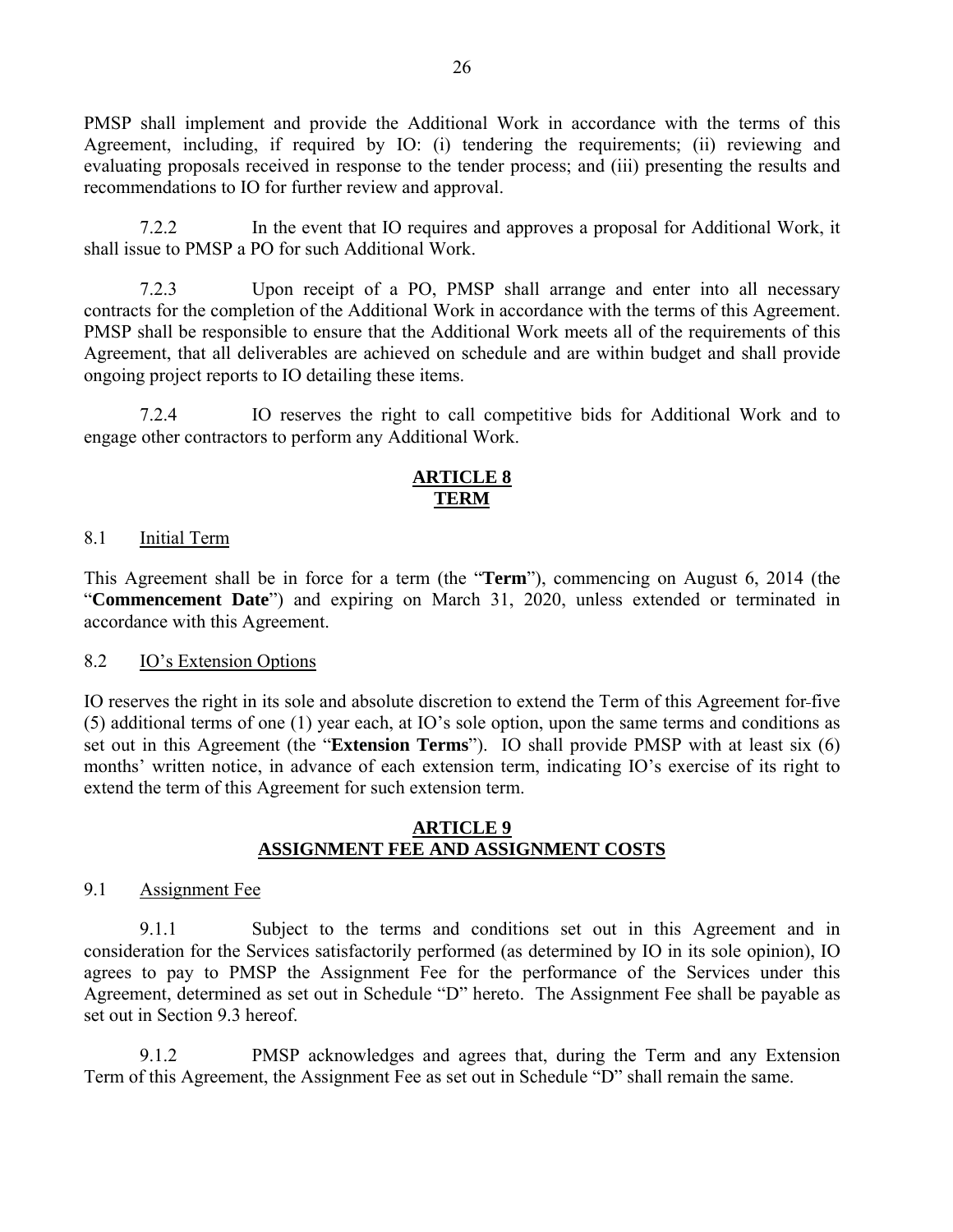#### 9.2 Assignment Costs

9.2.1 IO covenants and agrees to pay to PMSP the Assignment Costs incurred by PMSP in delivering the Services in accordance with the terms of this Agreement. Assignment Costs shall be payable as set out in Exhibit "H" to Schedule "A".

### 9.3 Payment of Assignment Fee

9.3.1 During the Term and any Extension Term of this Agreement, and subject to the terms and conditions of this Agreement, the Assignment Fee shall be paid by IO to PMSP in Canadian dollars as set out in this Section 9.2 and in Exhibit "H" to Schedule "A". Payment of the Assignment Fee shall be subject to the provisions set out in Exhibit "H" to Schedule "A", Article 10 (Performance Management) and Article 14 (Default and Termination).

9.3.2 Assignment Fees shall be paid on an individual Assignment basis, as set out in Exhibit "H" to Schedule "A".

9.3.3 PMSP shall invoice Assignment Fees for Projects at the completion of milestone events, as detailed in Exhibit "H" to Schedule "A" and outlined below:

- (a) Ten percent (10%) upon execution of the Project Charter;
- (b) Forty percent (40%) at the completion of tender ready documents;
- (c) Thirty percent (30%) at Substantial Performance; and
- (d) Twenty percent (20%) upon submission of a final Project Charter Change Form for the Project acceptable to IO.

9.3.4 PMSP shall invoice Assignment Fees for Studies at the completion of milestone events, as detailed in Exhibit "H" to Schedule "A" and outlined below:

- (a) Twenty percent (20%) upon execution of the Project Charter;
- (b) Forty percent (40%) at the completion of the Study; and
- (c) Forty percent (40%) upon submission of a final Project Charter Change Form for the Study acceptable to IO.

9.3.5 Upon receipt of an invoice, IO shall have five (5) Business Days to review the invoice and approve, reject or amend the invoice. Once an invoice is approved by IO, IO shall pay the amount stipulated in the approved invoice to PMSP within five (5) Business Days. If IO rejects or amends the invoice, it shall inform PMSP of the nature of the amendment and the rationale for the amendment.

### 9.4 Assignment Fee at Risk

PMSP acknowledges and agrees that a certain percentage of the Assignment Fee will be at risk and shall be held back from each milestone payment. Release of the Assignment Fee at Risk for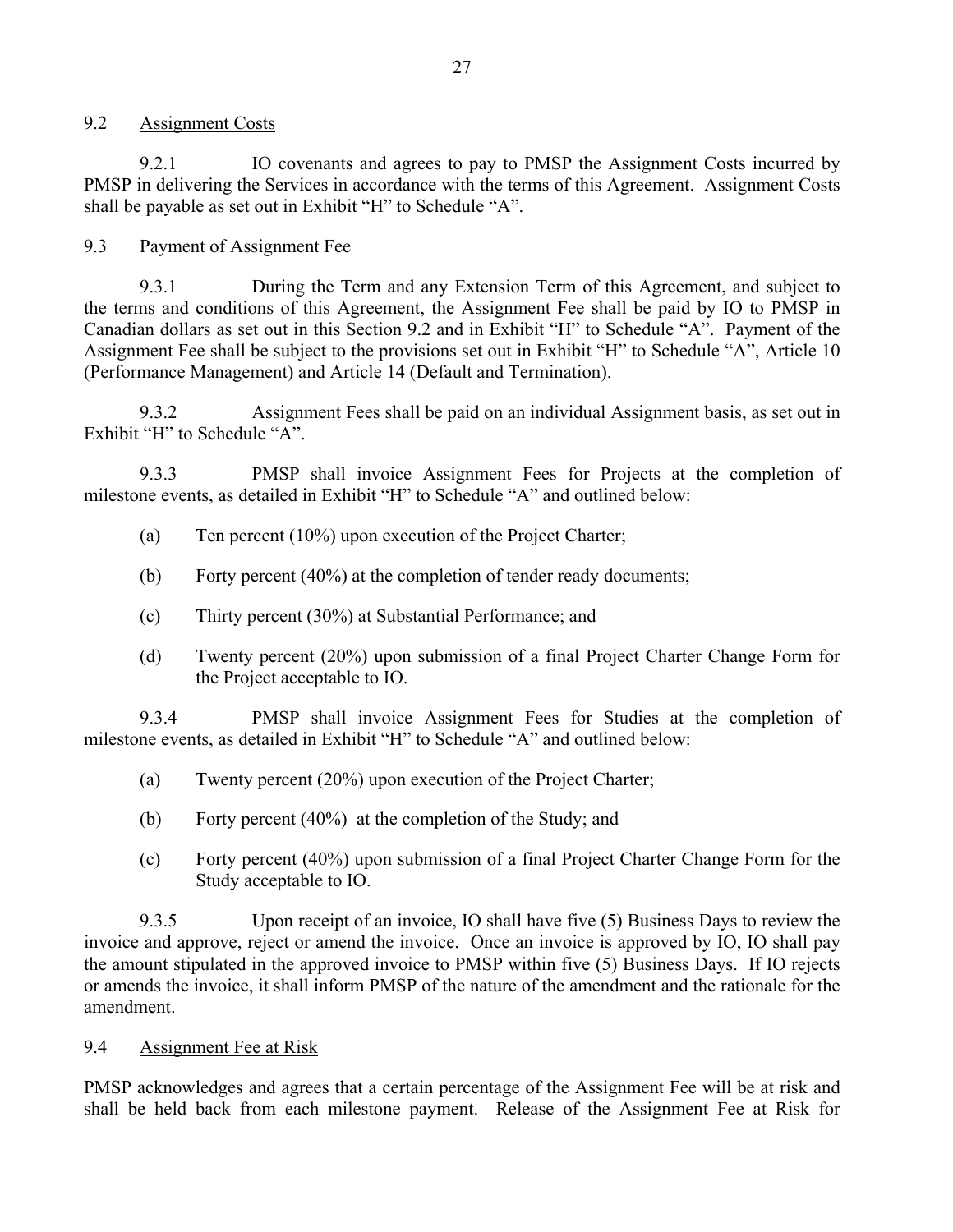payment will be subject to PMSP's performance against the KPIs that have been set for a particular Fiscal Year, as set out in Section 10.6 and any resulting Performance Incentive earned by PMSP pursuant to Section 10.7.

### 9.5 No Deemed Acceptance

No payment to PMSP and no partial or entire use of a Project, a Study or any aspect of the Services shall be construed as an acceptance of any services or work not in accordance with this Agreement.

### 9.6 No Sub-Contracting

PMSP covenants and agrees that it shall not sub-contract the performance of any of its duties, obligations or responsibilities under this Agreement without the prior written consent of IO.

### 9.7 Delay in Payments

Delay in payments by IO shall be deemed not to be a breach of this Agreement by IO. Such delay shall entitle PMSP to simple interest on any undisputed amount more than thirty (30) Days overdue at the rate established by the Bank of Canada and in effect on the date that such payment was due and payable. Any delay in payment by IO of an undisputed invoice shall not negatively impact the assessment of PMSP's KPIs or Balanced Score Card Criteria.

### 9.8 Right to Set-off/Hold Back

IO, acting reasonably, reserves the right to hold back or set-off a part or the whole of any payment on account of the Assignment Fees and/or costs to PMSP if, PMSP has failed to comply with any requirement of this Agreement.IO shall provide prior written notice to PMSP of IO's intention to exercise its right of holdback or set-off.

#### 9.9 Payments by PMSP

In paying any account in relation to this Agreement, PMSP shall ensure that such payment is made to suppliers, utility providers, its staff, General Contractors, Consultants, Design Professionals, other contractors and third parties on or before the payment due date in order to avoid penalties and to take advantage of any available discounts.

#### 9.10 PMSP to Provide Copies of Records

Upon request by IO, PMSP shall promptly provide to IO copies of Records, documents, quotations, agreements and evidence of payment of staff, suppliers, General Contractors, Consultants, Design Professionals, other contractors and third parties in respect of any invoice.

#### 9.11 PMSP to Retain Holdbacks

PMSP will maintain the appropriate holdbacks, where applicable, in respect of payments to General Contractors, Design Professionals, Consultants, other contractors and third parties, as required by the *Construction Lien Act*, R.S.O. 1990, c. C-30, as amended.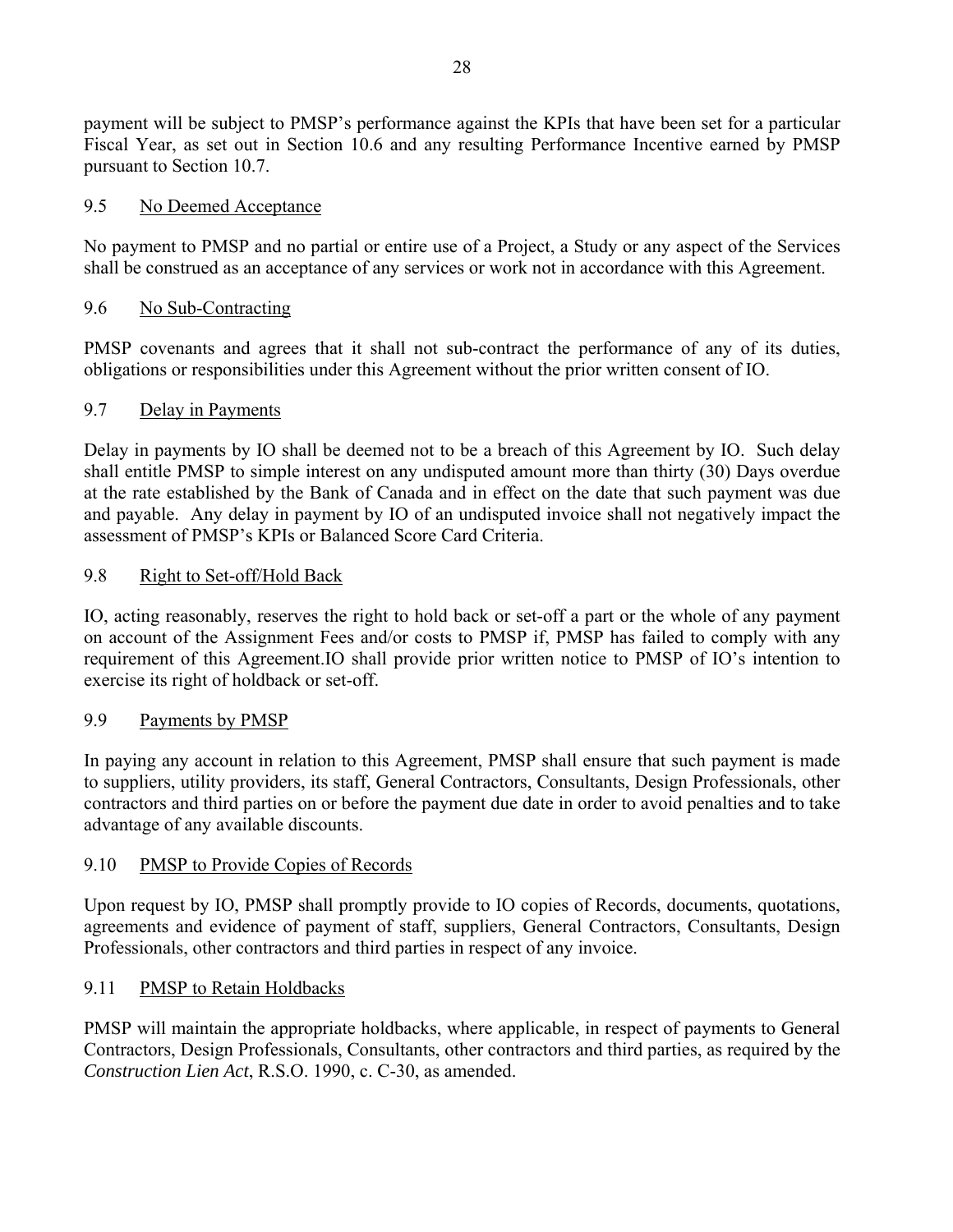#### 9.12 Claim for Lien

If a claim for construction lien is filed or registered in respect of any Project, PMSP shall immediately notify IO by providing a copy of the lien claim. PMSP shall promptly take all necessary steps to cause the lien to be released and discharged forthwith and, if PMSP does not cause such lien to be released or discharged forthwith, IO shall have the right to pay all amounts necessary to obtain such release and discharge, and to deduct all amounts so paid from any amounts payable to PMSP under this Agreement. If a construction lien is perfected and a Statement of Claim is issued, PMSP will defend IO, the Client and Her Majesty the Queen in accordance with Article 15 (Legal Services).

#### **ARTICLE 10 PERFORMANCE MANAGEMENT**

#### 10.1 Performance Management

PMSP acknowledges that PMSP's performance under this Agreement will be monitored on an ongoing basis and assessed by IO once each quarter and once annually as set out in this Agreement to ensure that the Services are delivered in accordance with this Agreement. The service expectations outlined in this Agreement are the minimum required level of performance against which PMSP's performance will be measured. The performance management framework to be used to assess PMSP's performance is detailed in this Article 10 and Schedule "B" attached hereto. PMSP's performance of the Services will be assessed within the following framework:

- (a) Key Performance Indicators ("**KPIs**"). KPIs are statistical measures of performance that shall be used to assess PMSP's achievement of performance expectations during each Fiscal Year. KPIs are categorized as Time Performance Indicators ("**TPI's**"), Cost Performance Indicators ("**CPI's**") and Quality Performance Indicators ("**QPI's**"). PMSP acknowledges that IO shall have the right from Fiscal Year to Fiscal Year to add KPIs and to alter and revise any of the requirements of any of the KPIs. IO shall only add KPIs and alter and revise any of the requirements of any of the KPIs following a collaborative process with PMSP, provided that IO reserves the right in its sole discretion to make the final determination with respect to the addition of KPIs and the alteration and revision of any of the requirements of any of the KPIs;
- (b) Balanced Score Cards. Balanced Score Cards are another type of statistical measure of performance that shall be used on a quarterly basis to evaluate PMSP's performance based on PMSP's Service delivery accomplishments and achievement of Balanced Score Card Criteria during the applicable Fiscal Year under consideration. Prior to the commencement of each Fiscal Year during the Term and any Extension Term, PMSP and IO shall collaboratively identify a number of Balanced Score Card Criteria for PMSP for such Fiscal Year. Such Balanced Score Card Criteria shall be aligned to IO's corporate and business objectives for such Fiscal Year. A weight will be attributed to each Balanced Score Card Criteria as determined by IO in its sole discretion based on the Balanced Score Card Criteria's relative importance to IO; and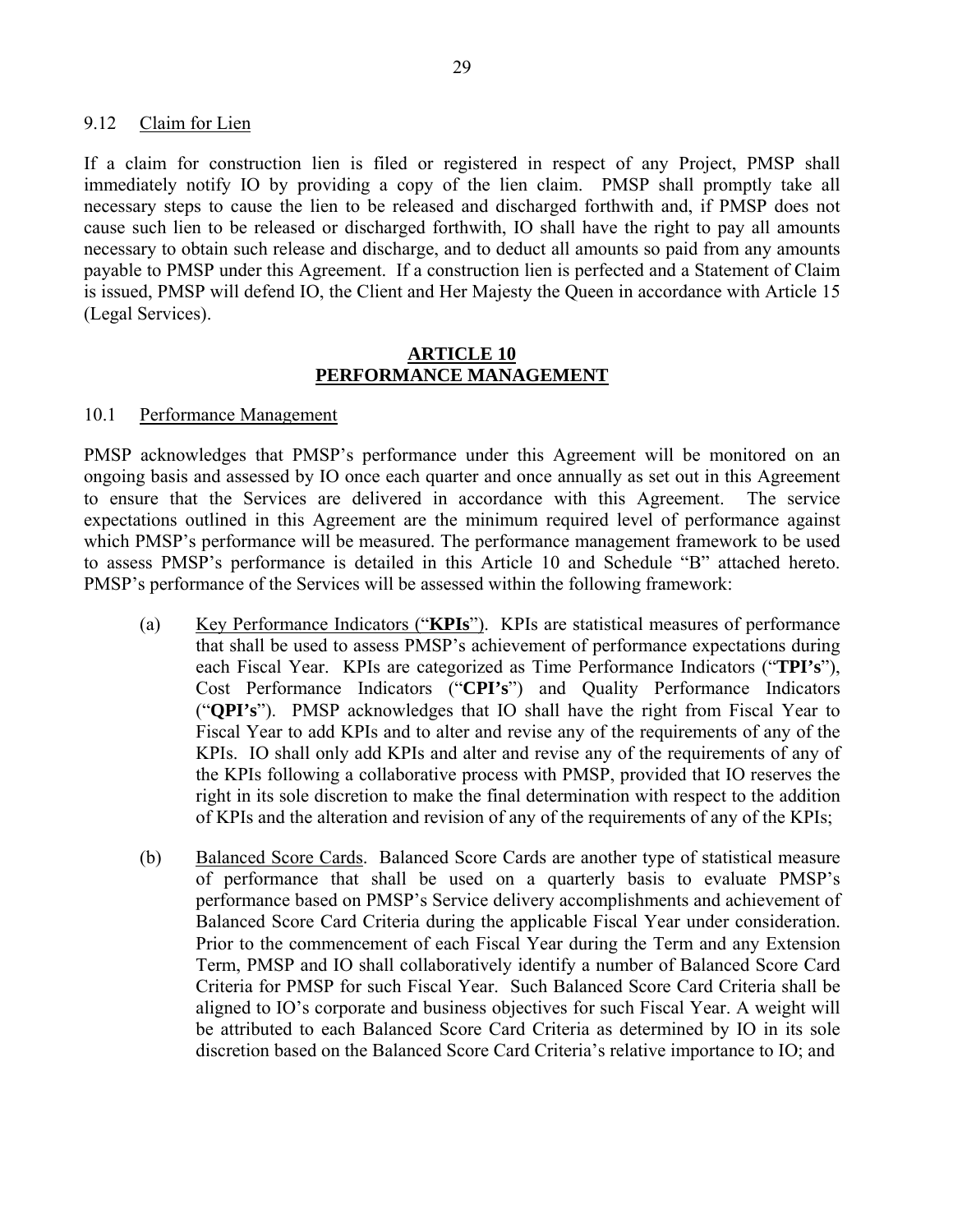(c) Performance Metric Reporting Package. The Performance Metric Reporting Package outlined in Section 10.2 hereof specifies PMSP's obligation to report and demonstrate performance on a monthly basis with respect to the various matters specified in Section 10.2. PMSP shall be monitored and assessed with respect to its performance in fulfilling the requirements of the Performance Metric Reporting Package.

#### 10.2 Performance Metric Reporting Package

PMSP agrees that on a monthly basis, PMSP shall be required to provide IO with a performance metric reporting package ("**Performance Metric Reporting Package**") reporting on and demonstrating performance with respect to the following:

- (a) Contingency management
- (b) Accounts payable
- (c) Cost estimates and actual costs as compared to the estimates
- (d) Program spend
- (e) Project Management of Projects
- (f) Project Charter creation
- (g) Management of Project Charter Change Forms
- (h) Project file audit check list
- (i) Planning and design completion
- (j) Change order costs
- (k) Compliance with monthly Project status report timelines
- (l) Vendor Performance Program score card completion
- (m) Resourcing

#### 10.3 Reporting and Data

10.3.1 PMSP shall track, measure, monitor, create and submit accurate KPI, Balanced Score Card and Performance Metric reports to IO within the timeframes outlined in this Article 10 and Schedule "B". PMSP will implement and maintain throughout the Term and any Extension Term(s), adequate monitoring controls to ensure data integrity and the prompt detection and correction of data incompleteness and inaccuracies. The reports submitted by PMSP will be in a format suitable to IO, and in accordance with the performance management framework. IO reserves the right to modify KPI, Balanced Score Card and Performance Metric measures from time to time to facilitate alignment with IO's changing business needs. The KPI, Balanced Score Card and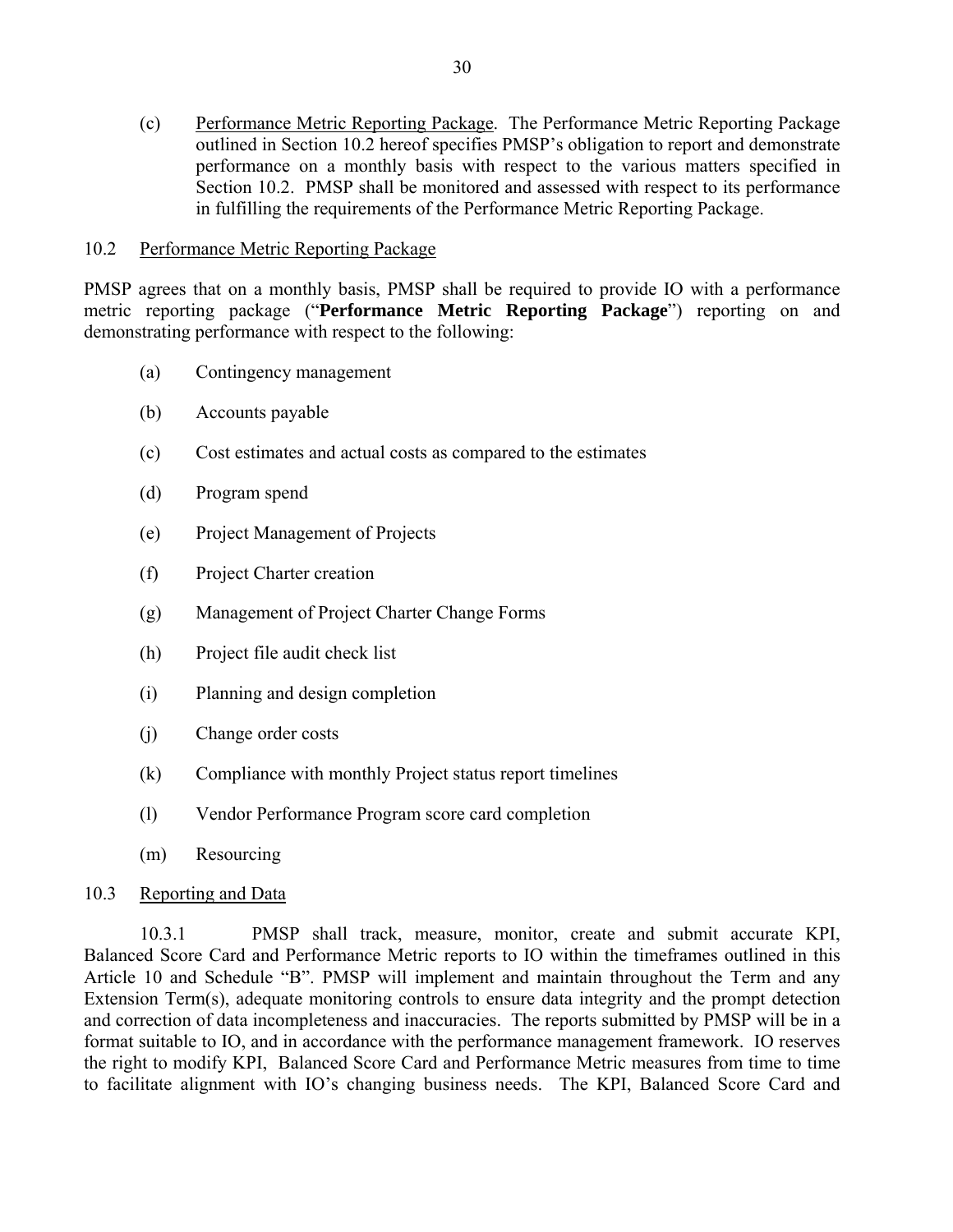Performance Metric reports generated by PMSP shall incorporate and be based on data that is available in PMIS as well as PMSP's own project management information system.

10.3.2 On a quarterly basis, PMSP shall submit all KPI and Balanced Score Card reports (year-to-date) along with explanations on performance status (as compared to the required targets), performance gaps and general trending and forecasting. KPI measures that are a part of IO's corporate goals and requirements must be reported on by PMSP on a monthly basis. The Performance Metric Reporting Package shall be submitted in accordance with Exhibit "B" (Reporting) of Schedule "A".

10.3.3 It is critical to IO that PMSP's reporting and data meet IO's standards and requirements and be provided in the format required by IO and in an accurate and timely manner. Accordingly, PMSP's failure to provide the required reports and data as required by this Agreement and IO's requirements shall constitute a Non-Conformance under this Agreement that will be subject to the remedies hereinafter described.

10.3.4 Upon receipt of the reports and data to be provided by PMSP pursuant to Sections 10.2 and 10.3.1 hereof, IO shall have ten (10) Business Days to review and approve or reject and request amendment(s) to any report. If IO rejects or requires the amendment of a report, it shall inform PMSP of the nature of the amendment and the rationale for the amendment. PMSP shall thereafter have five (5) Business Days to submit supporting documentation, clarification and amendments to the report, failing which IO reserves the right to record such failure as a Non-Conformance.

#### 10.4 Assessing Performance

10.4.1 PMSP's performance will be validated and verified by IO on an ongoing basis and measured and assessed by IO once each quarter and once annually as set out in this Agreement. PMSP's performance shall be assessed based upon PMSP's achievement of KPIs and Balanced Score Card Criteria. Performance shall be assessed on an Assignment by Assignment basis and on an aggregate basis.

10.4.2 IO shall track and assess PMSP's performance in successfully achieving the Balanced Score Card Criteria on a quarterly basis, in conjunction with IO's quarterly business review process. IO shall identify for PMSP the measures expected by IO for PMSP to achieve the Balanced Score Card Criteria, as set out in Exhibit "B" to Schedule "B". IO shall keep PMSP reasonably informed of the results of IO's assessment in this regard. Prior to the end of the Fiscal Year for which the Balanced Score Card Criteria have been established, IO shall determine if PMSP has successfully achieved the Balanced Score Card Criteria. IO's determination in this regard shall be a determination of either a simple pass or fail in achieving the Balanced Score Card Criteria.

#### 10.5 Exemption from KPI/Balanced Score Card Measures

PMSP may request that an Assignment be exempted from assessment under the KPI or Balanced Score Card framework. The Assignment exemption request, review and determination process is detailed in Exhibit "C" to Schedule "B".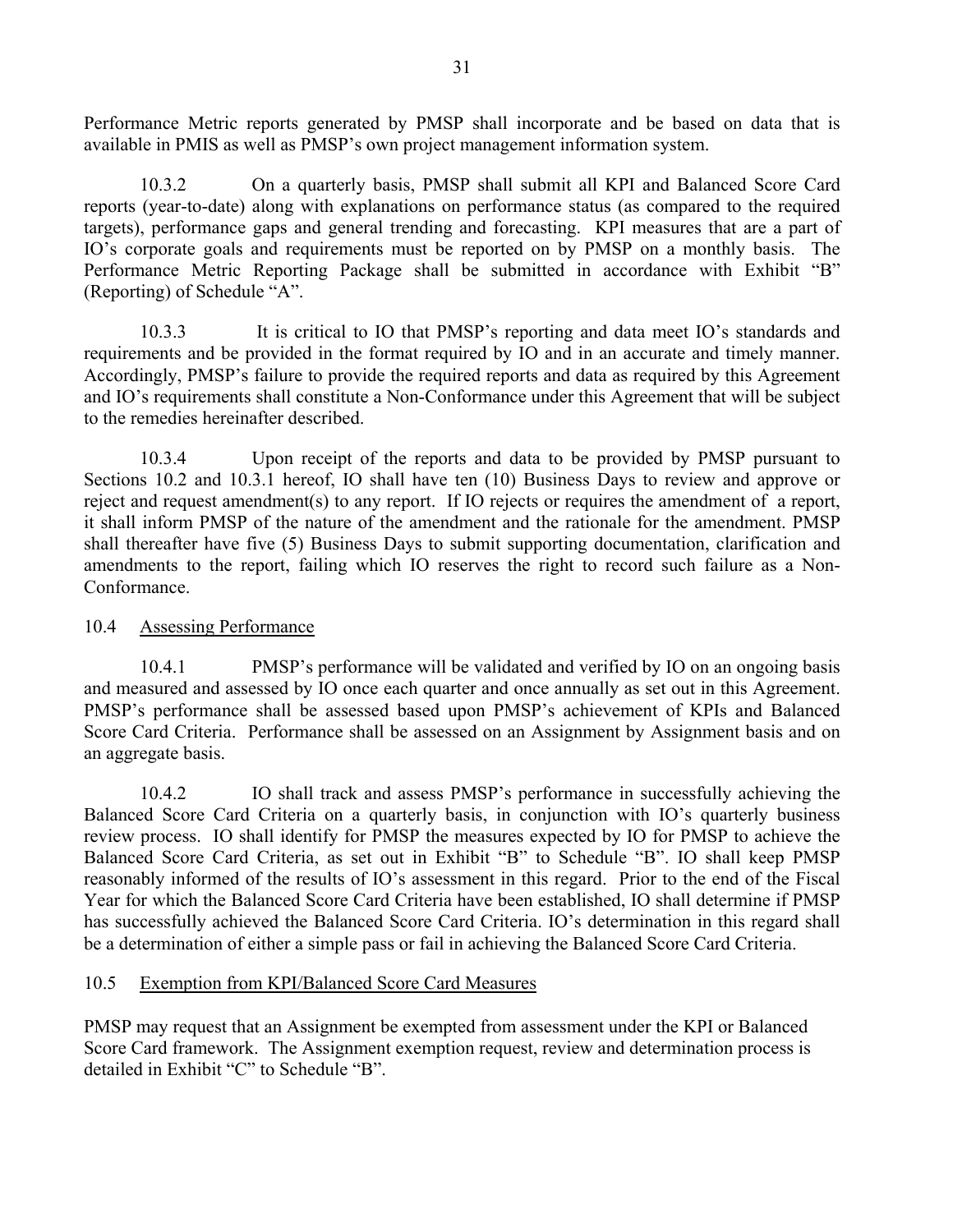#### 10.6 Assignment Fee at Risk

10.6.1 PMSP acknowledges that a certain portion of PMSP's Assignment Fee will be at risk based on PMSP's performance against the KPIs that have been set for that Fiscal Year.

10.6.2 PMSP's performance against the KPIs that have been set for the applicable Fiscal Year shall be assessed following conclusion of IO's Q4. As set out in Exhibit "A" to Schedule "B", PMSP's failure to achieve any one or more of the KPIs during the time period subject to assessment shall result in the loss by PMSP of the portion of the Assignment Fee at Risk as set out in Exhibit "A" to Schedule "B" (the "**KPI Remedy**"). IO shall issue the results of its assessment of PMSP's performance as against the KPIs within ten (10) Business Days following the end of IO's Q4, including the results of IO's determination of the KPI Remedy arising from such assessment. Such determinations by IO shall be final. In the event that such assessment results in a KPI Remedy, IO shall have the right to set-off the amount of the KPI Remedy as against amounts held back from milestone payments in accordance with Section 10.3. In addition, PMSP's failure to achieve any of the KPIs within such assessment period shall constitute a Non-Conformance under this Agreement.

10.6.3 The following will apply with respect to the calculation of the Assignment Fee at Risk:

- (a) The Assignment Fee included in each calculation event is the sum of all Assignment Fees paid to PMSP during the 12-month period being assessed. This includes all Assignment types, at any Assignment stage, and regardless of any exemptions to KPIs.
- (b) The Assignment Fee rate used shall be based on the Assignment Cost value at the time of calculation, as identified on the most current Assignment Project Charter or Project Charter Change Form.

#### 10.7 Performance Incentive

Further to Section 10.4.2, if IO's determination of PMSP's performance on Balanced Score Card Criteria is "pass" (meaning that in IO's determination PMSP has successfully achieved the Balanced Score Card Criteria for such Fiscal Year), and subject to the terms of this Agreement,

 For certainty, PMSP acknowledges and agrees that there shall be no carry over from Fiscal Year to Fiscal Year of any Performance Incentive that PMSP may have earned in any applicable Fiscal Year, as determined by IO in its sole discretion.

Notwithstanding the foregoing, PMSP acknowledges that PMSP shall not be entitled to earn a Performance Incentive if:

(a) PMSP has failed to meet any of the KPI core objectives established by IO in its sole discretion as set out in Exhibit "A" to Schedule "B"; or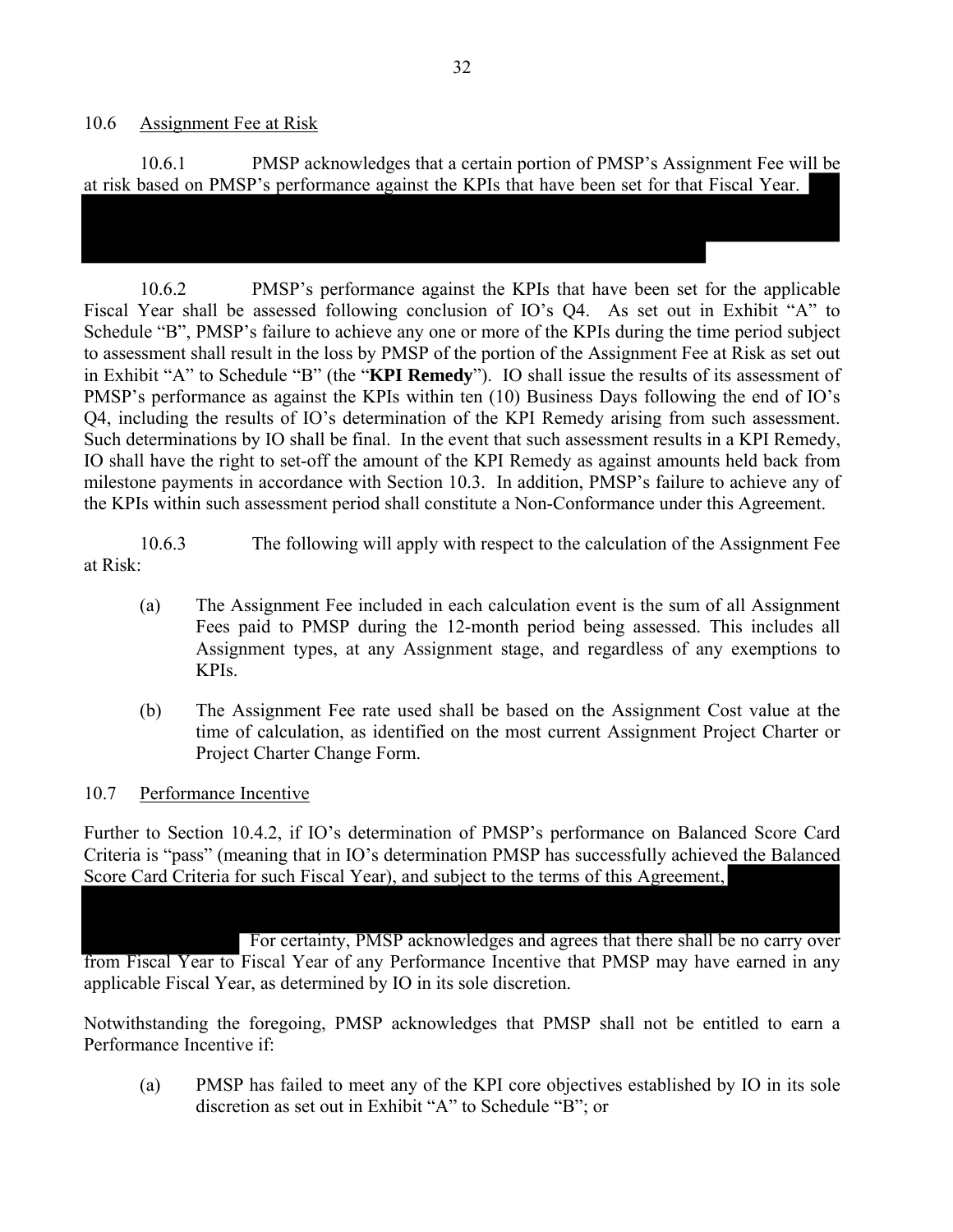- (b) If PMSP has failed to achieve a minimum 75% score on the aggregate of its KPI results; or
- (c) PMSP is in default under this Agreement as set out in Section 14.1 hereof.

#### 10.8 Remedies

10.8.1 PMSP acknowledges that KPI's, Balanced Score Card Criteria, Performance Metric Reports and Balanced Score Cards represent IO's fundamental performance expectations with respect to the Services. The remedies framework in this Section 10.8 shall be available to IO in the event of a failure on the part of PMSP to meet either KPI's or Balanced Score Card Criteria or in the event of any other Non-Conformance. PMSP acknowledges and agrees that IO shall have the right, in its sole discretion, to apply the remedies set out in this Section 10.8 for the duration of any Non-Conformance provided that, once the applicable Non-Conformance is remedied, IO shall not have the right to execute a remedy for that particular Non-Conformance. PMSP further acknowledges and agrees that IO shall have the right in its sole discretion to waive application of remedies or portions thereof if confirmed in writing by IO's Senior Vice-President.

10.8.2 Without prejudice to IO's rights under Article 14 hereof, the following chart sets out the remedies available to IO for the duration that a Non-Conformance exists:

| <b>Tier</b> | <b>Condition</b>                                                                                                                                                                                   | <b>Remedy</b>                                                                                    |
|-------------|----------------------------------------------------------------------------------------------------------------------------------------------------------------------------------------------------|--------------------------------------------------------------------------------------------------|
| Tier 1      | Non-Conformances.<br>Non-Conformances will be triggered where a PMSP                                                                                                                               | Non-Conformance Action<br>Plan.                                                                  |
|             | Services delivery issue is identified relating to the<br>process, practice or method of Services delivery by<br>Without limiting the foregoing, Non-<br>PMSP.<br>Conformances are also defined as: | Non-Conformance<br>Management in accordance<br>with Section 4 of Exhibit<br>"C" to Schedule "A". |
|             | A Non-Conformance identified in Exhibit "C"<br>$\circ$<br>to Schedule "A"                                                                                                                          | Application of Assignment<br>Fee at Risk framework                                               |
|             | A PMSP quality system audit finding<br>$\circ$                                                                                                                                                     | related to KPIs.                                                                                 |
|             | Inaccurate and/or incomplete reports provided<br>$\circ$<br>to Clients or IO                                                                                                                       |                                                                                                  |
|             | Reporting and Data issue – see Section 10.3.<br>$\circ$                                                                                                                                            |                                                                                                  |
|             | An adverse audit finding with respect to PMSP<br>$\circ$<br>by IO                                                                                                                                  |                                                                                                  |
|             | Failure to meet TPI, CPI or QPI performance<br>$\circ$<br>ratings                                                                                                                                  |                                                                                                  |
|             | Failure to meet legislative requirements - for<br>$\circ$<br>example: orders to comply by the Ministry of<br>Labour, or orders by Ministry of Environment<br>etc.                                  |                                                                                                  |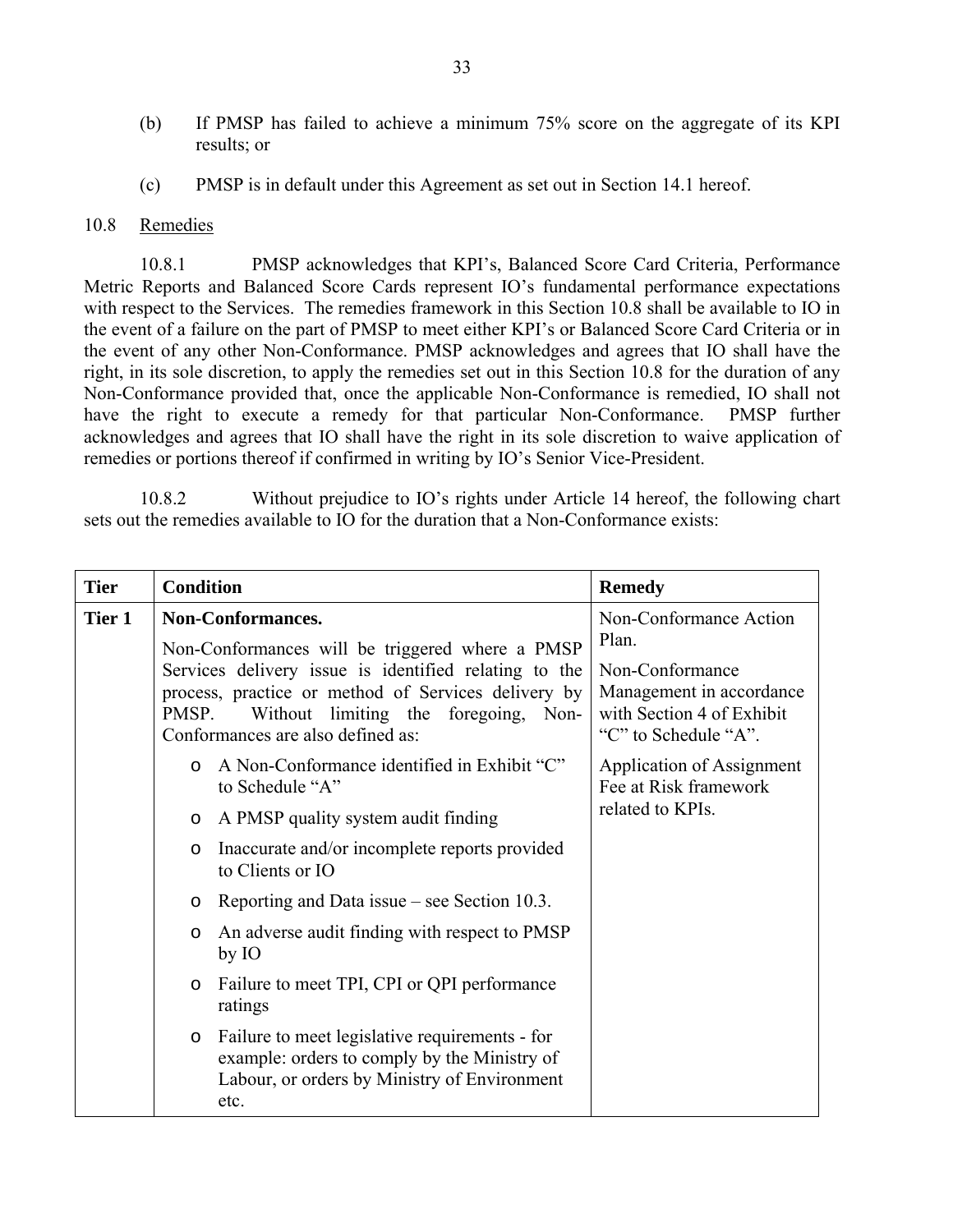| <b>Tier</b> | <b>Condition</b>                                                                                        | <b>Remedy</b>                                                                                                                                                                                                  |
|-------------|---------------------------------------------------------------------------------------------------------|----------------------------------------------------------------------------------------------------------------------------------------------------------------------------------------------------------------|
|             | A default by PMSP as set out in Section 14.1.<br>$\circ$                                                |                                                                                                                                                                                                                |
| Tier 2      | Remedy from Tier 1 did not improve performance<br>and/or issues identified in Tier 1 continue to exist. | In addition to the Tier 1<br>remedies, PMSP may be<br>put on formal notice of non-<br>performance                                                                                                              |
|             |                                                                                                         | IO may reduce the number<br>of Assignments given to<br>PMSP by awarding such<br>Assignments to other<br>project management service<br>providers or cancelling<br>Assignments.                                  |
| Tier 3      | Failure to meet KPIs                                                                                    | Assignment Fee at Risk<br>regime shall apply and<br>PMSP shall be subject to<br>the loss of the portion of the<br>Assignment Fee at Risk<br>applicable to the Non-<br>Conformance of the KPI or<br><b>KPIs</b> |

### 10.9 Remedies Not Exhaustive

PMSP acknowledges and agrees that the remedies of IO set out in Section 10.8 hereof are not intended to be exhaustive or IO's sole recourse or remedy as a result of any such Non-Conformance, and shall not prevent or preclude IO from exercising any other remedy or recourse available to IO under this Agreement or under any Applicable Law as a result of any Non-Conformance.

#### **ARTICLE 11 DISTRIBUTION OF ASSIGNMENTS**

### 11.1 Quantity of Work

PMSP shall perform in the Awarded Zone, Assignments, between the assignment values of One Hundred Thousand Dollars (\$100,000) and Ten Million Dollars (\$10,000,000). PMSP expressly acknowledges and accepts that there is no representation, warranty or guarantee on the part of IO as to the number or quantity or the value of Assignments to be undertaken by PMSP in any year during the Term or any Extension Term of this Agreement or with respect to the number of Properties or Other Properties for which PMSP shall be required to perform Assignments and provide the Services under this Agreement. Where an Assignment to be undertaken in PMSP's Awarded Zone is assigned to another project management service provider with whom IO has entered into a contract,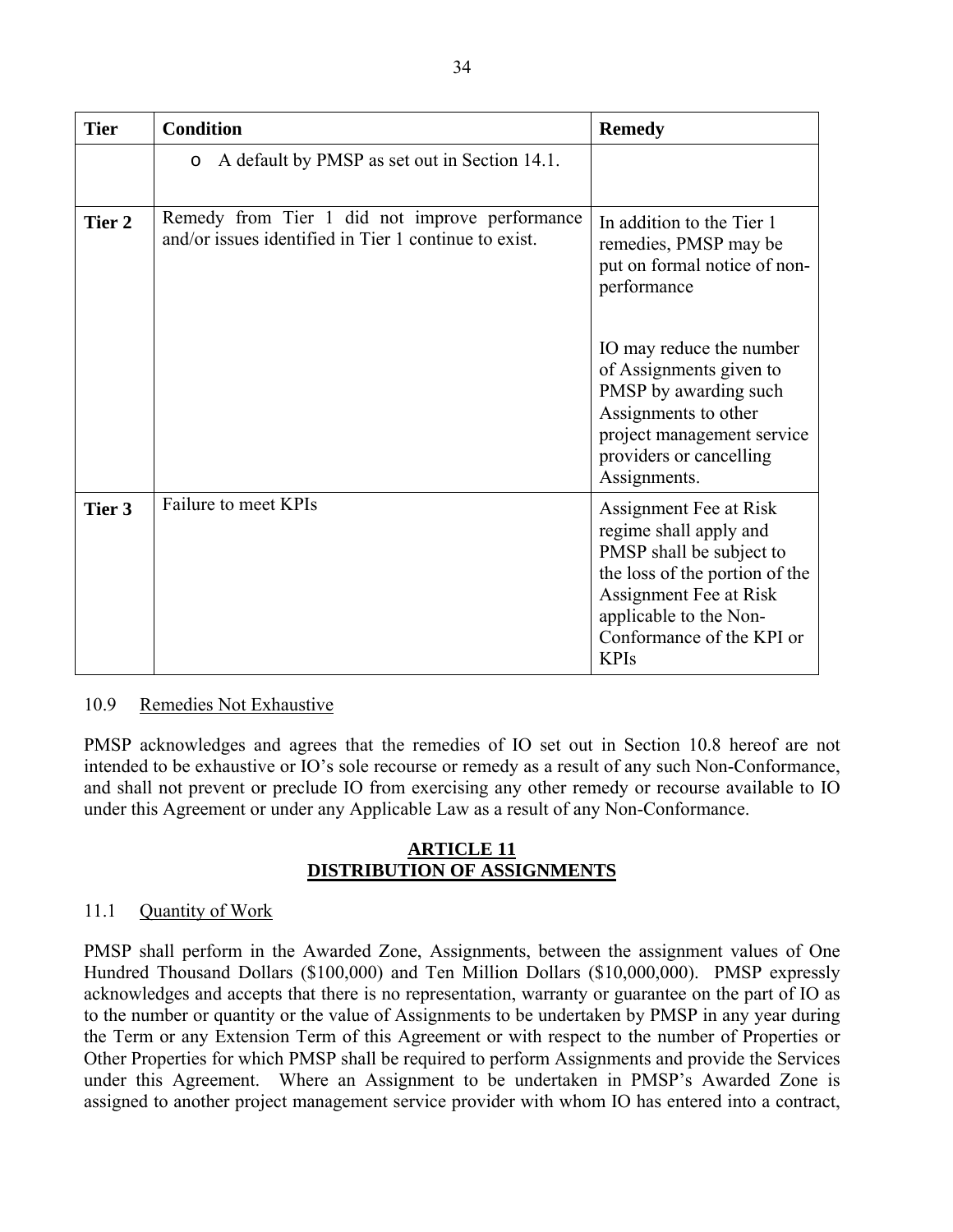the other project management service provider will be subject to substantially the same non-financial contractual terms as PMSP. PMSP shall be provided with the names of any other project management service provider(s) receiving an Assignment or Assignments in the Zone assigned to PMSP and the location of that Assignment or Assignments.

### 11.2 IO's Right to retain other Project Management Service Providers

Subject to Section 11.1, PMSP expressly acknowledges and accepts that IO reserves the right to engage the services of another project management service provider or providers to provide project management for Projects or conduct Studies located in the Awarded Zone at any time during the Term or any Extension Term of this Agreement. PMSP further acknowledges and accepts that, in the event of a failure on the part of PMSP to meet KPIs, or if PMSP fails to promptly rectify any default by PMSP under this Agreement in accordance with Article 14 (Default and Termination), or failure on the part of PMSP to satisfactorily address a Non-Conformance, one of the remedies available to IO as a consequence of such default is the right on the part of IO to allocate the obligation to perform Assignments and the Services in respect of Properties or Other Properties within the Awarded Zone to another project management service provider acceptable to IO in its discretion. In such event, PMSP acknowledges and accepts that IO shall have the right in its discretion to assign the obligation to perform Assignments and the Services for Properties or Other Properties within the Awarded Zone among PMSP and any other project management service provider or providers retained by IO as IO shall in its discretion determine, based on availability of the resources of PMSP and such other project management service provider(s).

### 11.3 Allocation of Assignments

11.3.1 PMSP acknowledges and agrees that all Assignments the costs of which are anticipated to be One Hundred Thousand Dollars (\$100,000) or less in the Awarded Zone shall not be assigned to or the responsibility of PMSP. PMSP further acknowledges that IO has retained PLMSP for the project management of Assignments the costs of which are anticipated to be One Hundred Thousand Dollars (\$100,000) or less. An Assignment initially assigned to PLMSP the value of which is subsequently determined to be One Hundred Thousand Dollars (\$100,000), may be re-assigned to PMSP, in which event, PMSP agrees to assume such Other Agreement(s) for the Assignment in accordance with Article 17 (Other Agreements) or to enter IO's prescribed form of agreement with contractor(s) that were retained by PLMSP to deliver the Assignment.

11.3.2 Notwithstanding Section 11.3.1, IO reserves the right, in its sole discretion, to assign Projects or Studies with estimated costs of One Hundred Thousand Dollars (\$100,000) or less to PMSP.

11.3.3 IO reserves the right to request proposals from the two service providers assigned to IO's Awarded Zones for the provision of Services related to Other Properties and/or the broader public service. PMSP shall respond to IO's request(s) for Services related to Other Properties and/or the broader public service by submitting for IO's approval, within the time frame specified in the request for Services, a written proposal for the Services. Such proposal shall include PMSP's Assignment Fee for carrying out the Services. If the proposal is accepted by IO, PMSP shall implement and provide the Services in accordance with the terms of this Agreement, IO's request for Service and the written proposal for the Services.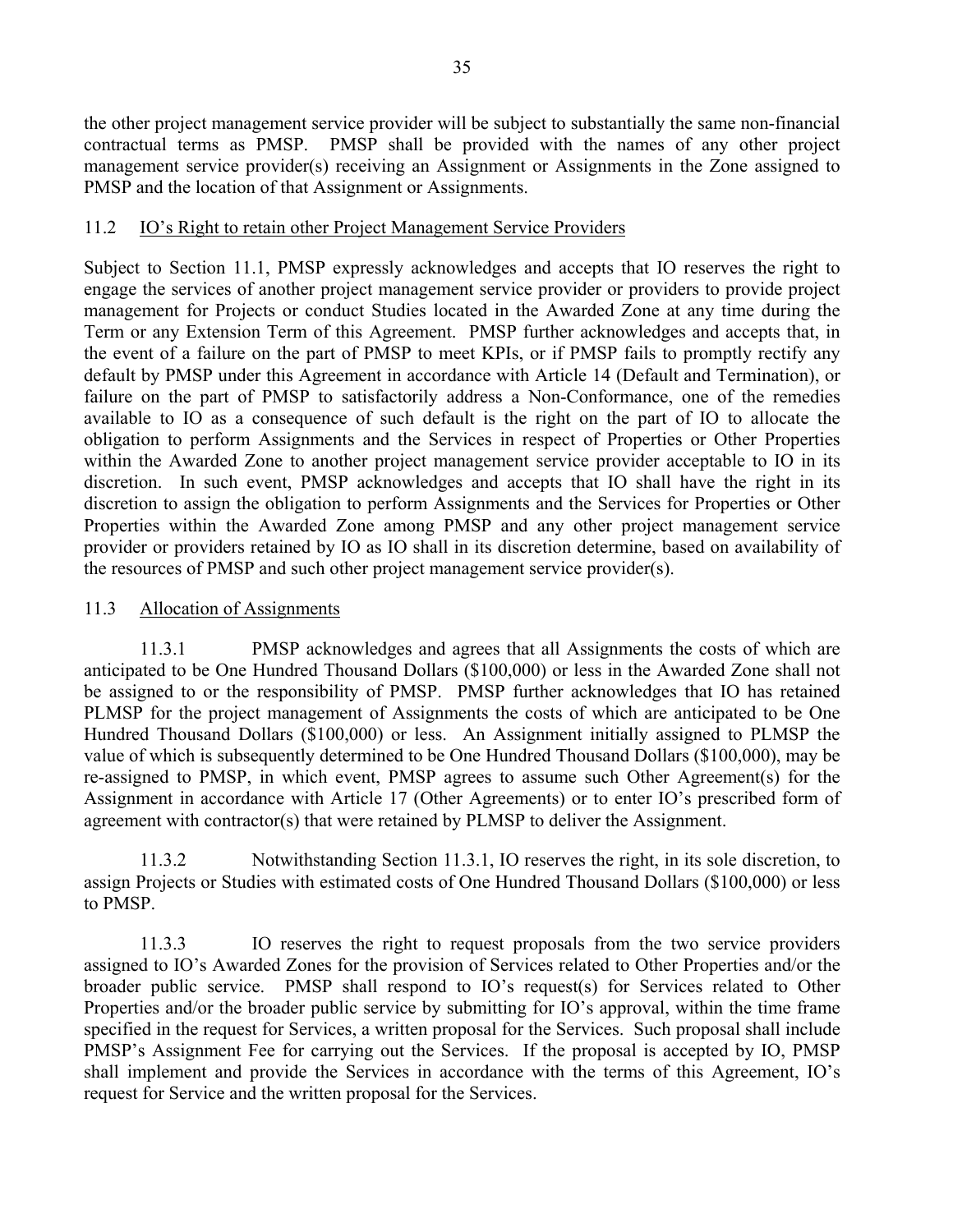### **ARTICLE 12 INSURANCE**

### 12.1 Insurance to be Obtained by PMSP

Throughout the Term and any Extension Term, PMSP shall, at its own expense, obtain and maintain, or cause to be obtained and maintained, the following insurances as further described in Schedule " $E$ ":

- (a) Commercial General Liability and Non-Owned Automobile Liability;
- (b) Errors and Omissions;
- (c) Automobile Liability;
- (d) Comprehensive Crime;
- (e) WSIB; and
- (f) Any other insurance that IO may reasonably require from time to time or that PMSP is required by any Applicable Laws to obtain and maintain.

### 12.2 No Limit on Liability

Notwithstanding any other provision of this Agreement, it is hereby agreed that the limits of liability specified in this Article 12 and Schedule "E" for insurance policies, shall in no way limit PMSP's liability or obligations to IO under this Agreement.

#### 12.3 Additional Insurance and Limits of Insurance

IO reserves the right to require PMSP to purchase such additional insurance coverage as IO may reasonably require from time to time. IO also reserves the right to request such higher or lower limits of insurance or otherwise alter the types of coverage requirements, their minimum amounts and deductibles (taking into consideration such matters as the nature of the Services and any Assignment or contract value, industry standards, and availability of insurance) as IO may reasonably determine from time to time. Any additional costs of such additional and/or amended insurance shall be borne by IO (through Assignment Costs) and any cost savings resulting from the implementation of such additional and/or amended insurance shall be credited to and be for the account of IO.

### 12.4 Deductibles

PMSP is responsible and liable for the payment of all deductibles under the prescribed policies.

### 12.5 Insurance by PMSP's Subcontractors

PMSP shall require that all of its subcontractors are covered by, or obtain, the insurance described in this Article 12. PMSP shall be solely responsible and liable for any damages which IO may suffer or incur as a direct result of PMSP's failure to comply with the foregoing. If PMSP receives notice that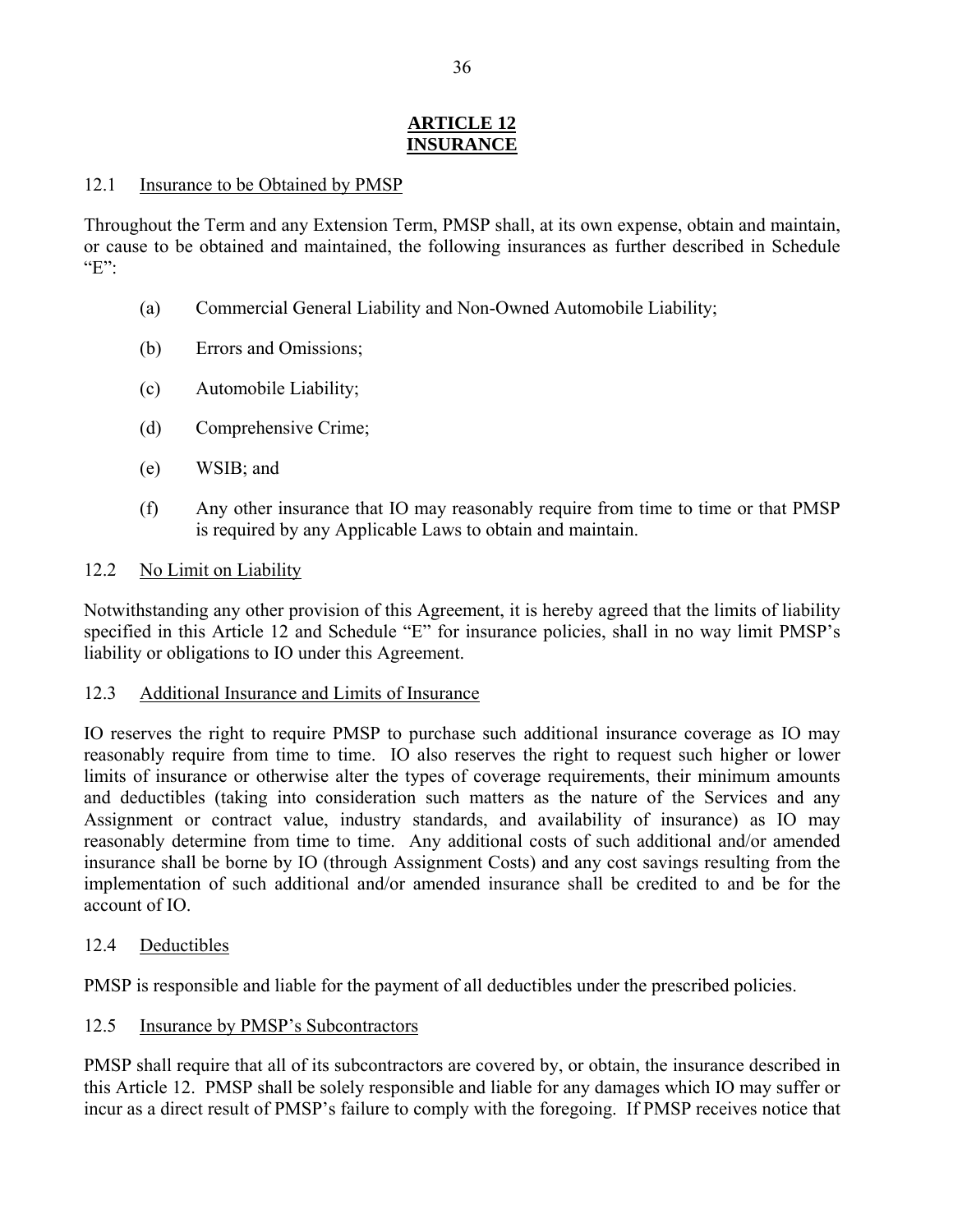any of its subcontractors employed or engaged by or through PMSP is not covered by any insurance required by this Article 12 to be obtained (or caused to be obtained) by PMSP, PMSP shall:

- (a) ensure that such insurance coverage is put in place;
- (b) remove such subcontractor from the performance of the Services and ensure that such subcontractor does not perform any further part of the Services until after such insurance coverage is put in place; or
- (c) if the subcontractor cannot be covered by a particular policy as required by this Article 12, replace the subcontractor with a new subcontractor who can be covered by insurance required by this Article 12 or who can obtain the required insurance coverage; it being acknowledged by PMSP that the requirements and restrictions set forth in this Agreement regarding new and replaced subcontractors shall be complied with

#### 12.6 Evidence of Renewal of Insurance

PMSP shall provide to IO, no later than 10 (ten) Business Days following the expiry date of any policy of insurance required to be obtained (or caused to be obtained) by PMSP pursuant to this Article 12, evidence of the renewal of each such policy satisfactory to IO, acting reasonably.

#### 12.7 Additional Insureds

All insurance provided by PMSP, shall:

- (a) include IO and Her Majesty the Queen in Right of Ontario and any other party specified in Schedule "E" as Additional Insureds, including when required pursuant to any agreement relating to this Agreement to which PMSP is a party;
- (b) except with respect to the Errors and Omissions, Automobile Liability, Comprehensive Crime and WSIB specified in Section 12.1 and Schedule "E", contain a waiver of subrogation as against IO, Her Majesty the Queen in Right of Ontario and their respective officials, directors, officers, employees, servants, consultants (other than Design Professionals) and agents;
- (c) contain a breach of warranty provision whereby a breach of a condition by PMSP will not eliminate or reduce coverage for any other insured; and
- (d) be primary insurance with respect to any similar coverage provided by any insurance obtained by IO or Her Majesty the Queen in Right of Ontario without any right of contribution of any insurance carried by IO.

### 12.8 Evidence of Insurance

Promptly following the execution of this Agreement, PMSP will provide IO with certificates of insurance or certified copies of policies, confirming that the insurances specified in this Article 12 and Schedule "E" have been obtained and are in full force and effect. If certificates of insurance are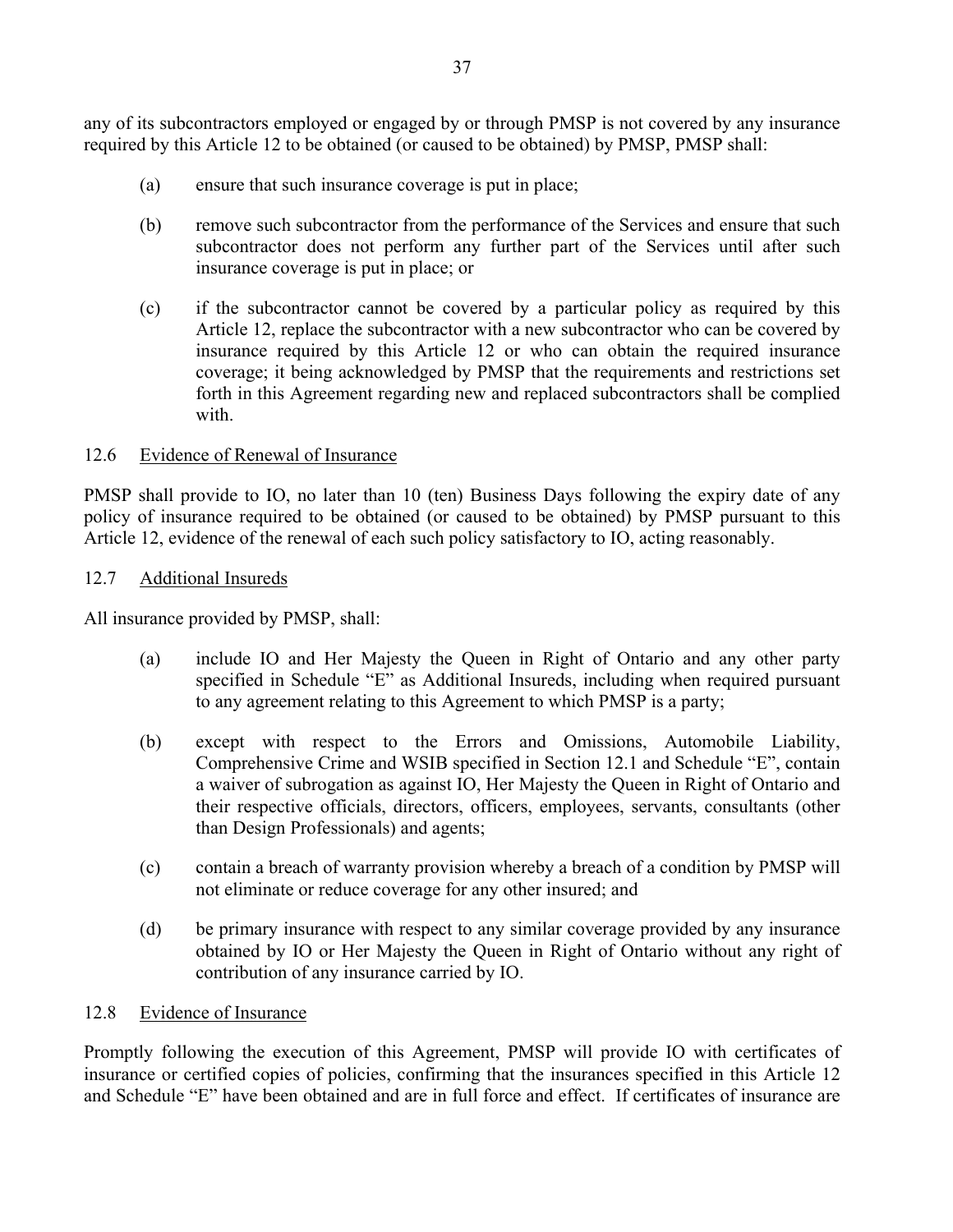provided, certified copies of the entire contents of all relevant insurance policies will subsequently be provided to IO no later than 30 Days after the execution of this Agreement. Assignments will not be assigned to PMSP until the aforementioned certificates of insurance are received by IO.

### 12.9 PMSP Fails to Obtain Insurance

If PMSP fails to obtain or maintain, or cause to be obtained and maintained, the insurance required by this Article 12, fails to furnish to IO a certified copy of each policy required to be obtained by this Article 12 or if, after furnishing such certified copy, the policy lapses, is cancelled, or is materially altered, then IO shall have the right, without obligation to do so, to obtain and maintain such insurance itself in the name of PMSP, and the cost thereof shall either, at IO's option, be payable by PMSP to IO on demand or be deducted by IO from the next payment or payments otherwise due to PMSP under this Agreement.

### 12.10 Insurance Lapses, Termination or Cancellation

If coverage under any insurance policy required to be obtained (or caused to be obtained) by PMSP should lapse, be terminated or be cancelled, then, if directed by IO, all Services by PMSP shall immediately cease until satisfactory evidence of renewal is produced.

### 12.11 Endorsements

Except as noted in Schedule "E", all insurance provided by PMSP shall contain endorsements confirming that the policy will not be cancelled, adversely reduced, adversely materially altered or adversely materially amended without the insurer(s) giving at least ninety (90) Days prior written notice by registered mail, at the address specified, to IO. For certainty, the terms "adversely reduced", "adversely materially altered" and "adversely materially amended" as used in this provision shall mean any decrease or reduction in policy limits, aggregate limits or sub-limits (other than as a result of claims under the policy), any increase in any policy deductible or self-insured retention, any reduction in the policy coverage period, cancellation or suspension of coverage with respect to any insured parties from the time the policy was issued for that policy period, addition of any exclusions or restrictions from the time the policy was issued for that policy period and any reduction or restriction in the scope of coverage provided under the policy, in all cases when such adverse reduction, adverse material alteration or adverse material amendment is initiated by the insurer. All insurance provided by PMSP shall contain endorsements confirming that, in the event of cancellation for non-payment of premium, the insurer(s) will give at least fifteen (15) Days prior written notice by registered mail, at the address specified, to IO.

### 12.12 Insurance Not to be Invalidated

With respect to insurances described in Section 12.1(a) and (b), breach of any of the terms or conditions of the policies required to be provided by PMSP, or any negligence or wilful act or omission or false representation by an insured under such policies, shall not invalidate the insurance with respect to IO, Her Majesty the Queen in Right of Ontario or any other insured, but only to the extent that such breach is not known to such parties.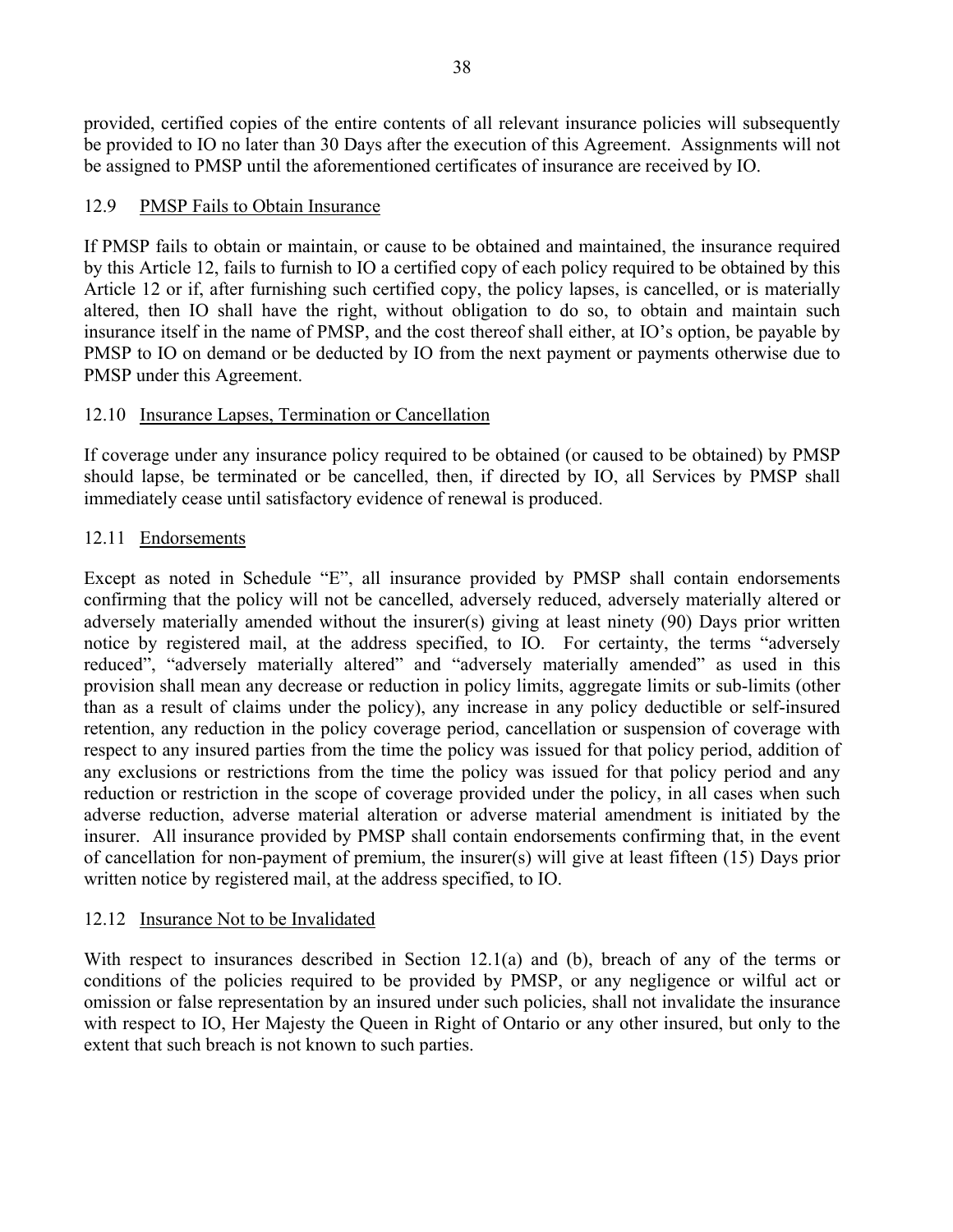### 12.13 Quality of Insurers

All policies of insurance to be obtained (or caused to be obtained) by PMSP in accordance with this Article 12 shall be issued by financially sound insurers acceptable to IO acting reasonably, and, where required by statute, licensed to insure such risk in the Province of Ontario.

#### 12.14 Capacity of Insurers

To be eligible to provide insurance, an insurer must have the capacity to provide the particular insurance and shall have current ratings from time to time of either:

- (a) a Financial Strength Rating of not lower than "A-" for three out of the previous five years but not lower than "B" at any time during those five years, and a Financial Size Category not lower than VII, such ratings being those established by A. M. Best Company (Best); or
- (b) a Long-Term Financial Strength Rating of not lower than "A-" for three out of the past five years but not less than "BBB" at any time during those five years, a Short-Term Financial Strength Rating of not lower than "A-3" for three out of the previous five years and a Financial Enhancement Rating of not lower than "A-" for three out of the previous five years but not less than "BB+" at any time during those five years, such ratings being those established by Standard and Poor's (S&P); or
- (c) if the insurer is not rated by Best or S&P, an insurer that is acceptable to IO, acting reasonably, with respect to the insurances required by this Article 12.

#### 12.15 Insurance to be Acceptable to IO

All policies of insurance to be obtained (or caused to be obtained) by PMSP in accordance with this Article 132 shall be in form and substance satisfactory to IO and its insurance advisors, acting reasonably.

#### 12.16 Umbrella and/or Excess Policies

To achieve the minimum limits for any type of insurance required under Schedule "E", it shall be permissible to arrange the insurance under a single policy, or by a combination of primary, umbrella and/or excess policies.

#### 12.17 PMSP Not Released

Neither failure to comply nor full compliance by PMSP with the insurance provisions of this Article 132 shall relieve PMSP of its liabilities and obligations under this Agreement.

#### 12.18 Insurance to be provided by General Contractors

PMSP shall require all General Contractors to maintain in full force and effect the insurance that is required to be maintained by General Contractors under each construction contract entered into by PMSP with a General Contractor. Notwithstanding use of IO's prescribed form of agreement, PMSP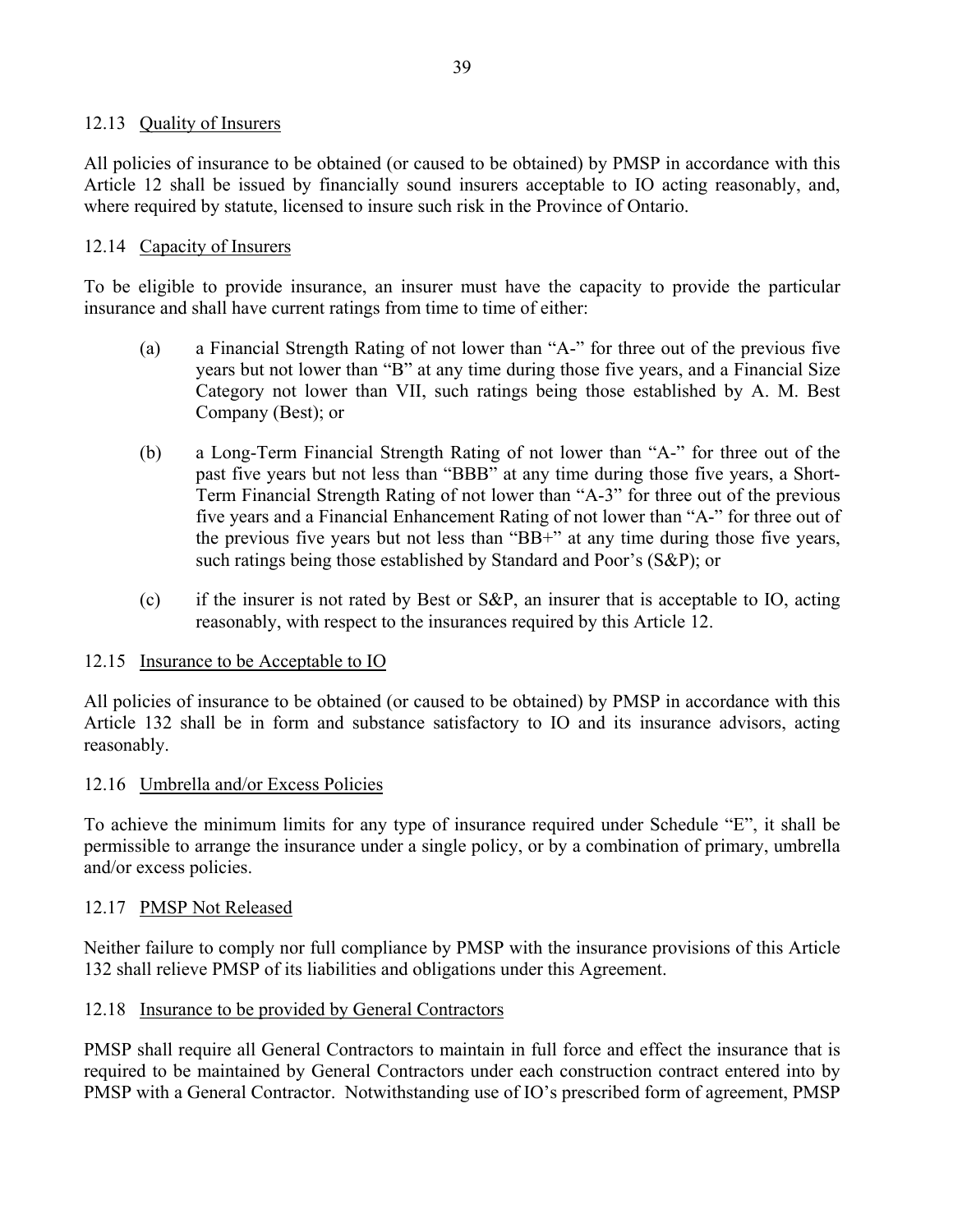shall ensure the insurance policies maintained by the General Contractor names IO and Her Majesty the Queen in Right of Ontario as additional insureds.

Prior to the commencement of any work on a Project by any General Contractor, PMSP shall ensure that the insurance required to be maintained by a General Contractor engaged in respect of the Project is in place and shall obtain a certificate with respect to the insurance maintained by such General Contractor, certified by an authorized representative of the insurer. IO will consider in concert with PMSP alternative approaches to insurance.

#### 12.19 Insurance to be provided by Consultants and Design Professionals

PMSP shall require all Consultants and Design Professionals to maintain in full force and effect the insurance that is required to be maintained by Consultants and Design Professionals under each contract for services entered into by PMSP with a Consultant or Design Professional. Notwithstanding use of IO's prescribed form of agreement, PMSP shall ensure the insurance policies maintained by the Consultant and Design Professional names IO and Her Majesty the Queen in Right of Ontario as additional insureds.

Prior to the commencement of any work on a Project by any Consultant or Design Professional, PMSP shall ensure that the insurance required to be maintained by all Consultants and Design Professionals engaged in respect of such Project is in place and shall obtain a certificate with respect to each such Consultant's or Design Professional's policy, certified by an authorized representative of the insurer.

#### **ARTICLE 13 INDEMNITIES AND RELEASE**

#### 13.1 Indemnification by PMSP

13.1.1 PMSP shall indemnify and hold harmless IO, Her Majesty the Queen in Right of Ontario, and their respective agents, appointees, directors, officers and employees from and against all claims, demands, losses, expenses, costs, damages, actions, suits or proceedings that arise out of or attributable to PMSP's performance of the Contract. Nothing in this Article 13 (Indemnities and Release), shall limit any claim that IO, Her Majesty the Queen in Right of Ontario, may have under the insurance coverage to be provided under Article 12 (Insurance).

13.1.2 PMSP shall at all times, both during the Term and any Extension Term, defend IO and Her Majesty the Queen in Right of Ontario for all actions commenced in respect of the Services on behalf of IO and Her Majesty the Queen in Right of Ontario, until such time as IO advises that it will act on its own behalf, as set out in Article 15 (Legal Services) hereof.

13.1.3 Notwithstanding any other provisions herein, PMSP shall continuously protect the Projects, the Tenants and third party landlords' property and the adjacent property from damage, injury or loss arising in connection with the Services to be provided pursuant to this Agreement. PMSP shall repair at its own expense any damage, injury or loss to the Projects, the Tenants' or third party landlords' property or adjacent property caused by its negligence or willful acts or omissions or the negligence or willful acts or omissions of its agents, employees, servants or anyone else for whom PMSP is responsible.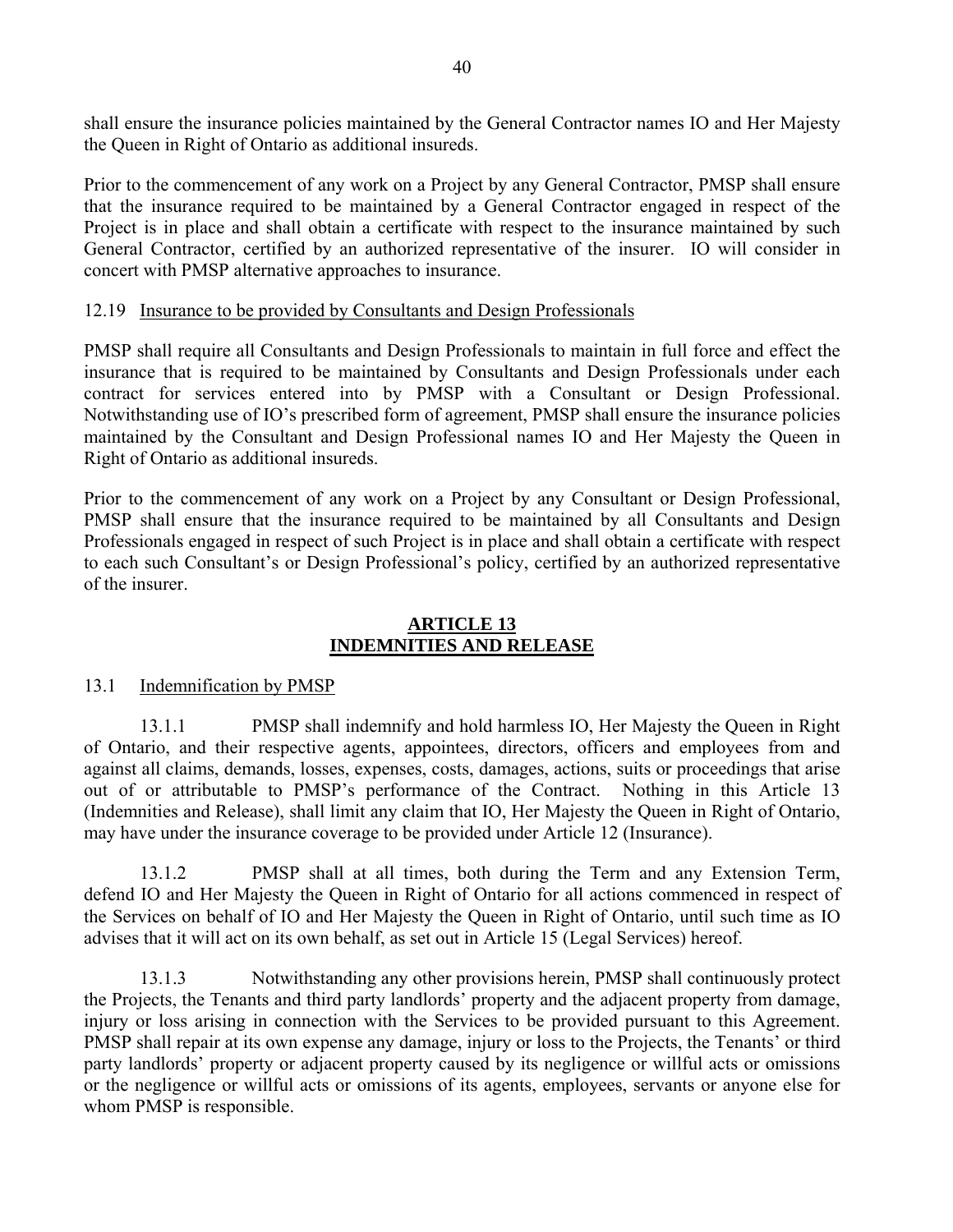#### 13.2 Release of IO and Her Majesty by PMSP

PMSP acknowledges and agrees that IO, its directors, appointees, officers, servants, agents and employees and Her Majesty the Queen in Right of Ontario shall not be liable for, and PMSP hereby releases and forever discharges IO, its officers, directors, appointees, servants, agents and employees and Her Majesty the Queen in Right of Ontario from and against any and all claims, demands, losses, costs, expenses, damages, liabilities, actions, suits, debts and obligations whatsoever arising out of the Services performed or required to be performed by PMSP under this Agreement, including but not limited to any incidental, direct, indirect, special or consequential damages incurred or suffered by PMSP or any third party, provided that such release shall not apply to the extent that any claims, demands, losses, costs, expenses, damages, liabilities, actions, suits, debts and obligations result from the negligence of IO, its directors, appointees, officers, servants, agents and employees.

#### **ARTICLE 14 DEFAULT AND TERMINATION**

#### 14.1 Events of Default by PMSP

In the event of PMSP:

- (a) neglecting or failing to perform the Services in a timely manner in accordance with this Agreement; or
- (b) refusing or failing to pay monies owing in full or in part, to any of its employees, suppliers, contractors or subcontractors as required by any Applicable Law or the terms of any applicable contracts entered into pursuant to which such payments are required to be made; or
- (c) disregarding pertinent laws, regulations, by-laws or ordinances of governing authorities; or
- (d) failing to perform any of its obligations under this Agreement; or
- (e) failing to provide a Performance Action Plan as required pursuant to Section 14.2, or, having provided a Performance Action Plan in accordance with that Section, failing to observe and comply with the requirements of such Performance Action Plan; or
- (f) failure by PMSP in two (2) consecutive years to achieve satisfactory KPI ratings, in IO's sole and absolute discretion;

such an act or omission constitutes a default by PMSP under this Agreement, for which IO reserves the right to give written notice to PMSP of such default and prescribe a time within which PMSP shall rectify such default. Where PMSP fails to rectify its default, in IO's opinion, within the time prescribed by IO, IO further reserves the right to immediately terminate this Agreement, upon giving written notice of termination to PMSP.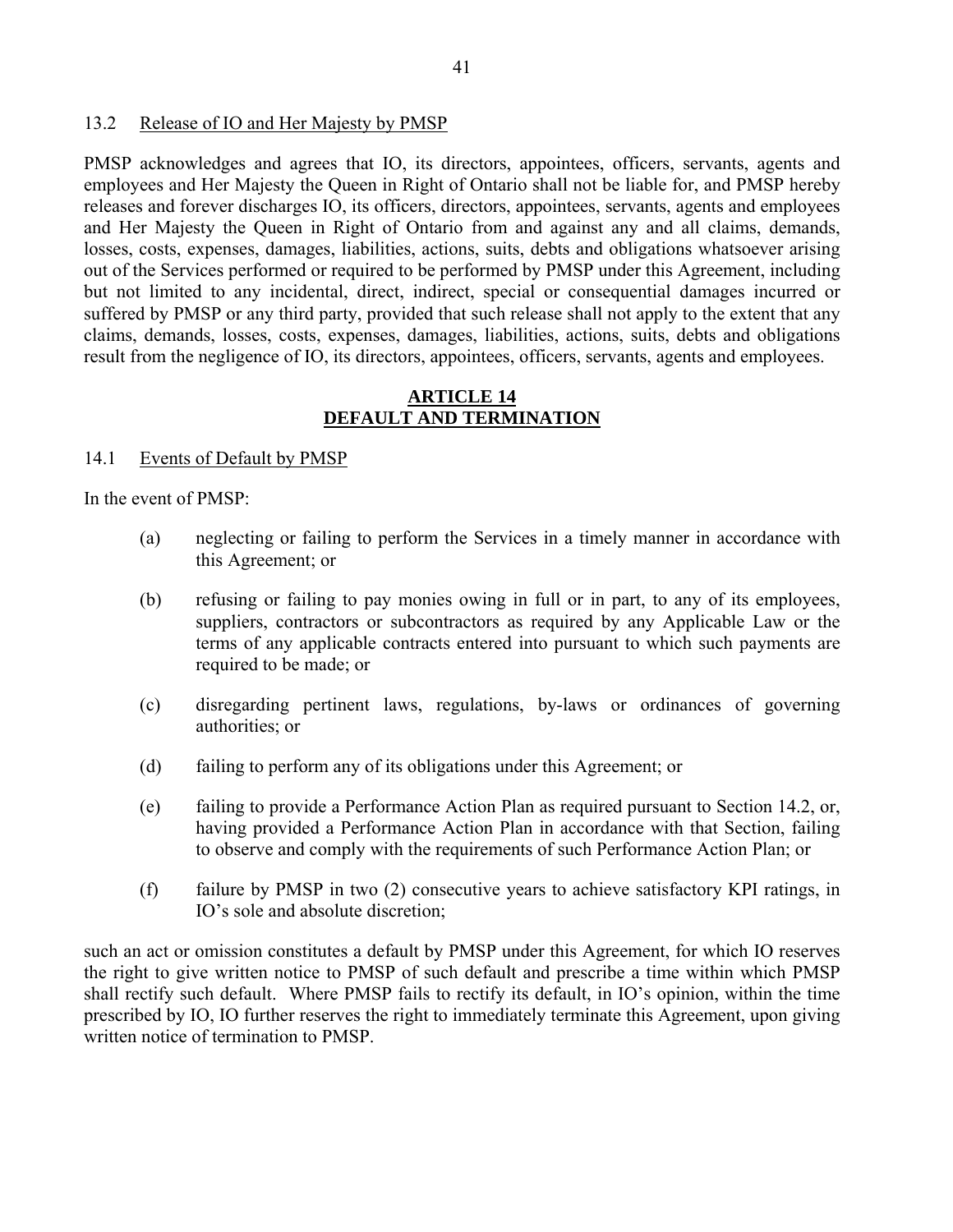#### 14.2 Performance Action Plan

14.2.1 In the event of a failure by PMSP to perform any of its obligations under this Agreement (including without limitation, any of the reporting obligations of PMSP outlined in this Agreement), IO shall have the right (but not the obligation) to provide written notice to PMSP giving PMSP five (5) Days to provide IO with a performance action plan ("**Performance Action Plan**"), which shall, at a minimum, include a summary of the issues raised by IO, an analysis of the root causes of the issues and the risks arising from the issues, the steps that will be undertaken by PMSP to address the issues and specific timeframes for such steps. IO shall have ten (10) Days following its receipt of the Performance Action Plan to review the Performance Action Plan and to advise PMSP of its approval of the Performance Action Plan, or its disapproval of same, and the reasons for such disapproval. In the event that IO advises PMSP of its disapproval of the Performance Action Plan, PMSP shall have five (5) Days fromm IO's written notice of disapproval to revise and resubmit the Performance Action Plan to IO, which revised and re-submitted plan shall address the issues raised by IO in its notice of disapproval of the Performance Action Plan. IO shall have ten (10) Days following its receipt of the revised and re-submitted Performance Action Plan to review and issue its approval or disapproval of the revised and re-submitted Performance Action Plan. The foregoing process shall continue until IO is in receipt of a Performance Action Plan which is acceptable to and approved by IO. PMSP covenants and agrees to observe and comply with the terms and provisions of the Performance Action Plan approved by IO, including without limitation complying with all of the timelines, if any, contained in such approved Performance Action Plan.

14.2.2 PMSP shall be in default of this Agreement if PMSP fails to provide a Performance Action Plan, or a revised Performance Action Plan addressing the issues of disapproval of any Performance Action Plan submitted by PMSP, within the foregoing timeframes, or if, having provided a Performance Action Plan which is approved by IO, PMSP fails to observe and comply with the terms and provisions of the Performance Action Plan approved by IO within thirty (30) Days following written notice given by IO to PMSP that PMSP is in breach of its obligation to comply with the terms and provisions of the Performance Action Plan approved by IO.

#### 14.3 IO's Right of Termination

Notwithstanding Section 21.14 and Sections 14.1 and 14.2 hereof, IO reserves the right to immediately terminate this Agreement, upon giving written notice of termination to PMSP, in the event that:

- (a) PMSP is adjudged bankrupt, insolvent, makes a general assignment for the benefit of its creditors or a receiver is appointed on account of PMSP's insolvency; or
- (b) PMSP assigns or purports to assign any of its rights, duties or obligations pursuant to this Agreement, or any monies due hereunder, without the prior written approval of IO as required pursuant to Section 21.18 hereof; or
- (c) PMSP sells or conveys the whole or substantially the whole of its assets without the prior written consent of IO; or
- (d) PMSP engages in any conduct which IO, acting reasonably, deems to be fraudulent or which constitutes unlawful or criminal activity.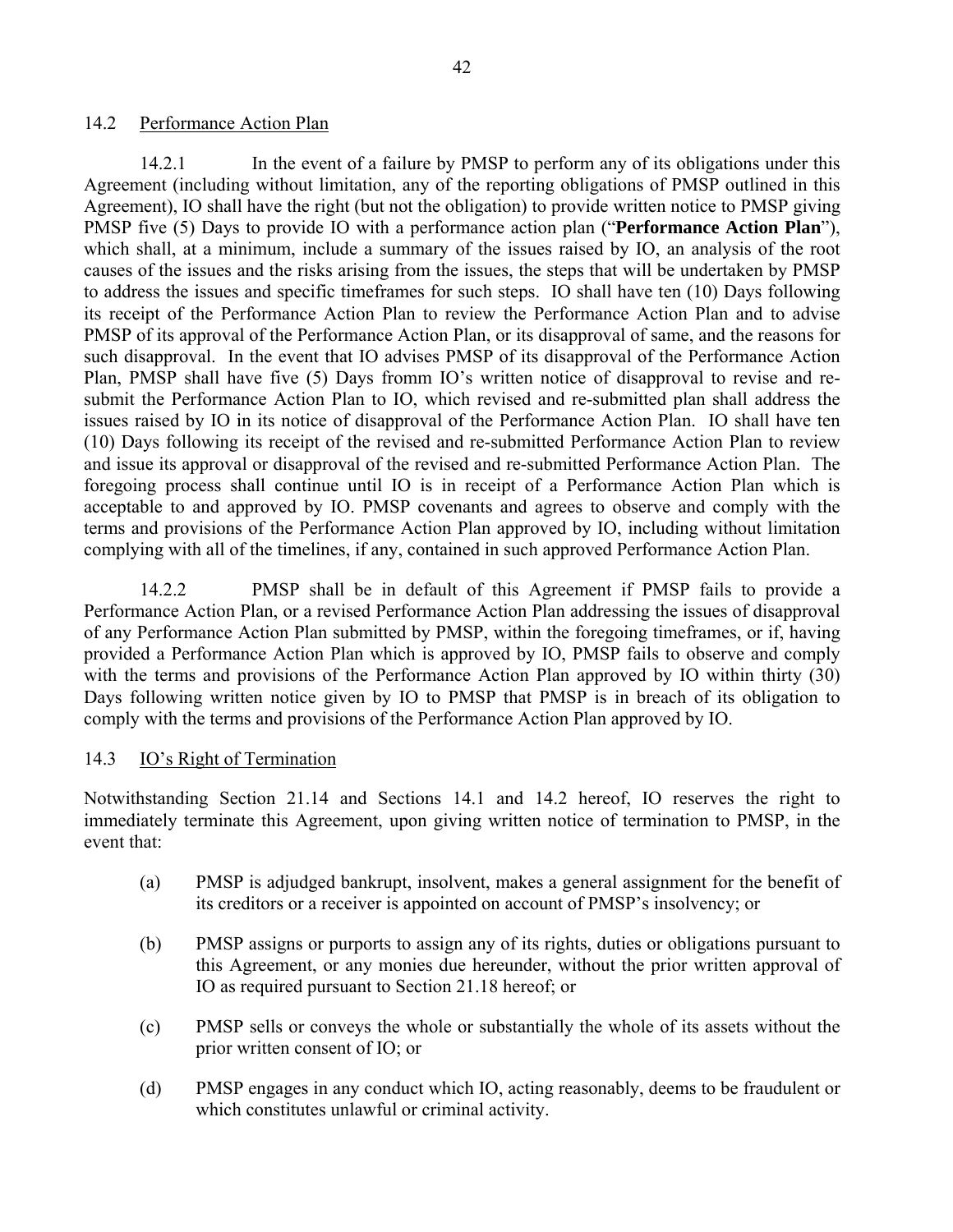### 14.4 IO's Right of Termination for Security Reasons

Notwithstanding Section 21.14 and Sections 14.1 and 14.2 hereof, IO reserves the right to terminate this Agreement, without liability, cost or penalty, and without prejudice to any other rights or remedies under the Agreement or at law or in equity, upon giving written notice of termination to PMSP, if any Security Clearance Check performed in accordance with this Agreement discloses a security problem that is not resolved to the satisfaction of IO within ten (10) Days following receipt of written notice of such problem from IO. Without limiting the foregoing a finding on a Security Clearance Check that is incompatible with ensuring any of the achievement of the following objectives is a security problem:

- (a) PMSP's ability to provide the Services in accordance with the Agreement;
- (b) The safety of IO's directors, officers, appointees, employees, agents, consultants or subcontractors, as well as the subcontractor's directors, officers, employees, agents, consultants or subcontractors, IO's clients and their directors, officers, appointees, employees, agents, consultants or subcontractors, as well as the subcontractor's directors, officers, employees, agents, consultants or subcontractors and the public;
- (c) The reputation of or public confidence in IO;
- (d) The security of IO's financial assets and revenue;
- (e) The security of any real property owned, controlled or managed by IO; and
- (f) The security, confidentiality or integrity of IO's Confidential Information and the integrity of any other materials held by IO.

### 14.5 IO's Right of Suspension

Notwithstanding Sections 14.1, 14.2 and 14.3 hereof:

- (a) any default by PMSP under Section 14.1 hereof that is not rectified by PMSP within the time prescribed by IO for PMSP to rectify such default;
- (b) any failure by PMSP to provide a Performance Action Plan, or a revised Performance Action Plan addressing the issues of disapproval of any Performance Action Plan submitted by PMSP, within the timeframes set out in Section 14.2.1, or any failure of PMSP to observe and comply with the terms and provisions of a Performance Action Plan approved by IO pursuant to Section 14.2.2 hereof; or
- (c) any failure on the part of PMSP to meet KPIs;

shall entitle IO, upon giving written notice to PMSP, to suspend the whole or part of the Services and to carry out the Services itself in whole or in part or to reassign the Services in whole or in part as set out in Section 14.6 hereof and to deduct the costs thereby incurred by IO and the cost of all loss and damages suffered by IO in connection therewith from any payment then and thereafter due to PMSP, without prejudice to any other right or remedy IO may have as a consequence of such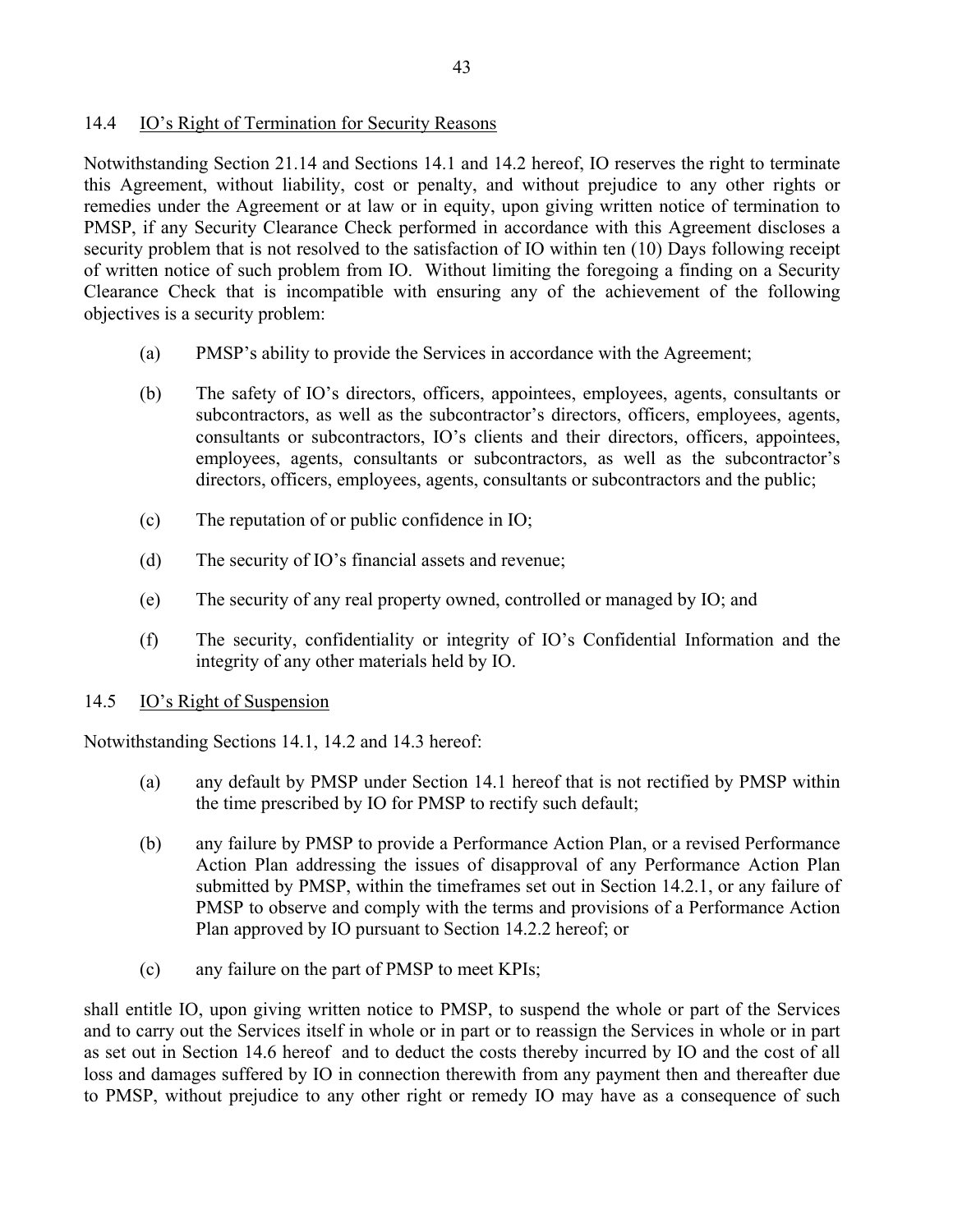failure or default. The suspension of the Services as contemplated by this Article does not operate so as to relieve or discharge PMSP from any obligation under this Agreement or imposed upon PMSP by law, except the obligation to complete the physical execution of that portion of the Services so suspended.

### 14.6 IO's Right to retain another Project Management Service Provider

PMSP acknowledges and agrees that:

- (a) any default by PMSP under Section 14.1 hereof that is not rectified by PMSP within the time prescribed by IO for PMSP to rectify such default;
- (b) any failure by PMSP to provide a Performance Action Plan, or a revised Performance Action Plan addressing the issues of disapproval of any Performance Action Plan submitted by PMSP, within the timeframes set out in Section 14.2.1, or any failure of PMSP to observe and comply with the terms and provisions of a Performance Action Plan approved by IO pursuant to Section 14.2.2 hereof; or
- (c) any failure on the part of PMSP to meet KPIs;

shall entitle IO to engage the services of another project management service provider or providers to perform the Services in respect of Properties within the Awarded Zone and to remove the obligation to perform the Services with respect to such Properties from PMSP.

### 14.7 IO's Right to Terminate

IO may elect to terminate this Agreement at any time, without cause, in whole or in part, by providing at least six (6) months' prior written notice to PMSP, and without any claim or liability to PMSP, including without limitation, all direct and indirect losses including any loss of anticipated profit, occasioned by or arising out of early termination of this Agreement.

### 14.8 Termination Without Prejudice

Termination or expiry of this Agreement shall be without prejudice to any right (including any right of indemnity) of the Parties accruing prior to the date of expiry or termination and shall not exclude any remedy either Party may have at law or in equity by reason of the default, breach or nonobservance by either Party of the provisions hereof.

### 14.9 PMSP's Deliveries on Termination

PMSP shall, forthwith after termination or expiry of this Agreement, deliver to IO the following:

(a) All originals and copies of Records, including without limitation, agreements with contractors, subcontractors, books of account, vouchers, invoices, stored and active Project files, Reference Documents, Record Drawings (to the extent available), Software (with the exception of Software developed by or for PMSP to which PMSP retains the copyright), databases, data-permits, licenses, warranties, guarantees and other applicable materials related to this Agreement and which are in the possession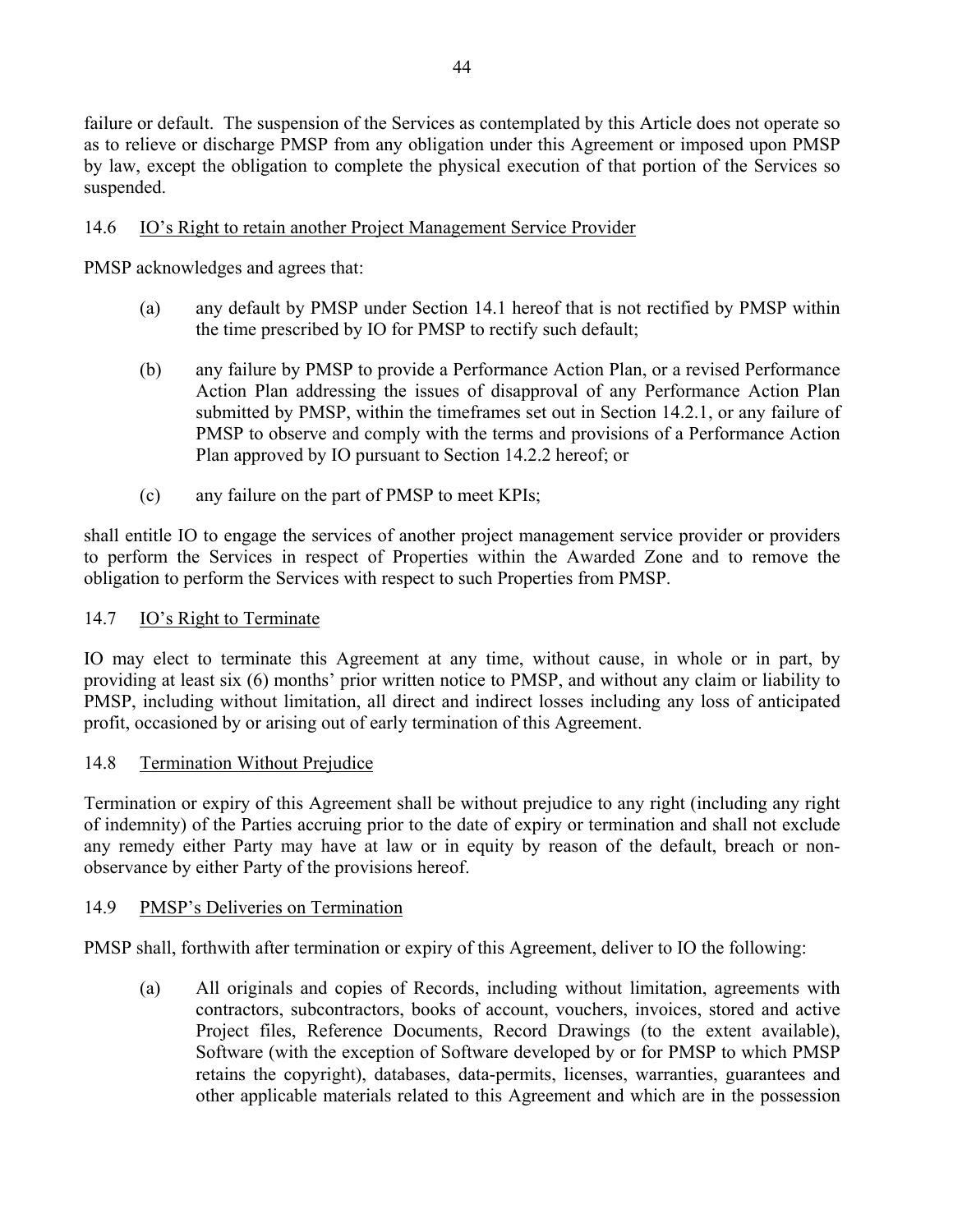of or under the control of PMSP. IO acknowledges that PMSP may retain record copies of the foregoing as required by its internal procedures, insurers or professional regulators, subject to the confidentiality obligations set out in this Agreement;

- (b) An assignment to and in favour of IO or as IO may direct in writing of all active, in force contracts entered into by PMSP with any contractors or subcontractors of PMSP and any third parties with respect to the Services to be provided under this Agreement, and an assignment to and in favour of IO of all outstanding warranties and guarantees in effect in respect of the Properties;
- (c) Notice to all affected parties of the assignment referred to in Section 14.9(b) hereof; and
- (d) All materials and supplies for which PMSP has been paid by IO and which were purchased in accordance with this Agreement.

PMSP shall co-operate fully in communicating all applicable assignments and in ensuring the prompt delivery to IO of such materials.

### 14.10 PMSP Right to Terminate and Suspend

PMSP may terminate this Agreement at any time, without cause, in whole or in part, by providing at least twelve (12) months' prior written notice to IO, and without any claim or liability to IO including without limitation, all direct and indirect losses including any loss of anticipated profit, occasioned by or arising out of the early termination of this Agreement. If termination is exercised under this provision, PMSP agrees to continue to accept Project Charters for Assignments for nine (9) months' following the date upon which notice of termination was given to IO.

If after giving IO sixty (60) Days' notice of IO's failure to pay, payment has not been made by IO, PMSP may suspend work on an Assignment.

#### **ARTICLE 15 LEGAL SERVICES**

### 15.1 PMSP to Arrange Legal Services

All legal services and transactions (including but not limited to legal services required on a regular and repeated basis, such as legal document preparation for Projects) shall be arranged by PMSP and PMSP shall retain legal counsel as it deems appropriate or when directed to do so by IO. PMSP shall pay the costs, expenses, fees and disbursements of all such legal counsel.

### 15.2 PMSP to Defend Claims

Where any claim, action, suit or proceeding (including any inquiry or investigation) arising out of or attributable to PMSP's provision of the Services is brought or instituted against PMSP and/or IO and/or MEDEI and/or Her Majesty the Queen in Right of Ontario and PMSP is obligated under Article 13 (Indemnities and Release) to indemnify IO, PMSP shall assume responsibility for the defence of such claim and shall promptly retain legal counsel who shall be satisfactory to IO to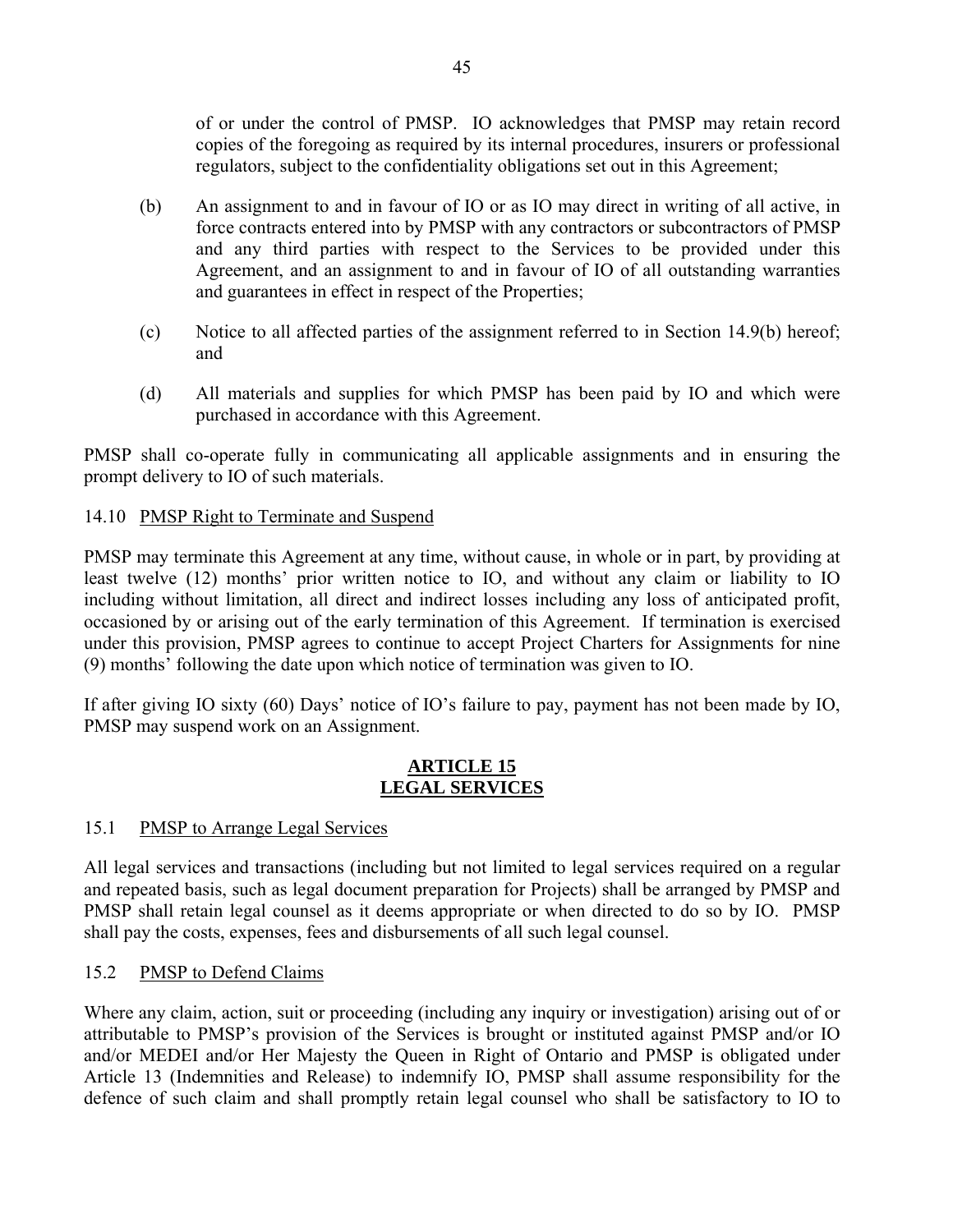represent IO and MEDEI and/or Her Majesty the Queen in Right of Ontario (where applicable). PMSP shall pay all costs, expenses, fees and disbursements of such legal counsel.

### 15.3 PMSP to Advance Claims

PMSP shall initiate and advance claims, actions, suits and proceedings against third parties engaged by PMSP and/or their insurers as necessary to enforce PMSP's and/or IO's and HMQ's rights with respect to the Services or when directed to do so by IO, provided that IO shall only have the right to direct PMSP to do so if IO is not to be made whole or if IO is not satisfied with the efforts made by PMSP to enforce PMSP's and/or IO's and HMQ's rights with respect to the Services. IO reserves the right to give PMSP written notice requiring PMSP to commence or advance claims and PMSP shall promptly commence or advance any such claims when required to do so by IO. PMSP shall pay the costs, expenses, fees and disbursements of all legal and other services incurred in connection with all such claims launched or advanced by PMSP unless PMSP has rectified the matter in respect of which IO has required PMSP to commence any such claim to IO's satisfaction at PMSP's cost.

### 15.4 Legal Costs

All legal costs, expenses, fees and disbursements incurred by PMSP in respect of legal services acquired by PMSP to protect its own interests in any legal proceeding are to be borne solely by PMSP. All legal costs incurred by PMSP in respect of defending and/or advancing any claim, action, suit or proceeding (including any inquiry or investigation) pursuant to Sections 15.2 and 15.3 are to be borne solely by PMSP.

### 15.5 PMSP's Legal Services

All legal services and proceedings arranged by PMSP shall be undertaken by a member in good standing of the Law Society of Upper Canada, in accordance with the Law Society's Rules of Professional Conduct. In the event that any steps undertaken in connection with such legal proceedings are performed by a law clerk or paralegal, IO requires that such law clerk or paralegal be directly supervised by a member in good standing of the Law Society of Upper Canada, in accordance with the Law Society's Rules of Professional Conduct, with the member of the Law Society of Upper Canada to be the solicitor of record for all such proceedings (excluding any such proceedings commenced in any Small Claims Court). The use of paralegal services to undertake any such proceedings (other than Small Claims Court proceedings) without the supervision of a member in good standing of the Law Society of Upper Canada is not permitted.

### 15.6 Judgments and Costs

All judgment monies awarded to IO and/or Her Majesty the Queen in Right of Ontario shall be for IO's account, except for costs as specified in Section 15.4. In the event that costs are awarded in respect of a claim for which PMSP has paid the legal fees associated with such claim, such costs shall be for the benefit of PMSP. PMSP shall confer and consult with IO with respect to all significant decisions or developments arising during the defence of any such claims. In the event that costs are awarded in respect of a claim for which IO has paid the legal fees associated with such claim, such costs shall be for the benefit of IO.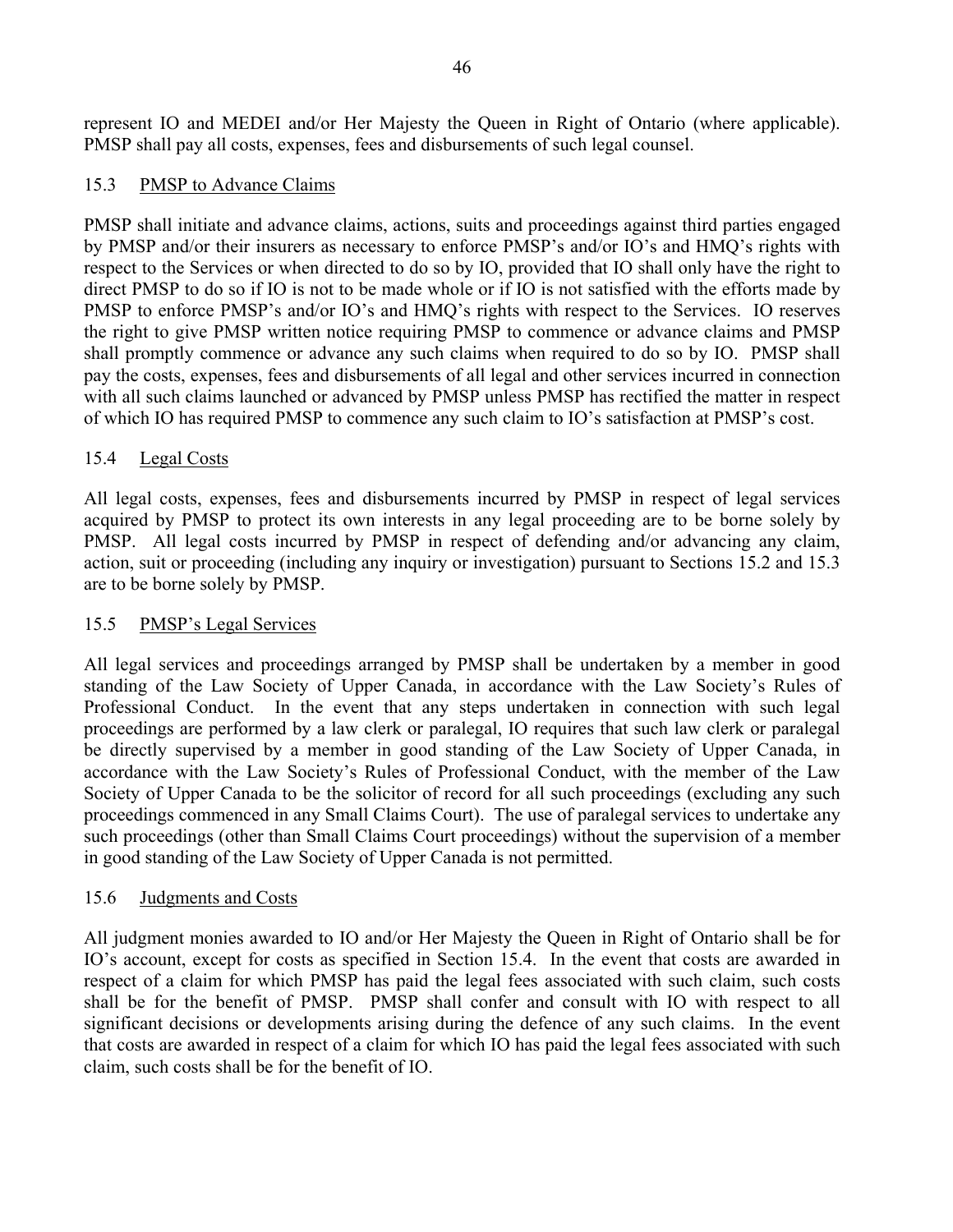### 15.7 Enforcement of Judgments

Prior to actively enforcing any judgment obtained through legal action, PMSP shall obtain the prior written approval of IO's General Counsel or his/her delegate. Active enforcement includes but is not limited to seizures under the *Execution Act*, R.S.O. 1990, c.E-24, as amended, actions under the Federal Bank Act or any powers of sale.

### 15.8 Notification of Claim

PMSP shall promptly provide IO's General Counsel or his/her delegate, with copies of any notices, pleadings and other formal court documentation, including any legal opinions, related to claims, actions, suits and proceedings arising from or out of the performance of the Services or this Agreement, regardless of whether IO, HMQ and/or MEDEI is a defendant or plaintiff. In any claims, actions, suits and proceedings, regardless of whether IO, HMQ and/or MEDEI is a defendant or plaintiff, PMSP shall confer and consult with IO's General Counsel with respect to all significant decisions or developments arising during any such proceedings, including litigation strategy, proposed settlements, counterclaims and cross-claims, and provide copies of all relevant documentation.

### 15.9 IO's Right to Retain Counsel

In any legal proceeding where PMSP is obligated under Article 13 (Indemnities and Release) to indemnify IO and Her Majesty the Queen in Right of Ontario in respect of any claim, IO reserves the right to retain other counsel to act on its behalf, and PMSP shall be liable to pay or shall cause to be paid the fees and disbursements for such other counsel, if:

- (a) IO, on the advice of its counsel, determines that a Conflict of Interest exists which makes representation by counsel chosen by PMSP inadvisable; or
- (b) PMSP has not assumed the defence of such claim within a reasonable time period, in IO's opinion, after receiving notice thereof; or
- (c) Retention of such other counsel has been agreed to by PMSP.

### 15.10 No Settlement

No settlement of any claim, action, suit or proceeding shall be made without the prior written consent of IO. IO agrees that, if any claim, action, suit or proceeding is subject to PMSP's liability or professional errors and omissions insurance and the insurer confirms in writing to IO that the insurer will cover one hundred percent (100%) of the cost of the claim, action, suit or proceeding, and that IO shall be made whole in respect of the matter for which the claim, action, suit or proceeding has been commenced, then the consent of IO to the settlement of any such claim, action, suit or proceeding shall not be required.

### 15.11 Reports to IO

PMSP shall ensure that the lawyers undertaking or overseeing litigation on behalf of IO, provide monthly reports to IO's General Counsel or his/her delegate on the status of all litigation files.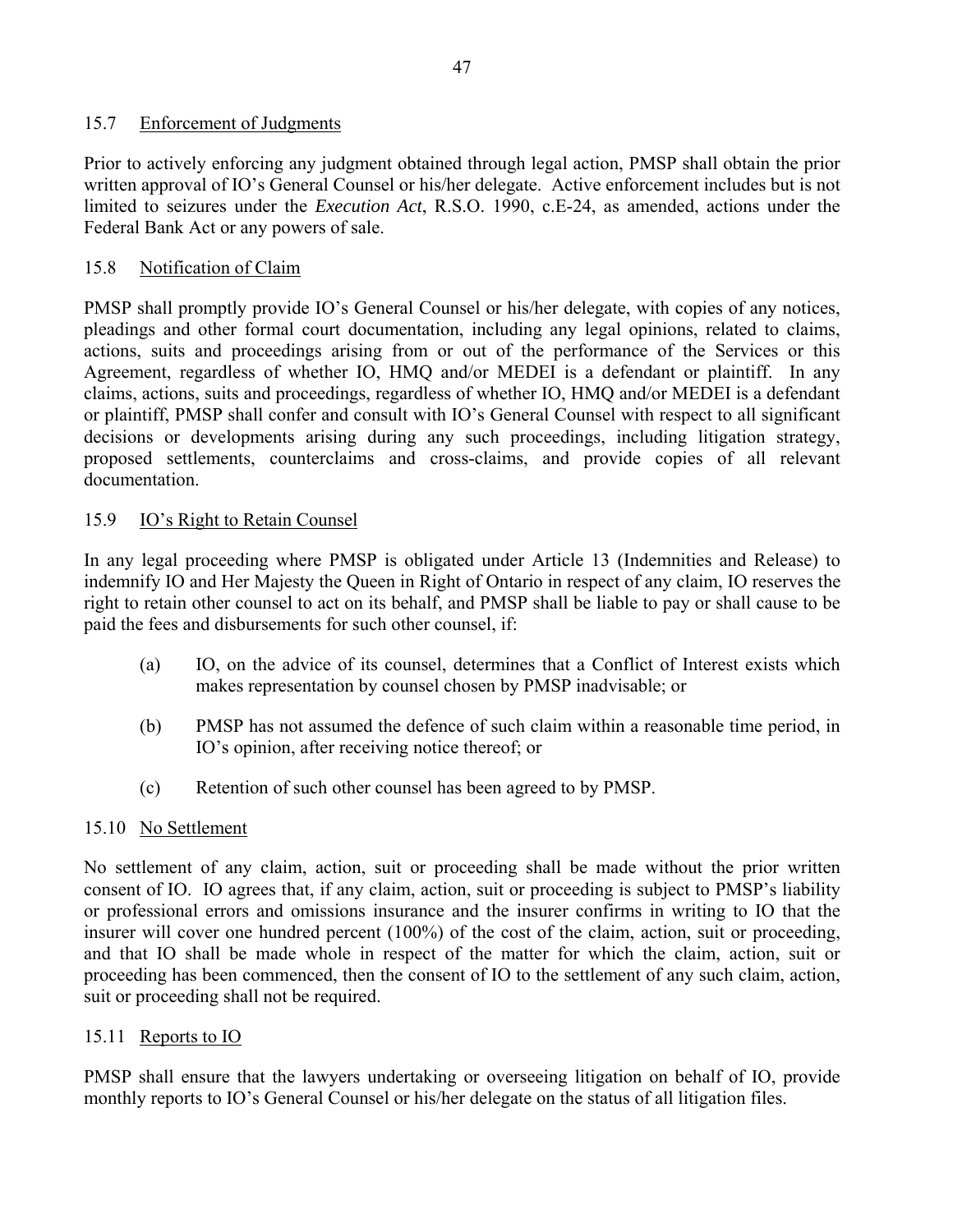No later than five (5) Business Days after the end of each month PMSP shall deliver a litigation report to IO's General Counsel or his/her delegate as detailed in Exhibit "B" to Schedule "A". The litigation report shall provide a status update on all litigation matters set out in the following categories:

- (a) Construction liens; and
- (b) All other litigious claims (reports in this category shall be provided directly to IO's General Counsel by the litigation counsel retained by PMSP).

#### 15.12 Complaints

If complaints regarding the professional conduct of the lawyers involved in litigation are lodged with the Law Society of Upper Canada, PMSP shall notify IO's General Counsel immediately and disclose the relevant information related to the complaint to such General Counsel.

#### 15.13 Conflict of Interest Declarations

PMSP shall ensure that the lawyers who are retained by PMSP shall provide PMSP with a Conflict of Interest declaration listing any potential or actual Conflict of Interests. PMSP shall provide a copy of such declaration to IO prior to the lawyers commencing work on any matters in order for IO to make a determination pursuant to Section 15.9(a).

### **ARTICLE 16 TAXES**

#### 16.1 Value Added Tax/Harmonized Sales Tax (HST)

The Services purchased hereunder are subject to the Harmonized Sales Tax (HST).

16.2 Intentionally Deleted.

#### 16.3 PMSP's Responsibility

PMSP is responsible to collect and remit to the appropriate authorities all applicable taxes related to the Services under this Agreement and Other Agreements.

#### 16.4 PMSP to Pay Taxes

PMSP covenants and agrees that, at all times during the Term and any Extension Term of this Agreement, PMSP shall pay all taxes payable by it to the relevant Government Authorities and shall keep all such taxes in good standing. PMSP further covenants and agrees that it shall at all times fully comply with the requirements of all applicable tax statutes, shall file all returns required to be filed under such statutes and shall pay all taxes due and payable under such statutes in accordance with the requirements of such statutes. PMSP consents to the relevant Government Authorities releasing the tax payer information described in this Section to IO as necessary for the purpose of verifying compliance by PMSP with all applicable tax statutes.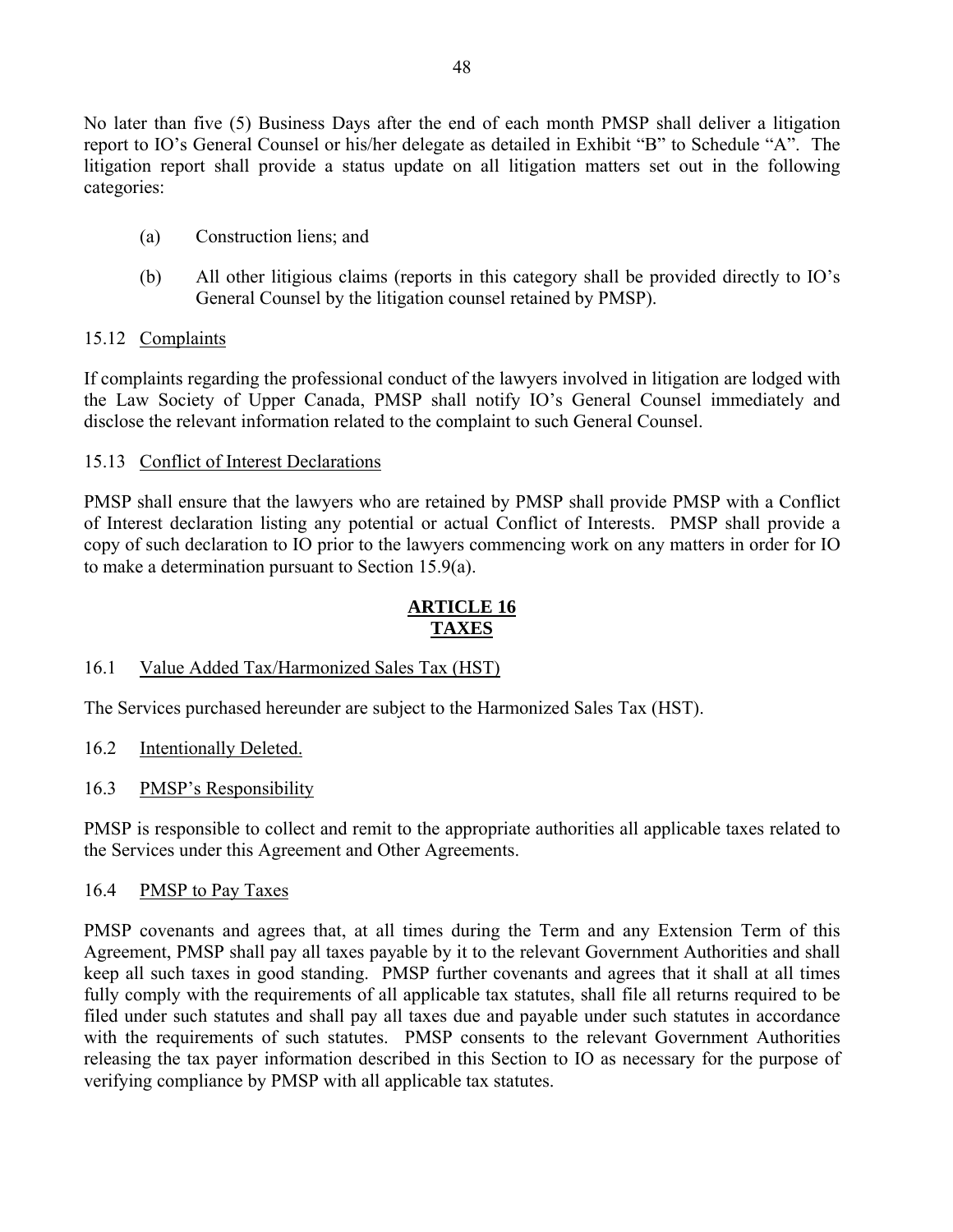#### **ARTICLE 17 OTHER AGREEMENTS**

#### 17.1 IO's Right to Enter into Other Agreements

Subject to Section 11.1, IO reserves the right to enter into Other Agreements for any of the Services or for any Assignment.

#### 17.2 Assignment of Other Agreements

Subject to the terms and conditions of the specific individual Other Agreements in effect, IO or PLMSP reserves the right to assign any Other Agreements then in effect to PMSP. PMSP agrees to accept the novation of Other Agreements, assuming the liabilities and receiving the rights and benefits, for which existing service providers agree to the novation. PMSP shall maintain the assigned Other Agreements until their respective expiry dates, subject to early termination for cause in accordance with the terms of such Other Agreements. Upon the assignment of such Other Agreements, IO will not be liable to PMSP or any third party in respect of such Other Agreements.

#### 17.3 Other Agreements Not Assigned

For those Other Agreements that, pursuant to their terms and conditions, cannot be or will not be assigned to PMSP, PMSP shall act on behalf of IO in managing and administering such Other Agreements, and arrange for the performance of all covenants, duties and obligations of IO pursuant to such Other Agreements, in effect during the Term or any Extension Term of this Agreement, insofar as such performance is consistent with the terms of this Agreement and any subsequent instructions received from time to time from IO. This responsibility includes but is not limited to making all payments to third parties pursuant to such Other Agreements and ensuring that the standards and requirements of such Other Agreements are maintained.

### **ARTICLE 18 AUDIT**

#### 18.1 IO's Right to Audit

IO reserves the right to inspect, audit and make copies of the books, records, receipts, vouchers, accounts, computer financial systems and Records (including computer disks, tapes and other repositories of data) and memoranda of PMSP relating to the performance of the Services under this Agreement at any time during the Term or any Extension Term, and up to seven (7) years following the Expiration or termination of this Agreement. IO and its designated representatives shall be afforded access to PMSP's employees during any such audit, as reasonably required by IO. PMSP shall provide such access in Ontario to IO within two (2) Business Days of receiving written notice from IO. PMSP shall fully co-operate with IO and its designated representatives to facilitate any inspection or audit undertaken by or on behalf of IO under this Agreement.

#### 18.2 IO's Right to Audit with respect to Projects

IO reserves the right to inspect and audit the Assignments and all books, records, receipts, vouchers, accounts, computer financial systems and records (including computer disks, tapes and other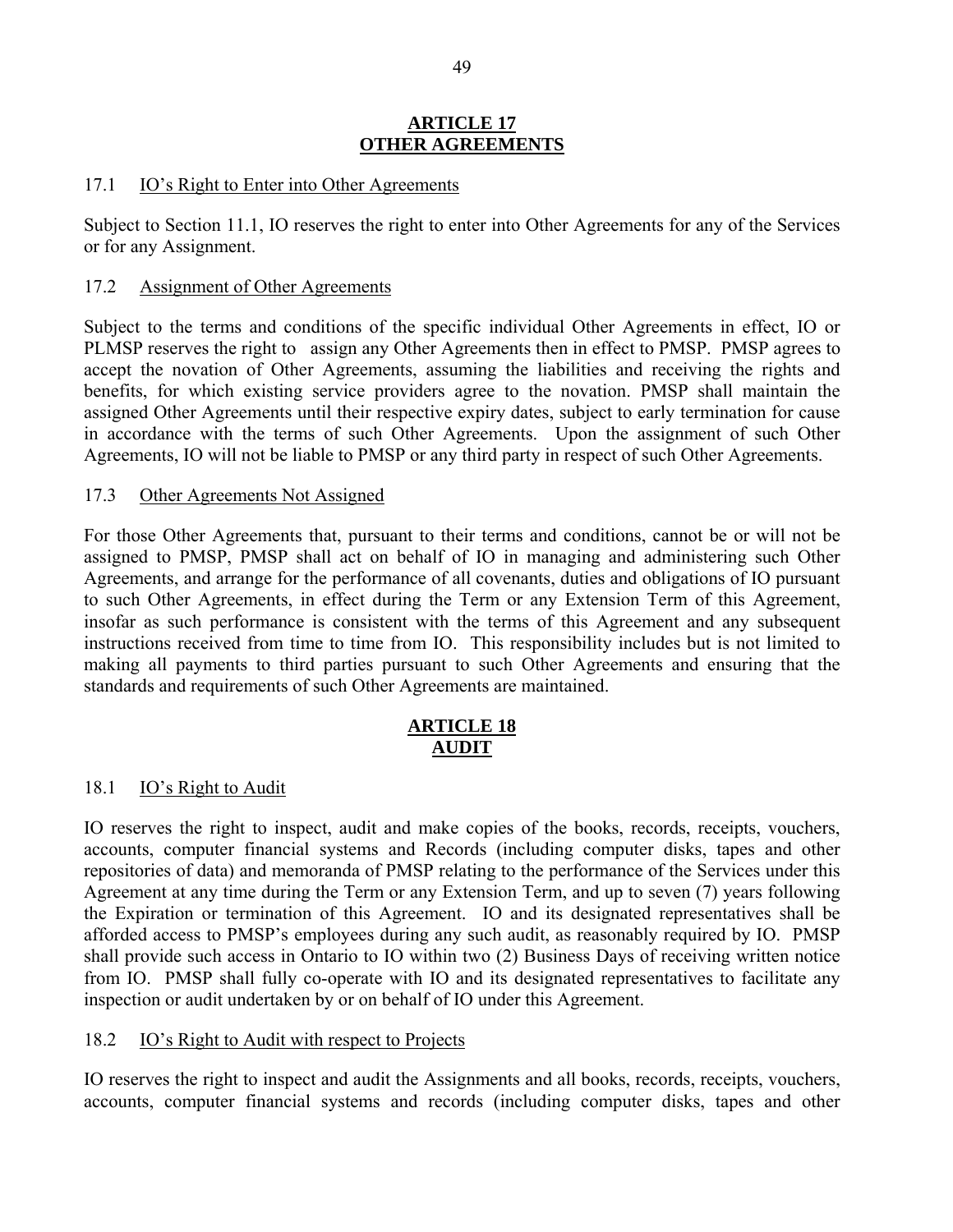repositories of data) and memoranda maintained by PMSP with respect to all Assignments or with respect to an individual Assignment at any time without prior notice to PMSP.

#### 18.3 PMSP to Co-operate

Where required by IO, PMSP shall provide explanations, comparative analysis and background and substantiating documentation in respect of the Services.

#### **ARTICLE 19 REPORTING**

#### 19.1 Monthly and Quarterly Reports

19.1.1 Not later than the fifth (5th) Business Days after the end of each monthly operating cycle of IO as the same may be established and modified by IO from time to time, PMSP shall deliver to IO all reports for such operating month as set out in the Contract and Exhibit "B" - Reporting to Schedule "A".

19.1.2 Not later than the fifteenth (15th) Business Day after the end of each quarterly operating reporting cycle of IO as the same may be established and modified by IO from time to time, PMSP shall deliver to IO all reports for such operating quarter and for the portion of the Fiscal Year most recently ended as set out in the Contract and Exhibit "B" - Reporting to Schedule "A".

PMSP agrees that the Monthly Reports and the Quarterly Reports shall reflect the Services and Assignments performed by or in process during the month or quarter in respect of which the Reports are provided, and PMSP's latest estimates in connection with such Assignments which shall be updated at the end of the respective reporting period.

19.1.3 All such reports shall be in such form and detail as is required from time to time by IO. IO shall have the right in its sole discretion from time to time to change the form, format or detail of any such reports. In addition IO may from time to time require other reports and analyses and PMSP shall submit such other reports and analyses as promptly as practicable after IO's request. PMSP shall provide all such reports and analyses and shall provide any amendment to the form, format or detail of the reports required by IO from time to time at no additional cost, charge or fee.

19.1.4 Notwithstanding any term or provision of the Contract to the contrary, PMSP acknowledges and agrees that IO shall have the right in its sole and absolute discretion to change the content and frequency of reports to be provided by PMSP under the Contract at any time or times without any right on the part of PMSP for any additional fees or costs.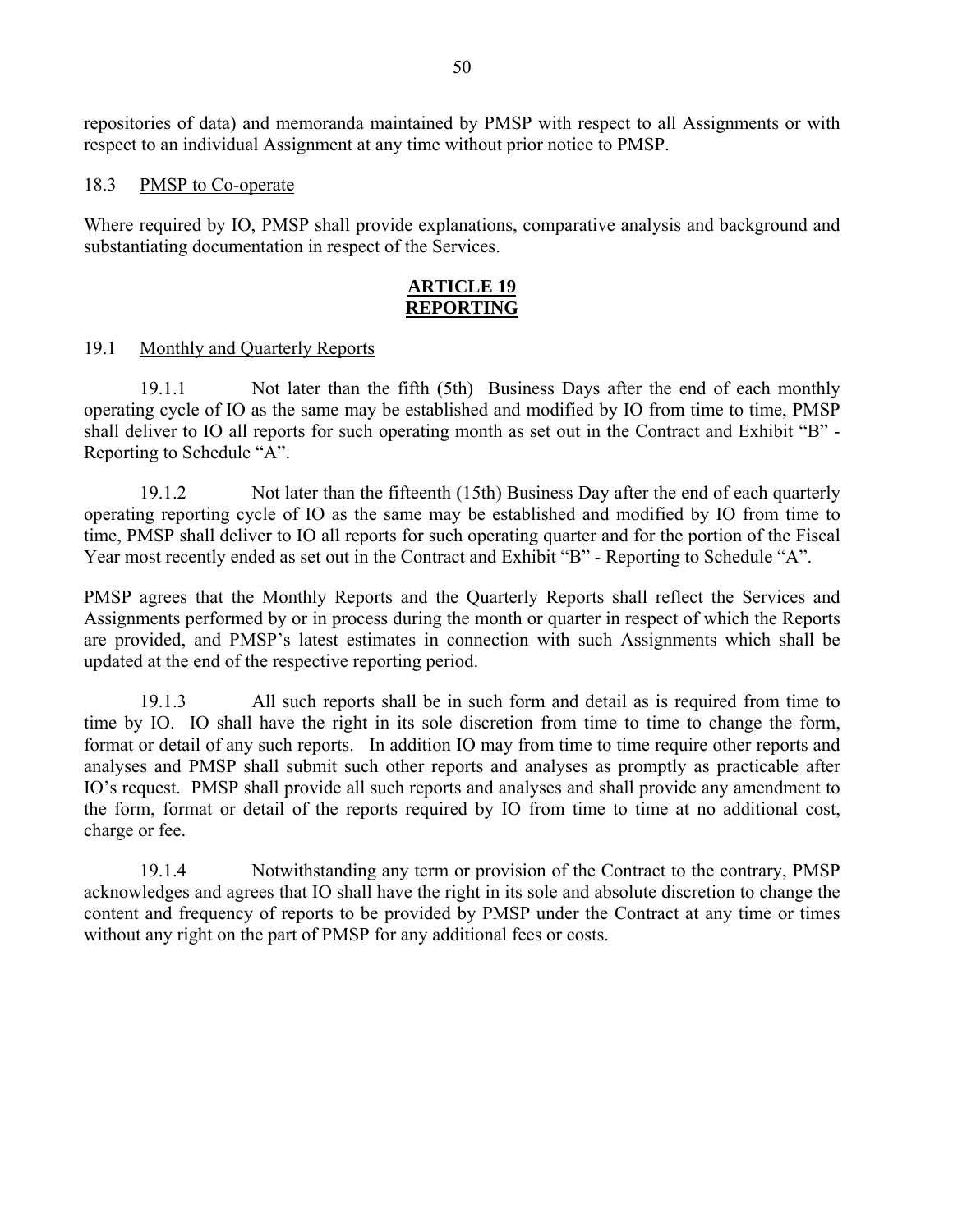#### **ARTICLE 20 INSPECTIONS AND RECTIFICATION**

#### 20.1 IO's Inspection Rights

IO, and whomever IO requires to be in attendance, shall be entitled to inspect Projects and the Services at any time and PMSP shall provide immediate access with proper facilities for such inspection.

#### 20.2 Testing and Inspections

Where testing, approval or inspection of the Services or any Assignment by Government Authorities is required in accordance with this Agreement or Applicable Laws, PMSP shall promptly arrange and facilitate such testing, approval or inspections and the correction, completion and clearance of all issues and matters of non-conformity arising therefrom.

#### 20.3 PMSP to Correct Deficiencies

If, upon examination by IO or any Client where applicable, or any Government Authority, any part of the Services or any Project is found to be deficient or otherwise not in accordance with this Agreement, PMSP shall promptly correct, re-examine and reinstate the Services or cause to be corrected, re-examined or reinstated the Project at PMSP's sole expense, and PMSP shall not be entitled to recover such costs from IO or Her Majesty the Queen in Right of Ontario.

#### **ARTICLE 21 GENERAL PROVISIONS**

#### 21.1 Disclaimer of Partnership

Each of PMSP and IO expressly disclaims any intention to create a partnership or joint venture. Nothing in this Agreement shall constitute PMSP or IO as the agent of the other. Each of PMSP and IO covenants with the other that it will not, at any time, allege or claim that a relationship of partnership, joint venture or agency was or is created hereby. Nothing in this Agreement shall constitute PMSP and/or IO as partners or joint venturers nor constitute PMSP or IO as the agent of the other.

Except as expressly provided otherwise in this Agreement, neither PMSP nor IO shall, or shall represent that it has, any authority to act for or on behalf of the other.

#### 21.2 First Nations and Heritage Management

If at any time during the performance of the Services, PMSP becomes aware of any interest, issues or concerns on the part of any First Nations with respect to a Project, or discovers any circumstances or matters that may trigger any issues or concerns on the part of any First Nations, PMSP shall promptly inform IO in writing and shall cooperate with IO in any resulting consultation process with the affected First Nation.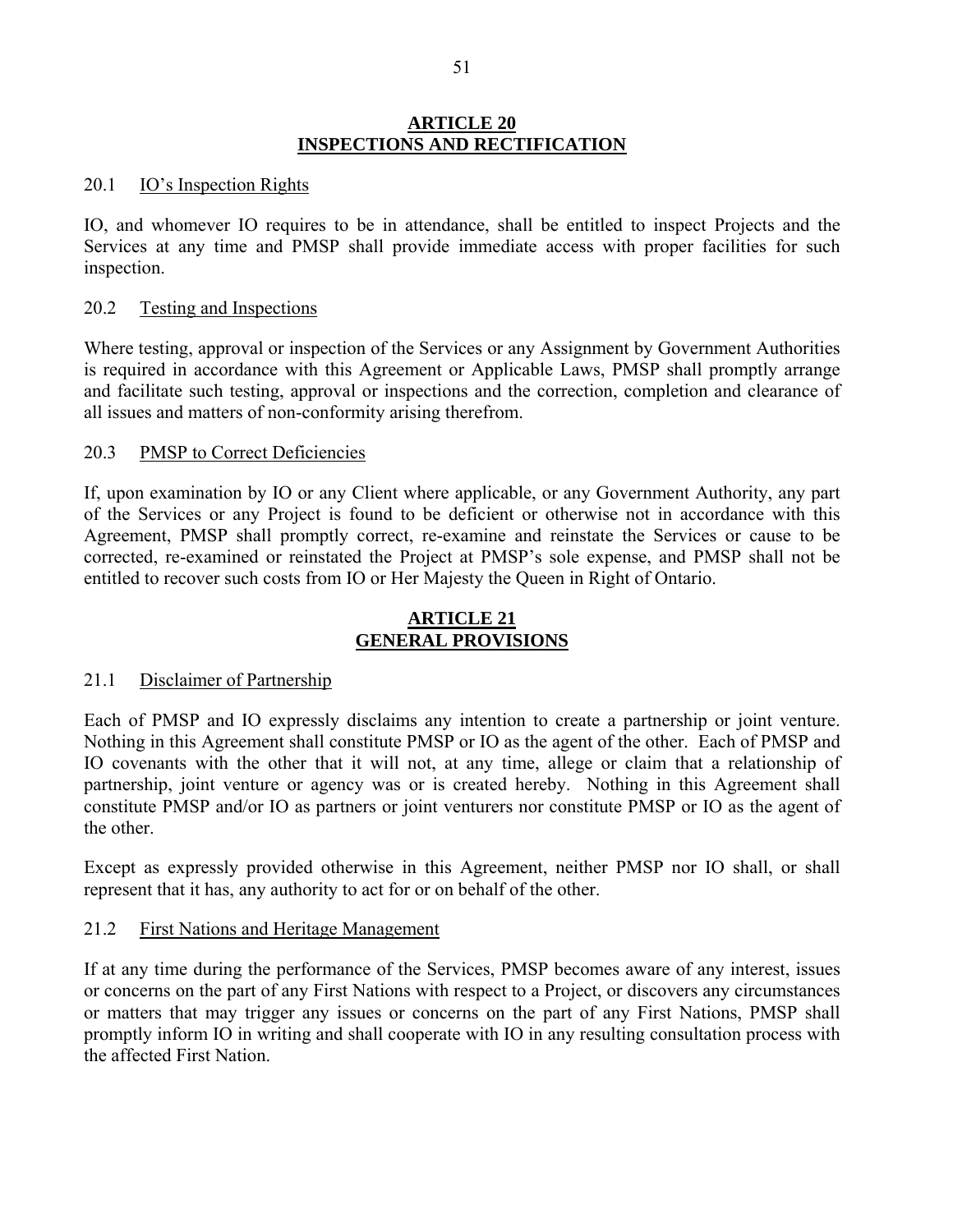PMSP shall coordinate with IO in order to comply with any applicable Ontario Government heritage policies or directives in connection with the delivery of the Services.

#### 21.3 Restriction on Third Party Agreements

PMSP agrees not to enter into an agreement with any contractor, subcontractor or any other third party with whom PMSP contracts in connection with providing the Services by which they agree to cooperate in the presentation of a claim for payment against IO, where payment to the contractor, subcontractor or other third party with whom PMSP contracts in connection with providing the Services of any claim against PMSP is conditional on recovery from IO. PMSP acknowledges that any such agreement would undermine the required arm's-length relationship and constitute a Conflict of Interest.

### 21.4 Intellectual Property

21.4.1 IO acknowledges and agrees that, as between IO and PMSP, PMSP owns all right, title and interest, including all Intellectual Property Rights in and to PMSP Intellectual Property. IO does not acquire any right, title or ownership interests of any kind whatsoever, express or implied, in PMSP Intellectual Property other than the licenses granted to IO herein. PMSP will identify to IO in writing, no less frequently than once per calendar year all PMSP Intellectual Property and any third party software that is: (a) incorporated into any IO Intellectual Property or other deliverables provided by PMSP to IO pursuant to this Agreement, or (b) used by PMSP in the performance of the Services.

21.4.2 PMSP hereby grants to IO during the Term a fully paid-up, royalty free, irrevocable, non-exclusive, assignable and transferable license in and to the PMSP Intellectual Property, solely: (a) for use in connection with the receipt of Services, (b) for disclosure to other governments and agencies for information purposes and as necessary in connection with Services, and (c) in connection with the transition of all or any aspect of Services to IO or any other service provider in accordance with the provisions of this Agreement.

Without limiting the foregoing, the license granted to IO above includes the right to sub-license to, or otherwise authorize the use of PMSP Intellectual Property by, any contractor engaged by IO solely for the purposes of carrying out a contract for services or goods to or for IO. In any such case, where such PMSP Intellectual Property comprises trade secrets or secrets or other confidential material, IO shall furthermore require the contractor not to disclose PMSP Intellectual Property except as may be necessary to carry out the contract for IO. If IO requires and PMSP grants IO access to any third party software licensed by PMSP, PMSP's license from such third party shall permit such access by IO.

21.4.3 PMSP acknowledges and agrees that, as between PMSP and IO, IO owns all right, title and interest, including all Intellectual Property Rights, in and to the IO Intellectual Property. PMSP does not acquire any right, title or ownership interests of any kind whatsoever, express or implied, in the IO Intellectual Property, other than the licenses granted herein. To give effect to the intent of this Section 21.4.3, and to the extent that PMSP may be entitled to claim any ownership interest in any of the IO Intellectual Property, PMSP hereby agrees to assign, and does hereby assign, to IO any and all of PMSP's right, title and interest, including all Intellectual Property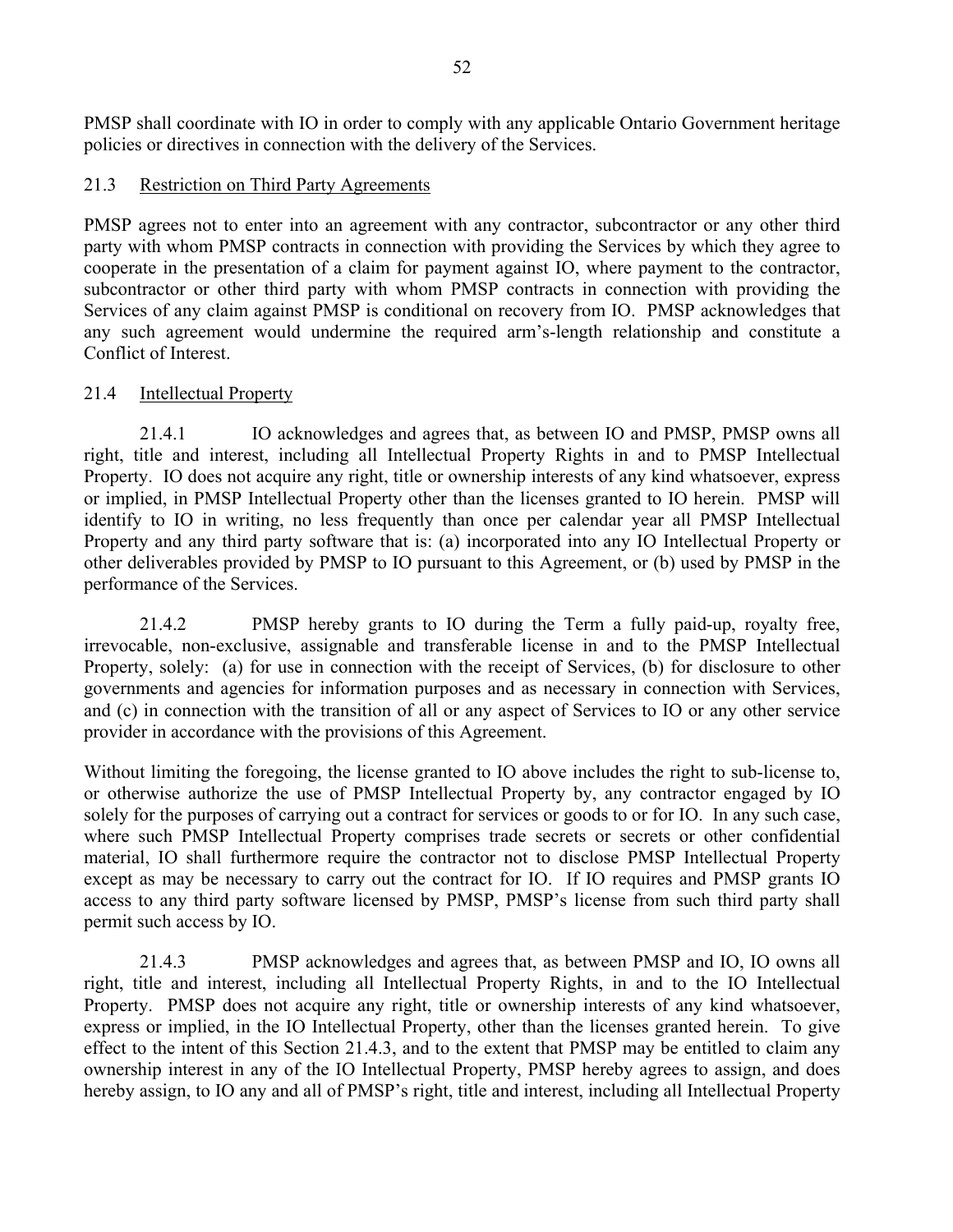Rights, in and to the Intellectual Property that is developed by PMSP or any of its subcontractors during the Term for IO as part of the Services pursuant to paragraph (b) of the definition of "**IO Intellectual Property**". PMSP acknowledges and agrees that it has or shall obtain from each individual working for PMSP a waiver of such individual's moral rights in and to the Intellectual Property that is developed by PMSP or any of its subcontractors during the Term for IO as part of the Services pursuant to paragraph (b) of the definition of "**IO Intellectual Property**". During and after the Term, PMSP shall from time to time as and when requested by IO and at IO's expense, execute all papers and documents and perform all other acts necessary or appropriate, in the sole and absolute discretion of IO, to evidence IO's ownership of and to protect, maintain and register the IO Intellectual Property and the Intellectual Property Rights therein.

21.4.4 IO hereby grants to PMSP, subject to the terms and conditions of this Agreement, a non-exclusive, fully paid-up license, during the Term, to use the IO Intellectual Property that is provided or made available by IO to PMSP for the sole purpose of providing Services. The license to PMSP may not be assigned or transferred without the prior written consent of IO, not to be unreasonably withheld.

21.4.5 The Parties acknowledge and agree that there may be instances in which the Parties have: (i) jointly contributed to the development of Intellectual Property which is not IO Intellectual Property or PMSP Intellectual Property and (ii) not otherwise documented in writing that such Intellectual Property is owned by PMSP or IO. The Parties agree that any such Intellectual Property ("**Joint Property**") shall be jointly owned by IO and PMSP and each Party shall have an unrestricted right, both during and after the Term, to use the Joint Property for any purpose without any obligation to account to the other Party in respect of such use unless otherwise agreed in writing by the Parties. Without limiting the foregoing, either Party may exercise its rights in Joint Property, including its right to licence the Joint Property to any third Person hereunder, without the consent of the other Party. Each Party shall, and does hereby, convey to the other all rights, title and interest necessary to give full effect to such joint ownership of the Joint Property.

21.4.6 Notwithstanding any other provision of this Agreement, IO shall have the unrestricted rights to use any deliverables that are provided by PMSP to IO as part of or in connection with the Services including the right to make such deliverables available for public use, whether for a fee or otherwise, and the right to transfer and/or sell such deliverables.

21.4.7 PMSP represents and warrants that the provision of the Services shall not infringe or induce the infringement of any Intellectual Property Rights of any Persons.

#### 21.5 Non-Solicitation by PMSP for both IO clients and IO employees

PMSP covenants and agrees that it will not hire or retain the services of any employees or previous employee of the Ontario Public Service where to do so constitutes a breach by such employee or previous employee of either Section 22 or Part 3 of the Conflict of Interest or Post-Service Directive for Public Officials and Public Servants, as same may be amended from time to time.

A breach of Section 22 or Part 3 of the Conflict of Interest and Post-Service Directive for Public Officials and Public Servants by PMSP shall entitle IO to terminate this Agreement, in addition to any other remedies that IO has in this Agreement, in law or in equity.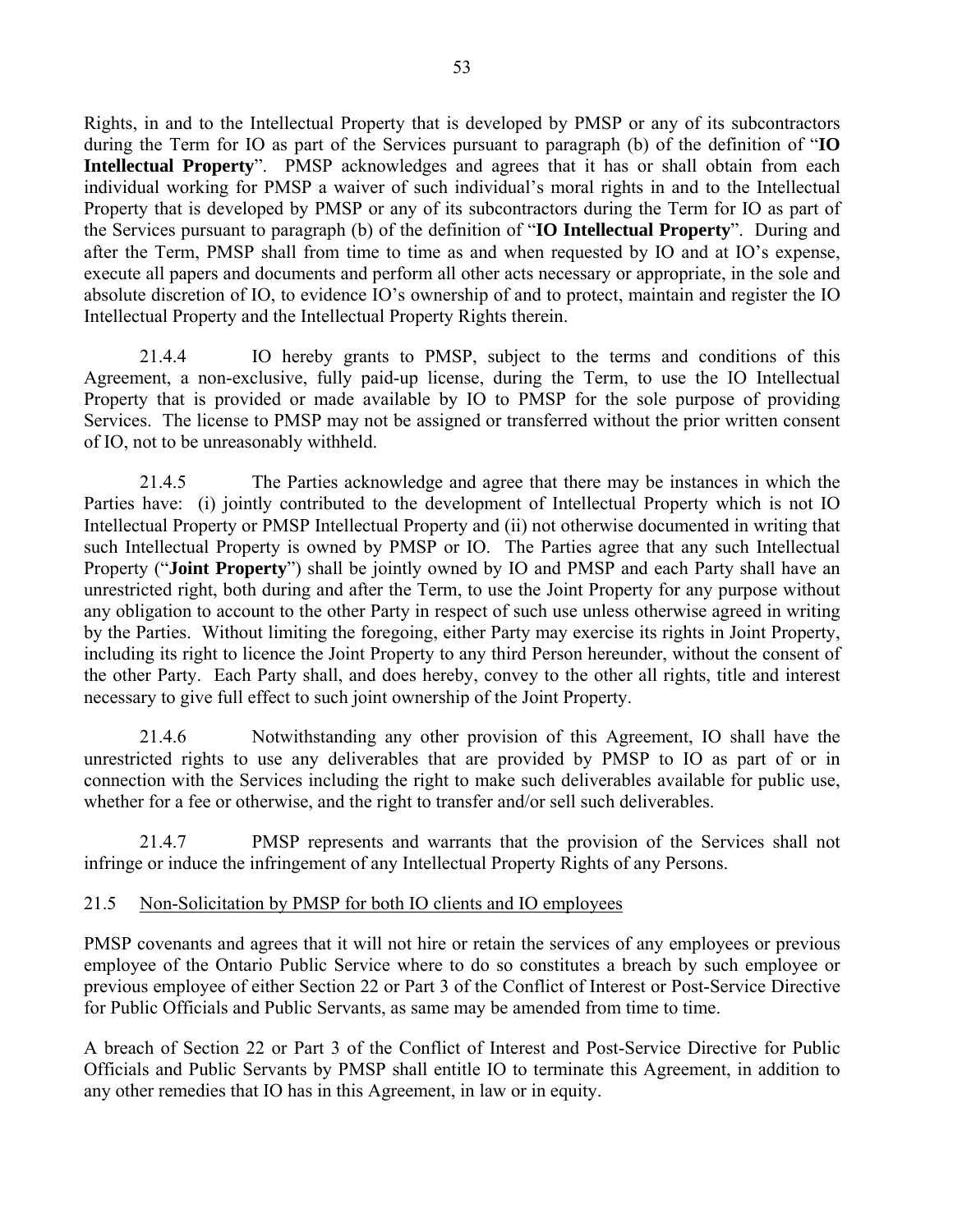### 21.6 Force Majeure

Neither party will be liable for any default or delay in the performance of its obligations under this Agreement if and to the extent such default or delay is caused, directly or indirectly, by an event of Force Majeure, provided the non-performing party is without fault in causing such default or delay and such default or delay could not have been prevented by reasonable precautions and could not reasonably be circumvented by the non-performing party through the use of alternate sources, work around plans or other means. In such event the non-performing party will be excused from further performance or observance of the obligations so affected for as long as the event of Force Majeure prevails and such party continues to use reasonable commercial efforts to recommence performance or observation whenever and to whatever extent possible without delay. Any party so delayed in its performance will promptly notify the other party and describe at a reasonable level of detail the event of Force Majeure causing such delay.

### 21.7 Survival

All provisions of this Agreement that are expressly or by implication to come into or continue in force and effect after the expiration or termination of this Agreement shall remain in effect and be enforceable following such expiration or termination. The representations and warranties of PMSP contained in this Agreement shall survive the execution and delivery of this Agreement.

### 21.8 Ontario Fair Wage Policy

PMSP covenants and agrees to comply with the requirements of the Ontario Fair Wage Policy in connection with the performance of the Services under this Agreement.

#### 21.9 Toronto Stock Exchange Requirements

If PMSP is publicly traded on the Toronto Stock Exchange ("**TSX**"), PMSP shall confirm to IO on an annual basis that it is in good standing with the TSX and the Ontario Securities Commission ("**OSC**") and that it is in compliance with all the instruments, rules and regulations of such. If PMSP is publicly traded on an exchange other than the TSX, it shall confirm to IO on an annual basis its compliance with the equivalent disclosure and procedure obligations as required by the jurisdiction governing the exchange on which PMSP is listed. All annual confirmations to be provided by PMSP under this Section shall be made in writing by the Chief Executive Officer or Chief Financial Officer of PMSP.

### 21.10 Health and Safety

21.10.1 In performing the Services, PMSP shall comply with all applicable federal, provincial and local laws, by-laws, rules and regulations and ordinances relating to health and safety, environmental protection and similar matters. In providing the Services, PMSP shall ensure the safety and protection of the environment and all persons on the Properties.

21.10.2 PMSP shall manage all Hazardous Materials, including managing qualified third parties managing Hazardous Materials, and shall take the necessary action to assure full compliance with Hazardous Waste Laws in connection with the performance of the Services.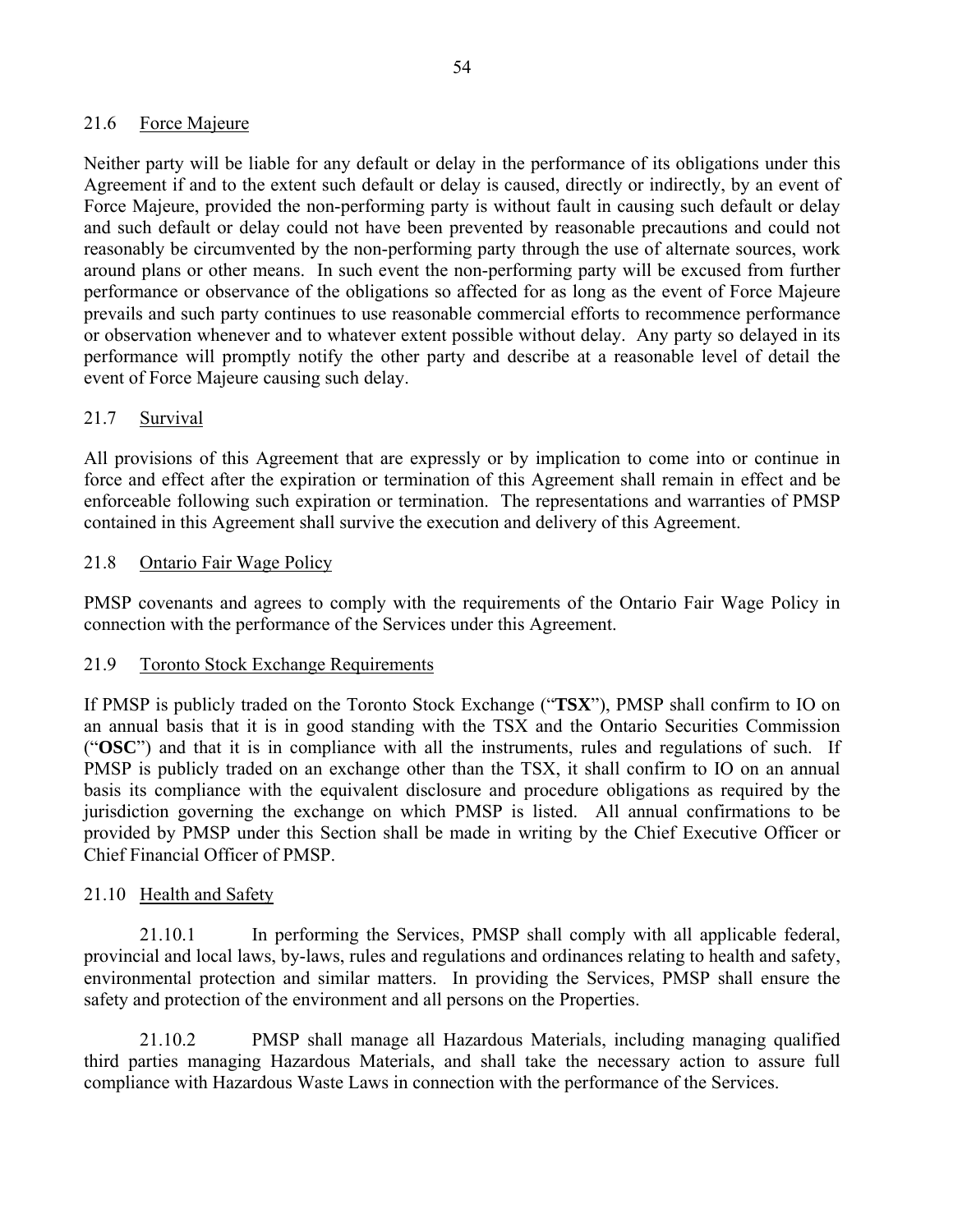21.10.3 PMSP acknowledges that it has reviewed the Field Guide and all current IO and Ontario government policies and procedures concerning environmental matters, including the Class Environmental Assessment Process For IO Realty Activities, and those that pertain to the monitoring, containment, handling, removal and disposal of asbestos, PCB's, ozone depleting substances and other Hazardous Materials. PMSP shall ensure that the Services are provided in compliance with all such policies and procedures on environmental matters as amended from time to time. Further, PMSP shall adhere to all rules, regulations and legislation detailing compliance with the Workplace Hazardous Material Information System.

21.10.4 PMSP shall immediately notify IO of any communication, written or otherwise, from or to any environmental authorities in connection with the Services. All incident reporting or other communication with environmental authorities shall be carried out in full consultation with IO.

21.10.5 PMSP shall ensure that all of its staff are properly qualified and trained in all safety procedures and the use of safety and protective equipment.

21.10.6 In respect to Projects, PMSP shall adequately monitor the Properties or Other Properties, where applicable, such that it is in a position to advise IO of any and all environmental issues or concerns that may adversely involve or impact upon the value of the Properties or other Properties or the provision of the Services. In the event IO becomes aware of environmental issues at any property, IO shall promptly notify PMSP of the nature and location of such environmental issues; however, the failure of IO to so notify PMSP shall not relieve PMSP of its obligations.

21.10.7 PMSP shall maintain occupational health and safety records, and provide information and reports to IO as required.

21.10.8 It is the intention of IO to coordinate Projects so that PMSP or another third party is the constructor for such Projects for the purpose of the *Occupational Health and Safety Act* R.S.O. 1990, c. O-1 (hereinafter referred to in this Section 21.10 as the "**Act**") and the regulations thereunder.

21.10.9 PMSP shall maintain overall control of activities regarding Occupational Health and Safety management, coordinate and control construction activities in the buildings and at multi-building sites, and establish appropriate safeguards to protect health and safety:

- (a) manage General Contractors and other contractors' and subcontractors' access to buildings, in conjunction with building security measures;
- (b) where multiple parties are undertaking work in a building, promptly identify, communicate and resolve issues related to scheduling/coordinating of construction activities with any PLMSP undertaking work in such building, and any other project management service providers;
- (c) act as the single point of contact, designate a third party engaged by PMSP as the single point of contact, or confirm the name of the third party engaged by PLMSP or other IO project management service provider, with authorities having jurisdiction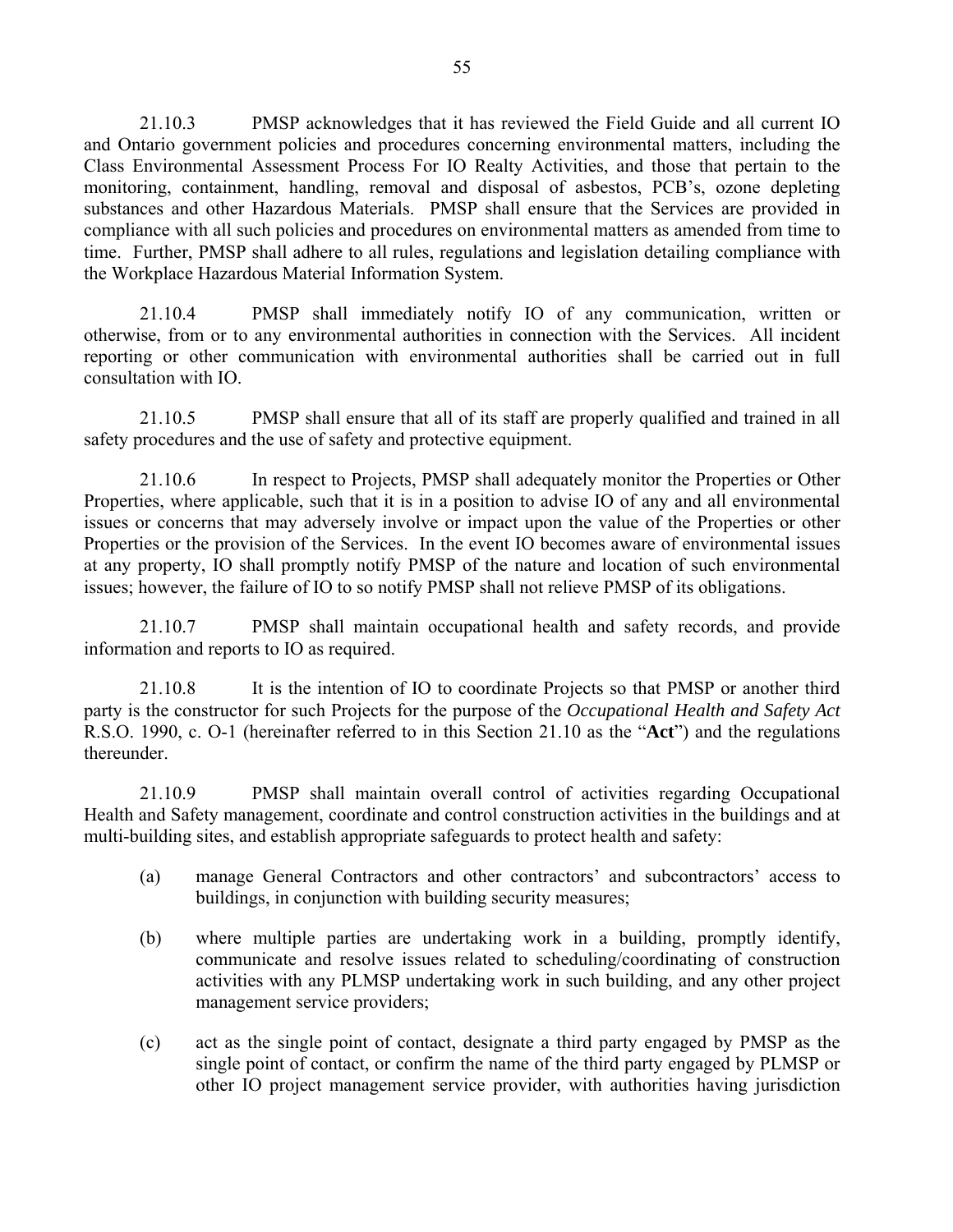with respect to the submission of documentation required by them, such as Notices of Projects and related information;

- (d) provide orientation, training and updates to General Contractors and other contractors and subcontractors granted access to the site;
- (e) maintain copies of communications, reports and orders received as a result of visits by authorities having jurisdiction;
- (f) obtain regular feedback from the designated contact with authorities, where applicable, health and safety personnel and workers to identify issues; and
- (g) resolve issues related to construction coordination and other aspects of occupational health and safety.

21.10.10 Where PMSP is the constructor on any Project, PMSP shall, where a Notice of Project is required, file a Notice of Project with the Ontario Ministry of Labour designating PMSP as the constructor and PMSP shall perform the duties of the constructor in accordance with the Act and the regulations thereunder. Subject to Section 21.10.13 all project management and administrative costs associated with performing the obligations contained herein shall be included in Assignment Fees.

21.10.11 Where a third party engaged by PMSP (including, but not limited to General Contractors, Consultants, Design Professionals or suppliers) is the constructor, PMSP shall ensure that such third party performs the duties of the constructor under the Act and the regulations thereunder. Furthermore, PMSP shall ensure that PMSP and all other General Contractors, Consultants, Design Professional or suppliers of PMSP shall fully cooperate with the constructor or with any third party retained to perform the duties of the constructor to ensure compliance with the Act. All duties outlined in this Subsection 21.10.11 shall be included in Assignment Fees.

21.10.12 IO shall not be designated as the constructor in the Notice of Project form, as prescribed by the Act, without the prior written consent of IO.

21.10.13 A person may be employed by PMSP, at PMSP's sole cost, to ensure compliance with appropriate health and safety matters.

#### 21.11 Freedom of Information and Protection of Privacy

PMSP acknowledges that IO is bound by the provisions of the *Freedom of Information and Protection of Privacy Act* ("**FIPPA**"), R.S.O. 1990, c.F-31, as amended, and the regulations thereunder. PMSP will respect the intent and spirit of FIPPA as amended from time to time, in the course of providing the Services pursuant to this Agreement.

Prior to the Commencement Date, PMSP shall designate a person to be responsible for records management, access to information and protection of privacy matters.

PMSP and IO acknowledge and agree that all records as defined under FIPPA, that are created or maintained in the course of providing the Services shall become and remain the property of IO,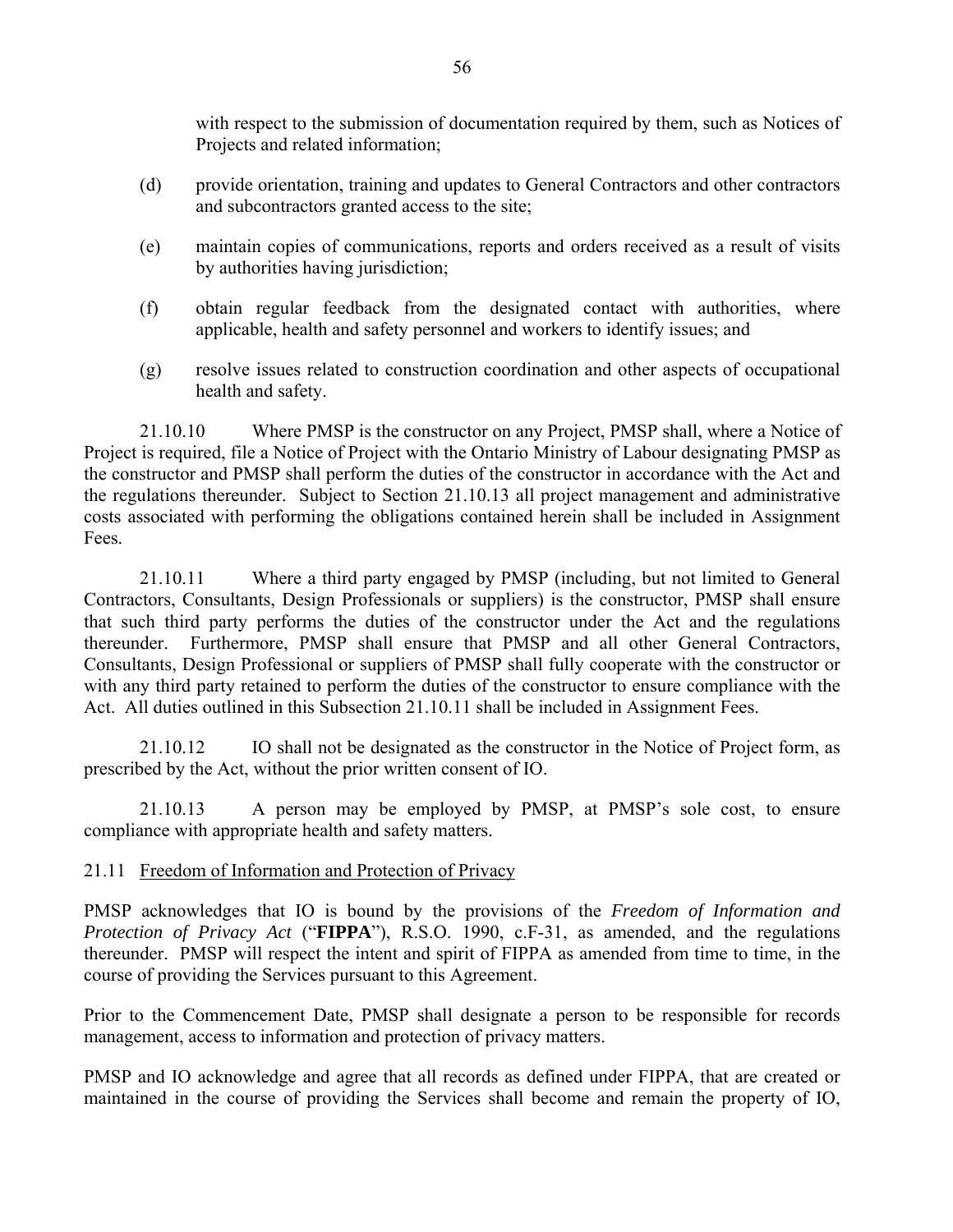subject to Section 21.4, and that such records are or will be under IO's "control" within the meaning of Section 10(1) of FIPPA.

If a request is made to PMSP under FIPPA for access to records generated or maintained in the course of providing the Services, such request must be directed to IO, together with copies of all responsive records in the custody or under the control of PMSP, within five (5) Business Days of receipt of the request.

If a request is made to IO under FIPPA for access to records generated or maintained in the course of providing the Services, PMSP must provide all responsive records in its custody or under its control to IO, within five (5) Business Days of being directed to do so by IO.

The cost associated with the search, preparation, processing and copying of records for disclosure shall be in accordance with FIPPA and its regulations, as amended, and such costs shall be paid by IO at PMSP's cost with no additional mark-up or fees.

### 21.12 Confidentiality

PMSP agrees to ensure that PMSP, its partners, directors, officers, employees, agents and volunteers, shall both during and following the Term and any Extension Term of this Agreement, maintain the confidentiality and security of all Confidential Information which is the property of IO or any Client Ministry that become in the possession or under the control of PMSP pursuant to this Agreement. PMSP agrees that PMSP, its partners, directors, employees, agents and volunteers, shall not directly or indirectly disclose or use, either during or following the Term or any Extension Term of this Agreement, except where required by Applicable Laws or to perform the Services under this Agreement, any Confidential Information belonging to IO or any Client Ministry, without first obtaining the written consent of IO for such disclosure or use.

Notwithstanding use of IO's prescribed form of agreements, PMSP shall ensure that all agreements between PMSP and any General Contractors, Consultants, Design Professionals or other third party service providers with whom PMSP contracts in connection with delivery of the Services contain confidentiality provisions similar to that contained in this Article.

Upon request by IO, PMSP shall return all Confidential Information and ensure that all copies and any portions thereof are also returned with no copy kept by PMSP.

PMSP will keep separate from all of its other records and databases all Confidential Information that is provided to it pursuant to this Agreement.

PMSP will not place or intermingle nor will it permit any person to place or intermingle any data or records in any form whatsoever with or into the same database as the Confidential Information.

The Confidential Information will be kept by PMSP in a physically secure location and PMSP will ensure that access to such Confidential Information is restricted to employees of PMSP who have been specifically authorized to have such access.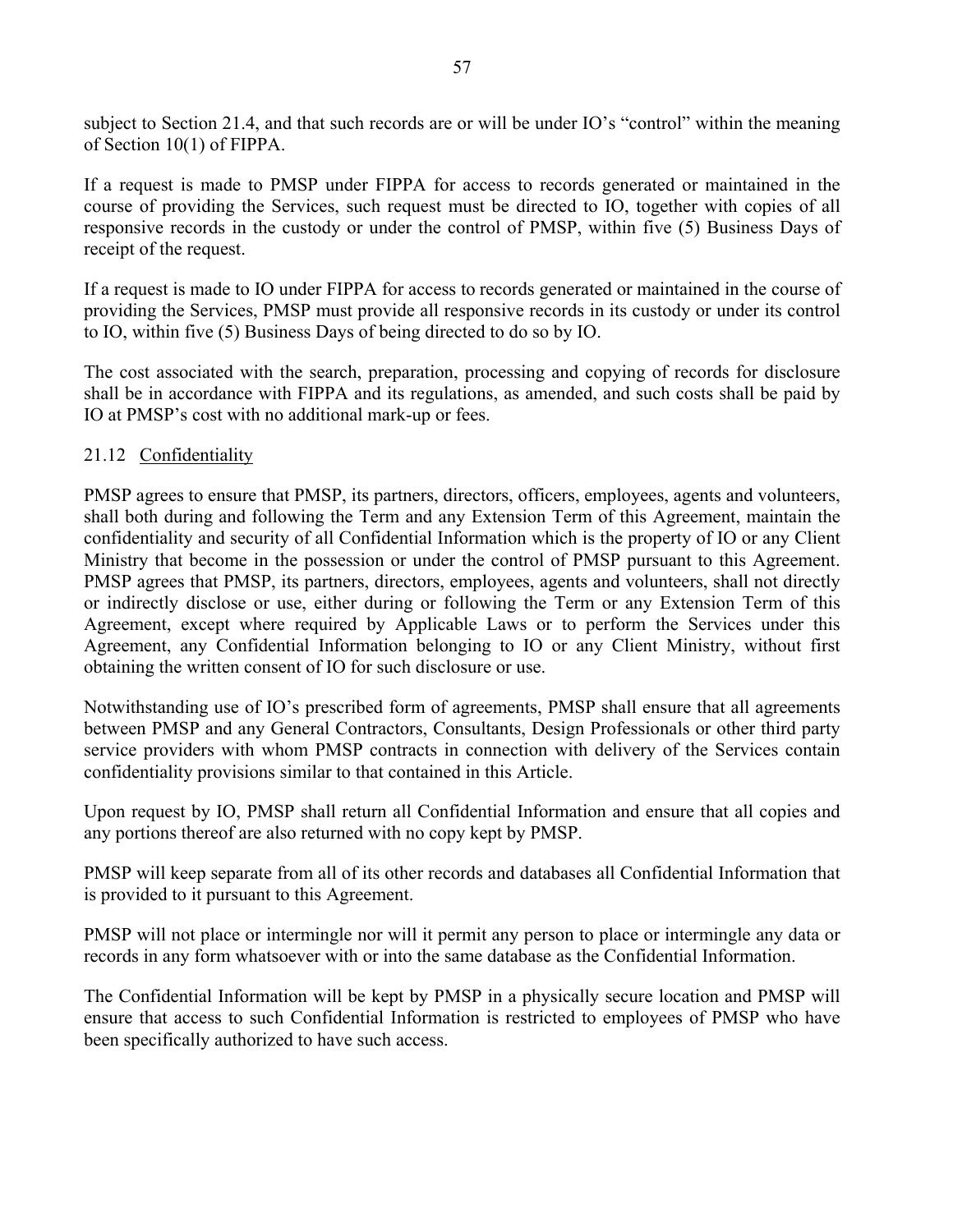PMSP will implement and maintain measures to ensure the security and integrity of the Confidential Information to protect it against loss, alteration, destruction, and access by unauthorized persons, by selecting and maintaining the most appropriate products, tools and procedures.

Notwithstanding that PMSP may have instituted adequate and effective security measures, IO reserves the right to require PMSP to institute certain other security measures that in the opinion of IO would be adequate and effective to ensure the security and integrity of the Confidential Information.

In addition, PMSP agrees to be bound by the provisions of this Article where data containing Confidential Information is transferred outside of Ontario.

PMSP acknowledges that any information or documents provided by it to IO may be released pursuant to the provisions of FIPPA. This acknowledgement shall not be construed as a waiver of any right to object to the release of any information or documents.

### 21.13 Conflict of Interest

PMSP and any of its advisors, partners, directors, officers, employees, agents and volunteers shall not engage in any activity or provide any services to IO where such activity or the provision of such services creates a Conflict of Interest (actually or potentially in the sole opinion of IO) with the provision of the Services pursuant to this Agreement. PMSP acknowledges and agrees that it shall be a Conflict of Interest for it to use Confidential Information relevant to the Services where IO has not specifically authorized such use.

PMSP shall disclose to IO in writing and without delay any actual or potential situation that may be reasonably interpreted as either a Conflict of Interest or a potential Conflict of Interest.

#### 21.14 Dispute Resolution

In the event of any dispute or claim arising between IO and PMSP, either Party shall give the other Party written notification of such dispute or claim within ten (10) Business Days of the dispute or cause of action arising.

Where the dispute or claim cannot be resolved between the Parties through their written communications within ten (10) Business Days of receipt of notification, senior management representatives of both Parties shall meet within twenty (20) Business Days of the receipt of notification at a mutually convenient location within Ontario. The Parties will attempt in good faith to negotiate a resolution of the dispute or claim.

If through the meeting the dispute or claim cannot be resolved to the satisfaction of both Parties, either Party may require that the matter be arbitrated in accordance with the *Arbitration Act*, 1991, s.o. 1991, c-17, as amended and subject to the provisions below.

The following terms and conditions apply to an arbitration:

(a) an arbitrator will be jointly appointed by the Parties within five (5) Business Days of the meeting;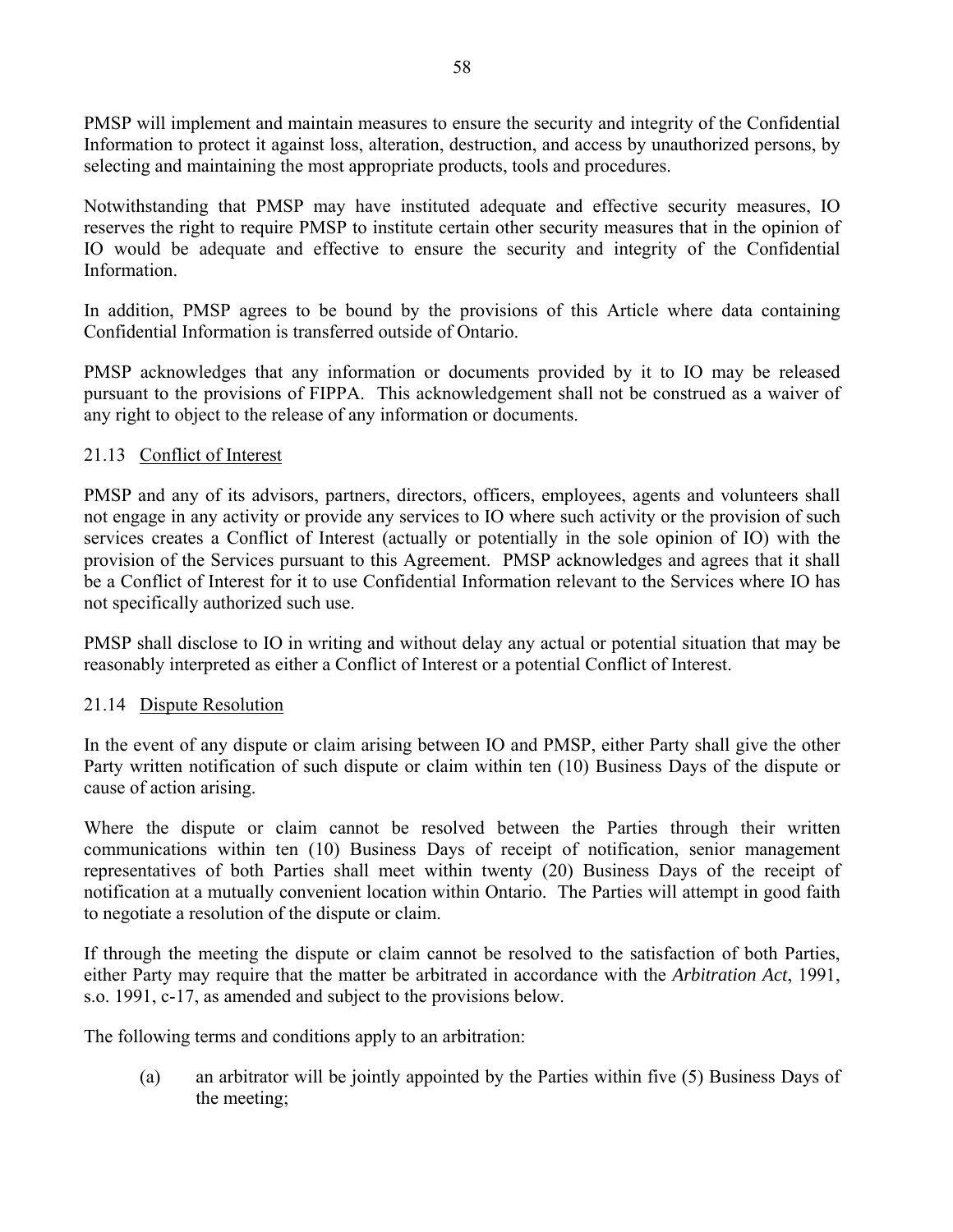- (b) if the Parties fail to jointly appoint an arbitrator, the appointment will be referred to the appropriate court to appoint an arbitrator;
- (c) within twenty (20) Business Days of the appointment of an arbitrator, the arbitrator will resolve the dispute or claim:
- (d) the cost of each arbitration will be shared equally between the Parties, unless the arbitrator decides otherwise;
- (e) the arbitrator shall not alter, amend or otherwise change the terms and conditions of this Agreement;
- (f) upon the commencement of any court action by either Party, the jurisdiction of the arbitrator will cease; and
- (g) any award or decision made by the arbitrator is final and binding upon the Parties and may be enforced in the same manner as a judgment or order under the *Arbitration Act*, 1991, s.o. 1991, c-17, as amended. However, nothing herein prevents a Party challenging in court a decision of the arbitrator on a question of mixed law and fact, law or jurisdiction.

PMSP shall continue to perform this Agreement in accordance with the instructions of IO, notwithstanding any dispute, arbitration or any legal action initiated by either or both of the Parties.

In the event of any dispute or claim arising between PMSP and any Tenant or third party landlord in respect of this Agreement, IO may, if requested by the Parties to the dispute, act as a mediator in resolving such dispute or claim.

### 21.15 Letter of Credit

21.15.1 PMSP shall obtain at its cost and deliver to IO on or before the date of execution of this Agreement by PMSP an irrevocable and unconditional standby, demand letter of credit issued by a Schedule 1 Canadian chartered bank in favour of IO (the "**Letter of Credit**") which shall be held by IO as security:

- (a) for the satisfactory performance by PMSP of its obligations under the Contract, including but not limited to PMSP's payment obligations to Consultants, General Contractors, Design Professionals, suppliers and any other third parties with whom PMSP contracts in connection with the performance of the Services under this Agreement; and
- (b) for PMSP's indemnification of IO, Her Majesty the Queen in Right of Ontario, and their respective agents, appointees, directors, officers and employees from and against all claims, demands, losses, expenses, costs, damages, actions, suits or proceedings that arise out of or are attributable to PMSP's performance of the Contract.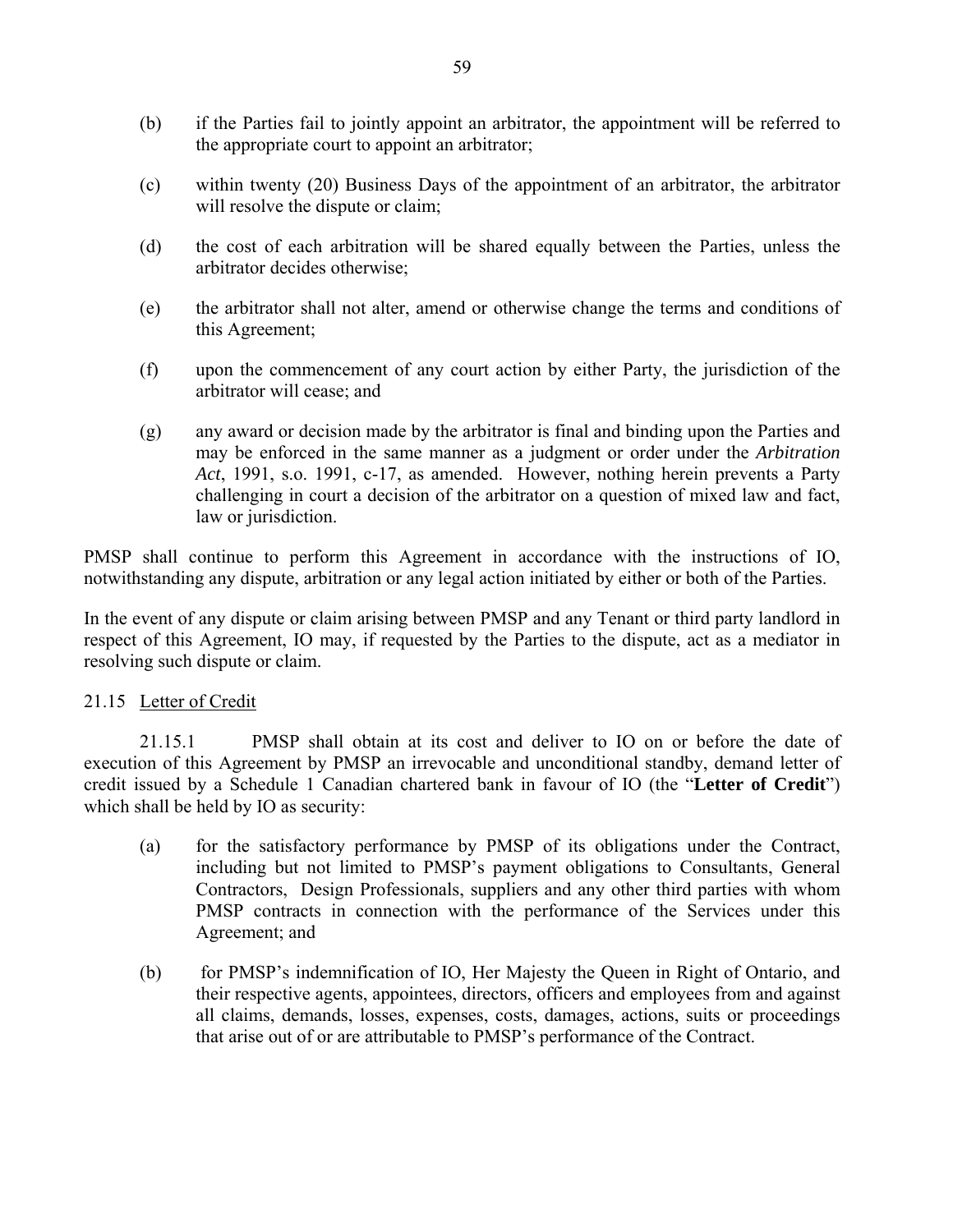- 21.15.2 The Letter of Credit shall contain the following terms and conditions:
- (a) shall be for the amount of and shall be maintained by PMSP for the period commencing on the Commencement Date until the expiration of the Term and all Extension Terms of this Agreement, failing which IO shall have the right to demand for payment upon the full amount of the Letter of Credit;
- (b) shall provide that any breach of or default by PMSP under this Agreement that is not cured to IO's satisfaction in accordance with the terms of this Agreement will allow IO to draw upon and demand for payment of a portion of or the full amount of the Letter of Credit upon presentation of a demand for payment by IO;
- (c) shall be transferable by IO without the consent of PMSP to an agent, delegate or Ministry of Her Majesty the Queen in Right of Ontario upon notice to the issuer of the Letter of Credit and the term "IO" shall be deemed to include any such transferee, from time to time;
- (d) shall be payable at a bank in the Province of Ontario;
- (e) shall provide for IO to be paid on sight;
- (f) shall provide that it shall continue in full force and effect and shall not be waived, released, discharged, impaired or affected by reason of the release or discharge of PMSP in any receivership, bankruptcy, insolvency, winding-up or other creditors' proceedings including, without limitation, any proceedings under the *Bankruptcy and Insolvency Act* (Canada) or the *Companies Creditors' Arrangement Act* (Canada) or the surrender, disclaimer, repudiation or termination of this Agreement in any such and all Extension Terms, or earlier termination proceedings and shall continue with respect to the periods prior thereto and thereafter as if the Agreement had not been surrendered, disclaimed, repudiated or terminated; and
- (g) shall contain such further provisions required by IO and its solicitors, acting reasonably.

21.15.3 IO shall provide prior written notice to PMSP of IO's intention to draw upon and demand for payment any portion of or the full amount of the Letter of Credit.

### 21.16 Changes

This Agreement may be modified or amended only by an instrument in writing signed by IO and PMSP.

### 21.17 Section Headings

The insertion into this Agreement of headings and the inclusion of the Table of Contents are for convenience of reference only and shall not affect the construction or interpretation of this Agreement.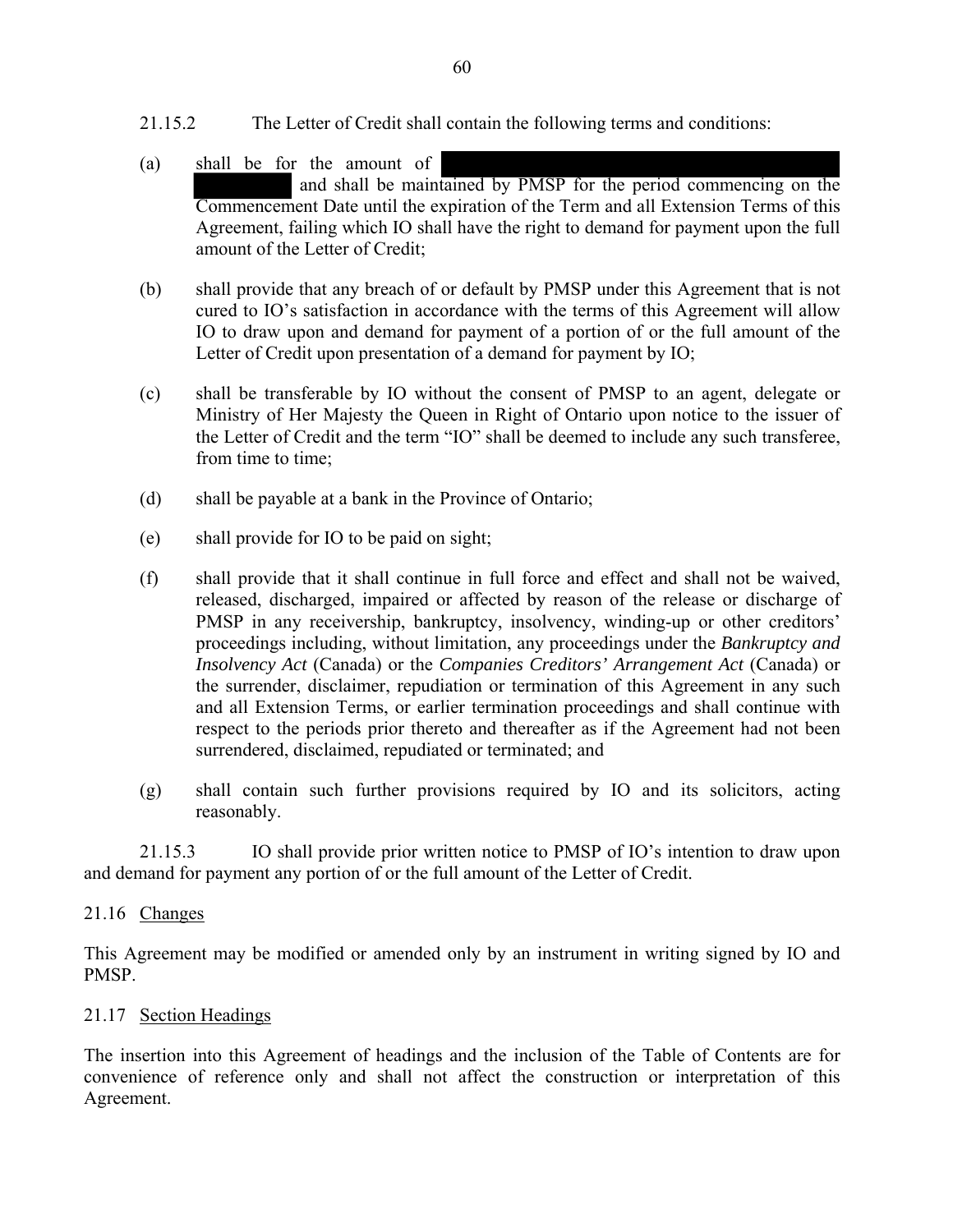#### 21.18 Assignment

PMSP shall not assign this Agreement or any part thereof, or any monies due or about to become due to PMSP under the provisions of this Agreement, without IO's prior written approval, which shall be within IO's sole, absolute and unfettered discretion.

IO reserves the right to assign this Agreement, in whole or in part, upon two (2) months' prior written notice to PMSP. As of the effective date of such assignment, IO shall have no further obligation or liability in respect of this Agreement.

#### 21.19 Notices

Any notices, direction or other communication required to be given by either Party to the other shall be conclusively deemed to have been given on the same day that it is transmitted by facsimile or delivered personally, or five (5) Business Days after such notice, direction or communication is mailed in a postage prepaid envelope addressed as follows:

to IO at:

Infrastructure Ontario 1 Dundas Street West Suite 2000 Toronto, Ontario M5G 2L5

Attention: Senior Vice-President, Asset Management Telecopier No: (416) 327-3376

and to PMSP at:

304 The East Mall, Suite 900, Toronto, Ontario M9B 6E2

Attention: Mr. Justin Sharp, SVP Telecopier No: (416) 207-4754

#### 21.20 No Public Communication

Any publicity or press release with respect to this Agreement shall be within the sole discretion of IO. PMSP shall obtain prior written approval of IO before making any information public with regard to this Agreement, both before and after expiry or termination of this Agreement.

21.21 Workplace Safety and Insurance Act

Prior to the Commencement Date and as a condition precedent to receiving its first payment on account of the Assignment Fee, PMSP shall provide a certificate of clearance from the Workplace Safety and Insurance Board (Ontario) as evidence of compliance with all requirements of the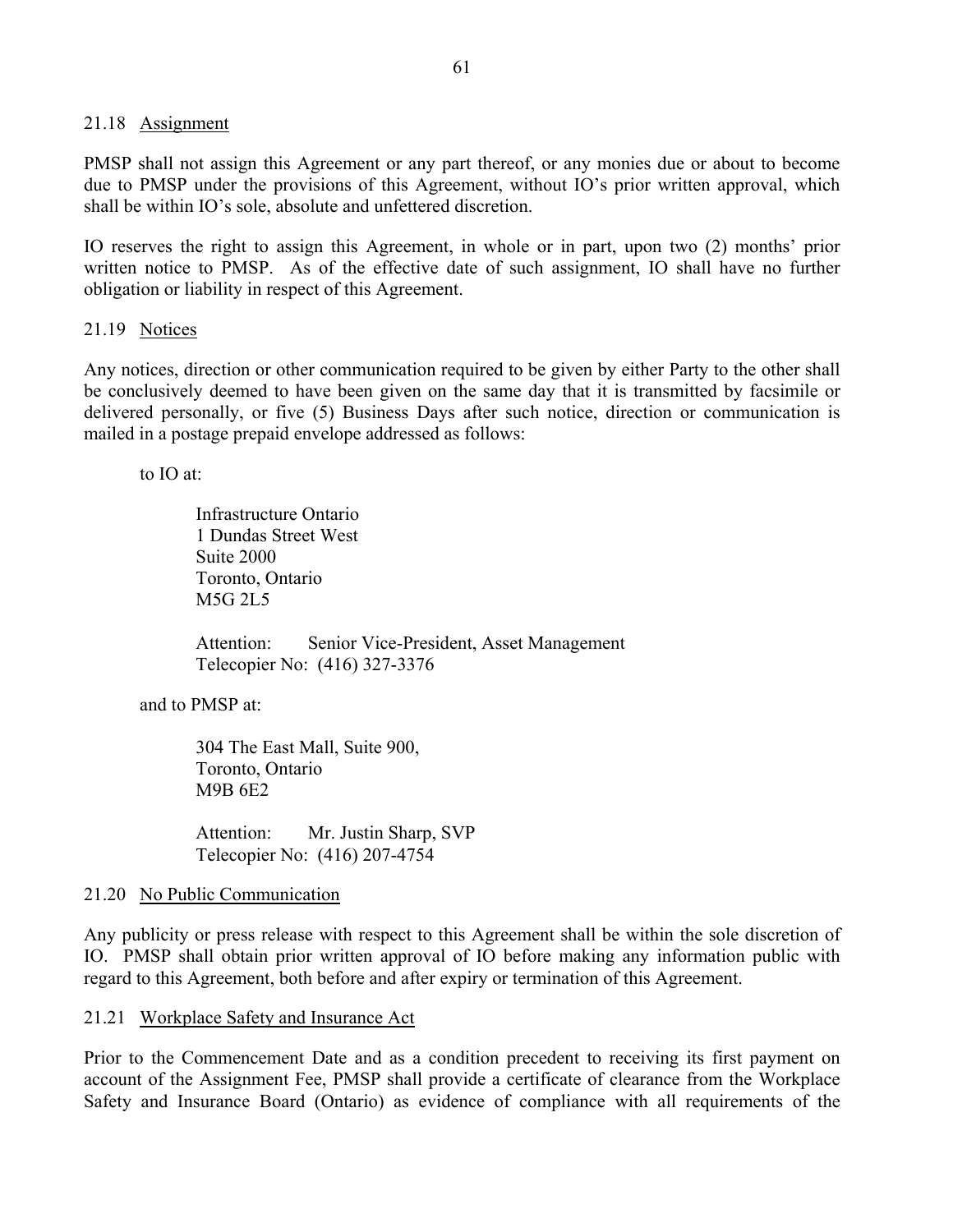*Workplace Safety and Insurance Act*, 1997, S.O. 1997, c. 16, as amended, including payments due thereunder. PMSP shall provide such certificates on each anniversary date of the Commencement Date or as otherwise requested by IO from time to time during the Term and any Extension Term of this Agreement.

### 21.22 Entire Agreement

The Contract, including this Agreement, and any agreements, instruments and other documents contemplated to be entered into between the parties hereto by this Agreement constitute the entire agreement between the parties hereto pertaining to the project management services to be provided by PMSP hereunder and supersede all prior agreements, understandings, negotiations and discussions whether oral or written, with respect thereto, and there are no other warranties or representations and no other agreements between the Parties hereto in connection with the project management services provided for herein except as specifically set forth in the Contract.

### 21.23 No Waiver

No waiver of any of the provisions of this Agreement shall be deemed or shall constitute a waiver of any other provisions (whether or not similar) nor shall any waiver constitute a continuing waiver unless otherwise expressed or provided.

### 21.24 Severability

If any provisions contained in this Agreement or application to any Person or circumstance shall, to any extent, be invalid or unenforceable, the remainder of this Agreement or the application of such provision to Persons or circumstances other than those to which it is held invalid or unenforceable, shall not be affected. Each covenant, obligation and agreement in this Agreement shall be separately valid and enforceable to the fullest extent permitted by law.

### 21.25 Authority

Each individual signing this Agreement on behalf of a Person which is an entity represents that such individual is an officer or director or other representative of that Person acting within the actual authority granted by the Person or who is otherwise authorized to execute this Agreement on behalf of such Person.

#### 21.26 Governing Law

This Agreement shall be construed and enforced in accordance with the laws of the Province of Ontario and the laws of Canada applicable therein and shall be treated in all respect as an Ontario contract. The Parties agrees to attorn to the jurisdiction of the courts of the Province of Ontario for the conduct of any legal proceedings under and/or related to this Agreement and/or the Services to be provided by PMSP under this Agreement.

#### 21.27 Time of the Essence

Time shall be of the essence of this Agreement.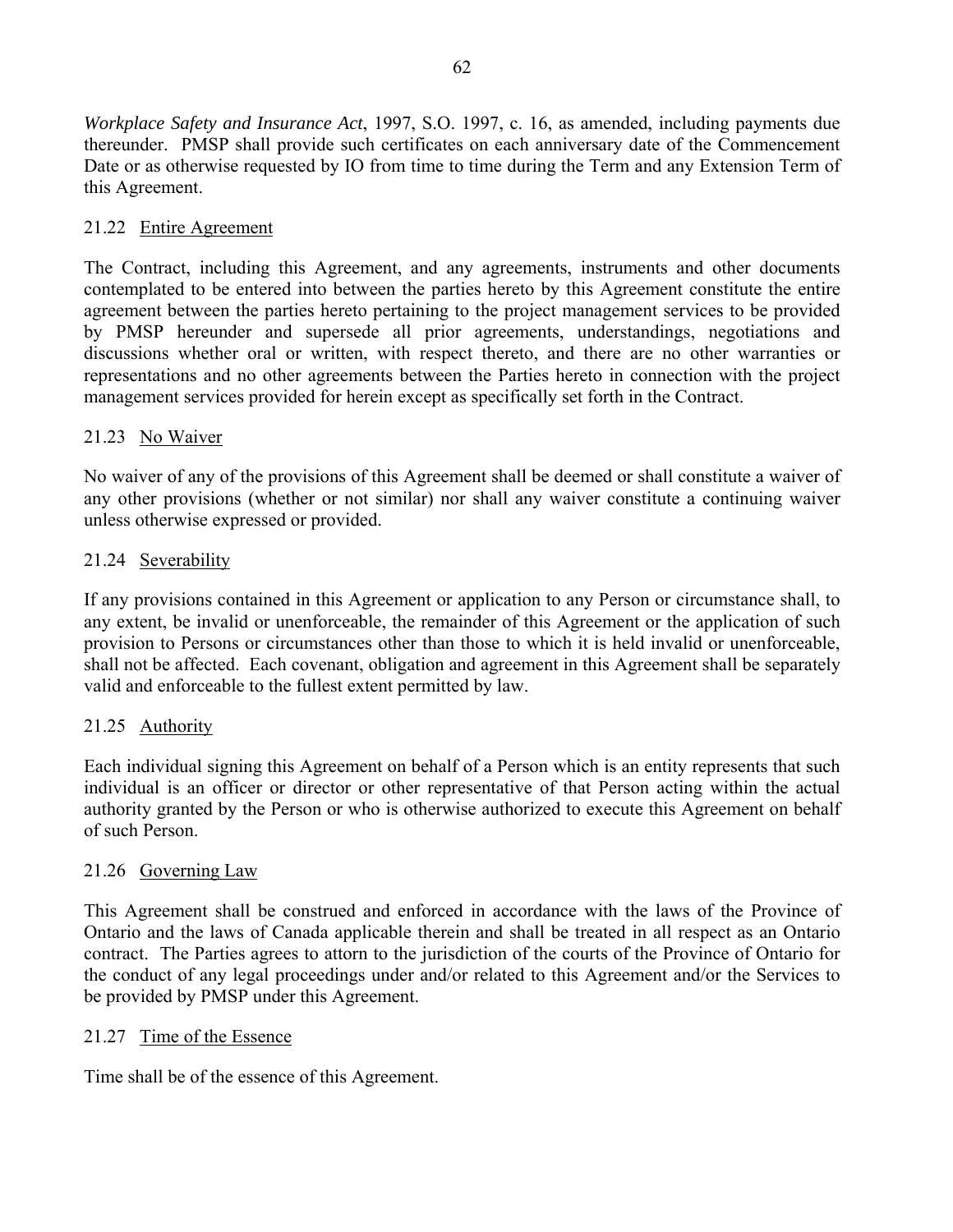#### 21.28 Successors and Assigns

All of the covenants and agreements in this Agreement shall be binding upon the Parties hereto and their respective successors and permitted assigns and shall enure to the benefit of and be enforceable by the Parties hereto and their respective successors and permitted assigns pursuant to the terms and conditions of this Agreement.

#### 21.29 Counterpart Execution

The Parties agree that this Agreement may be signed in counterpart and transmitted by telecopier, facsimile or other electronic means and that the reproduction of signatures by way of telecopier, facsimile or other electronic means in counterpart will be treated as though such reproduction were executed originals and each party undertakes to provide the other with a copy of this Agreement bearing original signatures within a reasonable time after the date of execution.

### **[Execution Page Follows]**